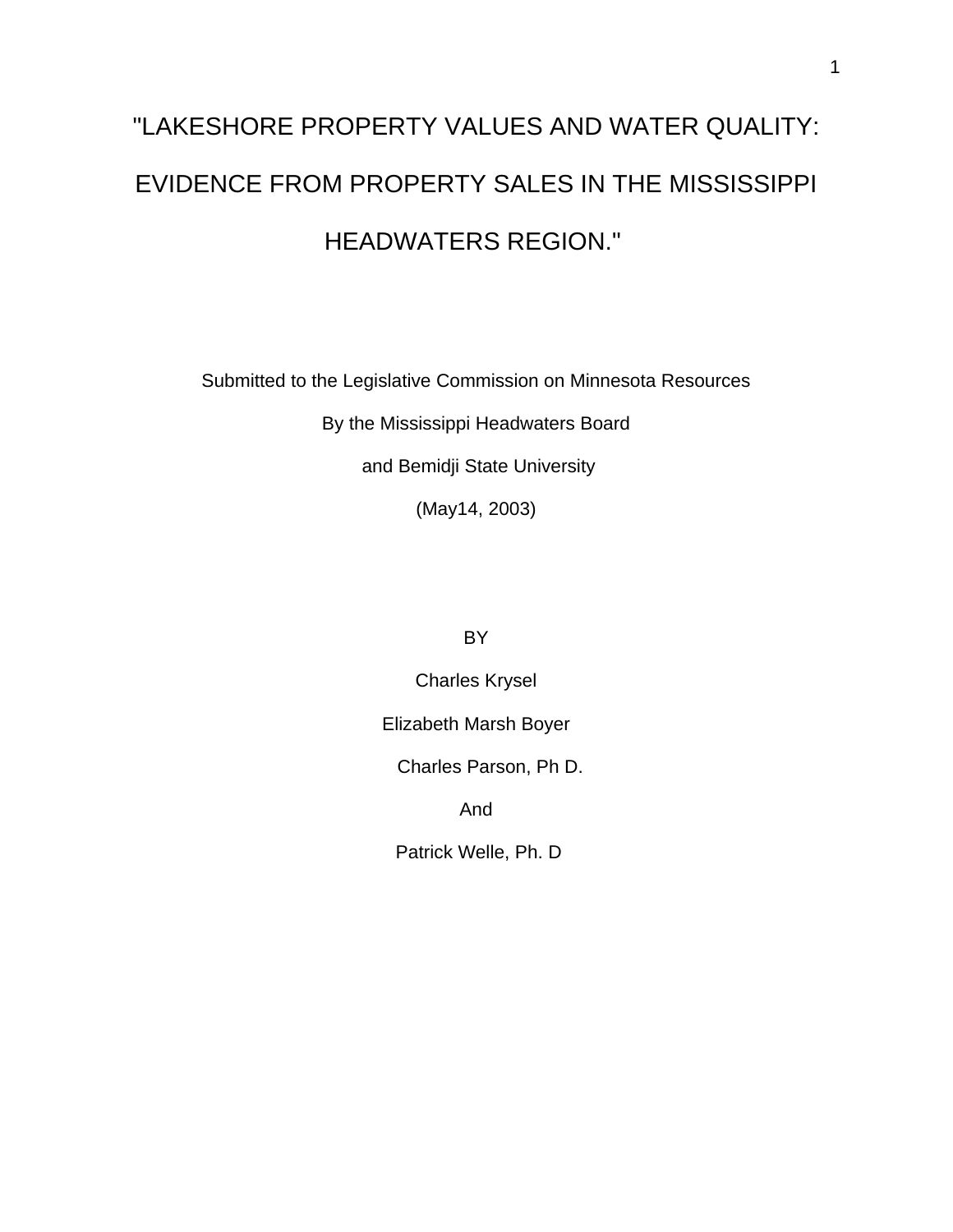# Forward Forward

The Legislative Commission of Minnesota Resources (LCMR) provides grants on a competitive basis to proposals that best protect the State's natural resources. The Mississippi Headwaters Board (MHB), a joint powers board of eight counties, joined in the mission under Minnesota Statute 103F. 361-377 in 1980. The mission is to protect and enhance the values of the first 400 miles of the River. This pristine stretch of River runs through eight rural counties from the Headwaters at Lake Itasca in Clearwater County to the southern border at Royalton in Morrison County. MHB is responsible for the initiation of this project

The First City on the Mississippi River is Bemidji, located on beautiful Lake Bemidji. The location, scholarly reputation of the researchers and cooperation of the lake associations made Bemidji State University (BSU) the best choice to implement MHB's proposal to the LCMR. The River runs through many lakes and is the sink into which other lakes contribute runoff. As the contributing watershed to the Mississippi River, the lakes data were included in creating this tool for wise decision-making that may aid in preserving the integrity of the Upper Mississippi River basin for posterity. "We do not own our land (or water), we borrow it from our children".

For the first time, this study defines the dollar value of water quality to the northern Minnesota economy. The State of Minnesota consists of a well-educated population, aware of the value of the State's most valuable resource, clean water. In today's political/budgetary climate, support of the environment that maintains water quality has been viewed as frivolous, anti-business, or an unnecessary expense. Through objective scientific method and hedonic modeling, this study attaches tremendous economic value to investing in a clean environment. Thank you for using the information to the best advantage for all people.

In Public Service, Jane E. Van Hunnik-Ekholm, MS MHB Executive Director May 15, 2003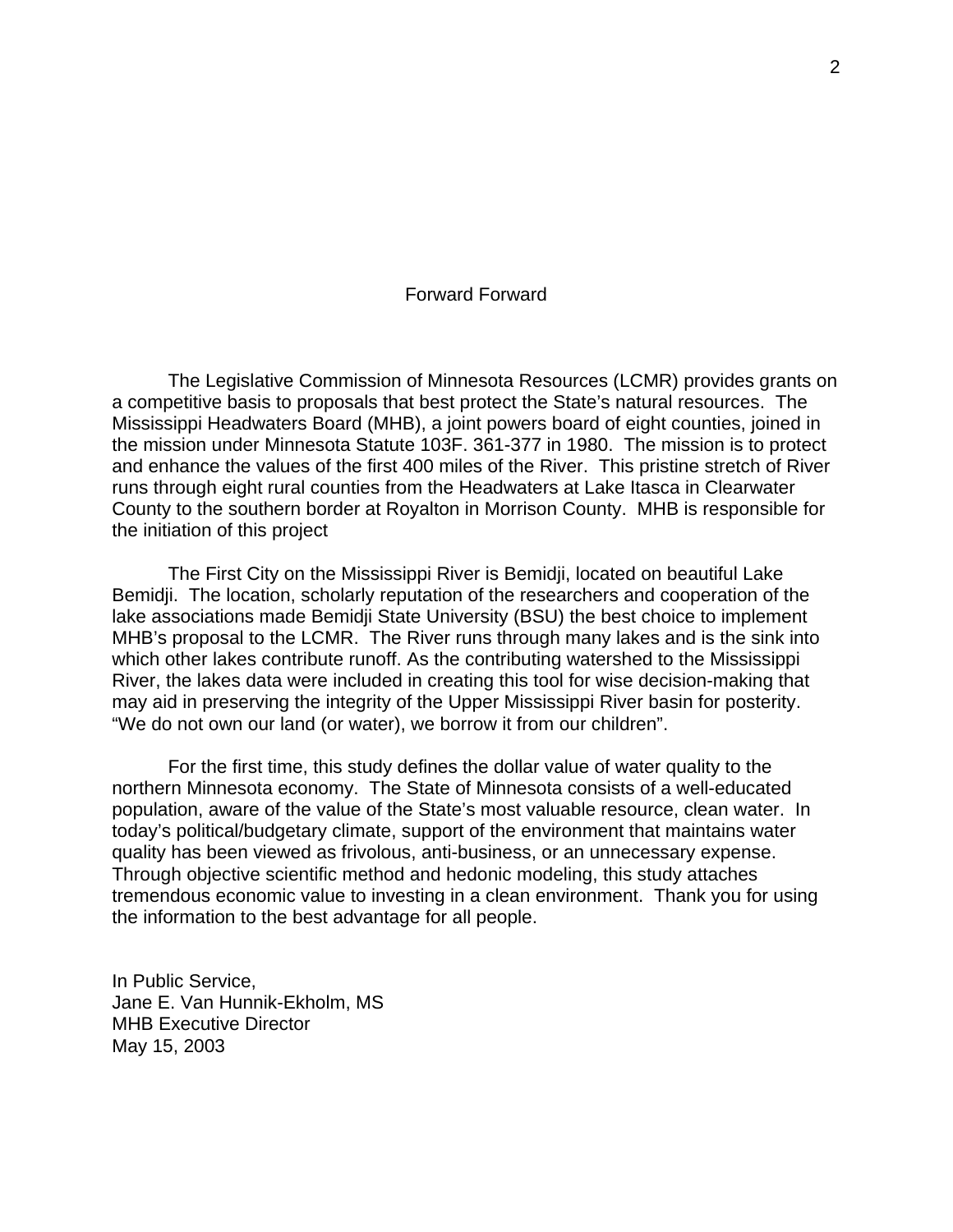# TABLE OF CONTENTS

|         | Page            |  |
|---------|-----------------|--|
|         |                 |  |
|         |                 |  |
|         |                 |  |
|         |                 |  |
| Section |                 |  |
| 1.      |                 |  |
| 2.      |                 |  |
| 3.      |                 |  |
|         |                 |  |
|         |                 |  |
|         |                 |  |
|         |                 |  |
|         |                 |  |
|         |                 |  |
|         |                 |  |
|         | Procedure<br>21 |  |
|         | 24              |  |
| 4.      | 26              |  |
|         | 26              |  |
|         |                 |  |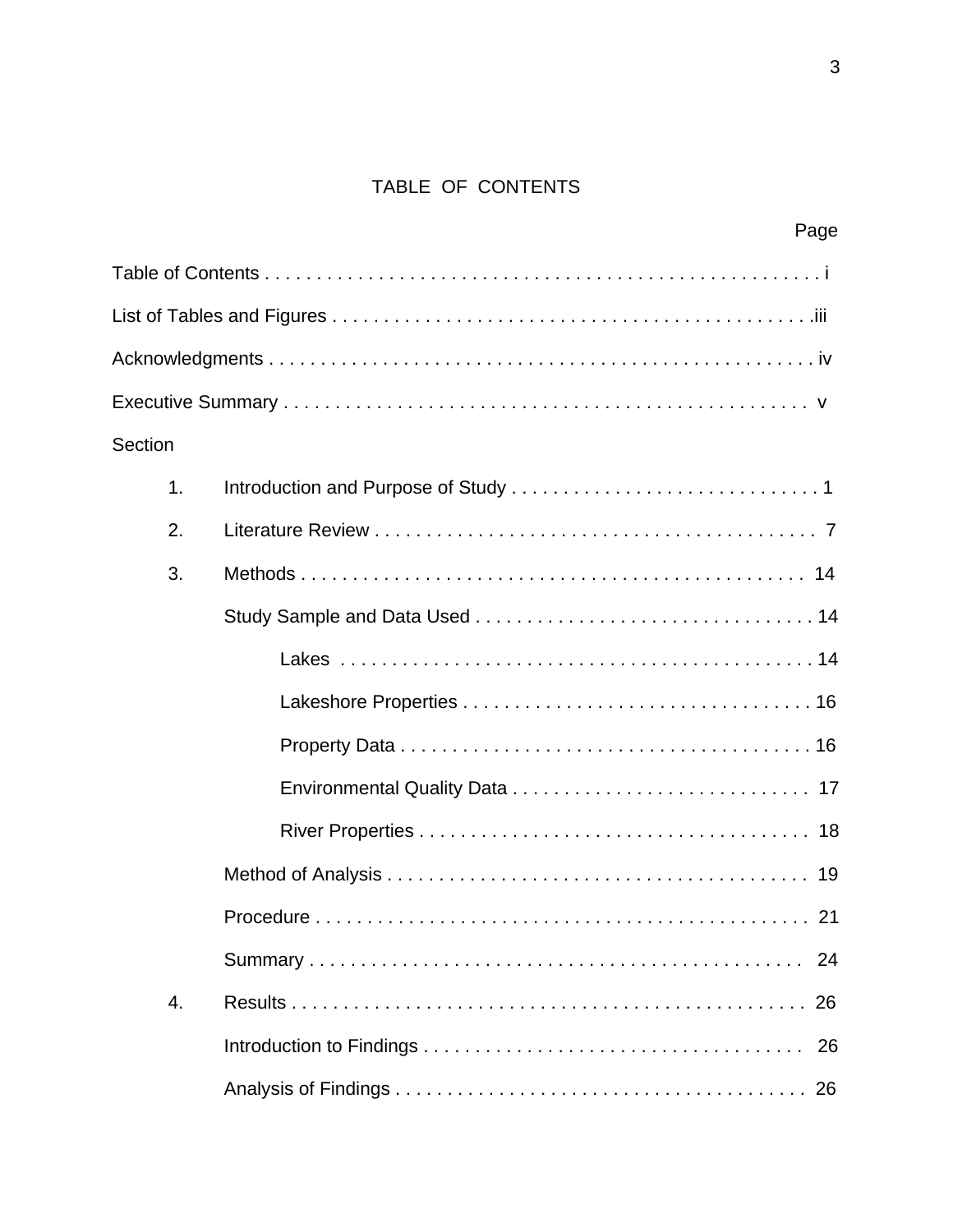|--|--|--|

# TABLE OF CONTENTS (continued)

|            | Expected Property Prices for Changes in Water Clarity 28                      |    |
|------------|-------------------------------------------------------------------------------|----|
| 5.         | Discussion, Conclusion, and Recommendations 31                                |    |
|            |                                                                               |    |
|            |                                                                               |    |
|            |                                                                               |    |
|            |                                                                               | 36 |
| Appendices |                                                                               |    |
| Α.         | Mean Values for Variables by Lake Group                                       |    |
| B.         | <b>Estimated Hedonic Coefficients Obtained</b>                                |    |
| C.         | <b>Estimated Hedonic Coefficients Using</b><br>the MN Model by Lake Group  44 |    |
| D.         | Equations Used for Calculating Implicit Prices 45                             |    |
| Е.         |                                                                               |    |
| F.         |                                                                               | 48 |
|            |                                                                               | 49 |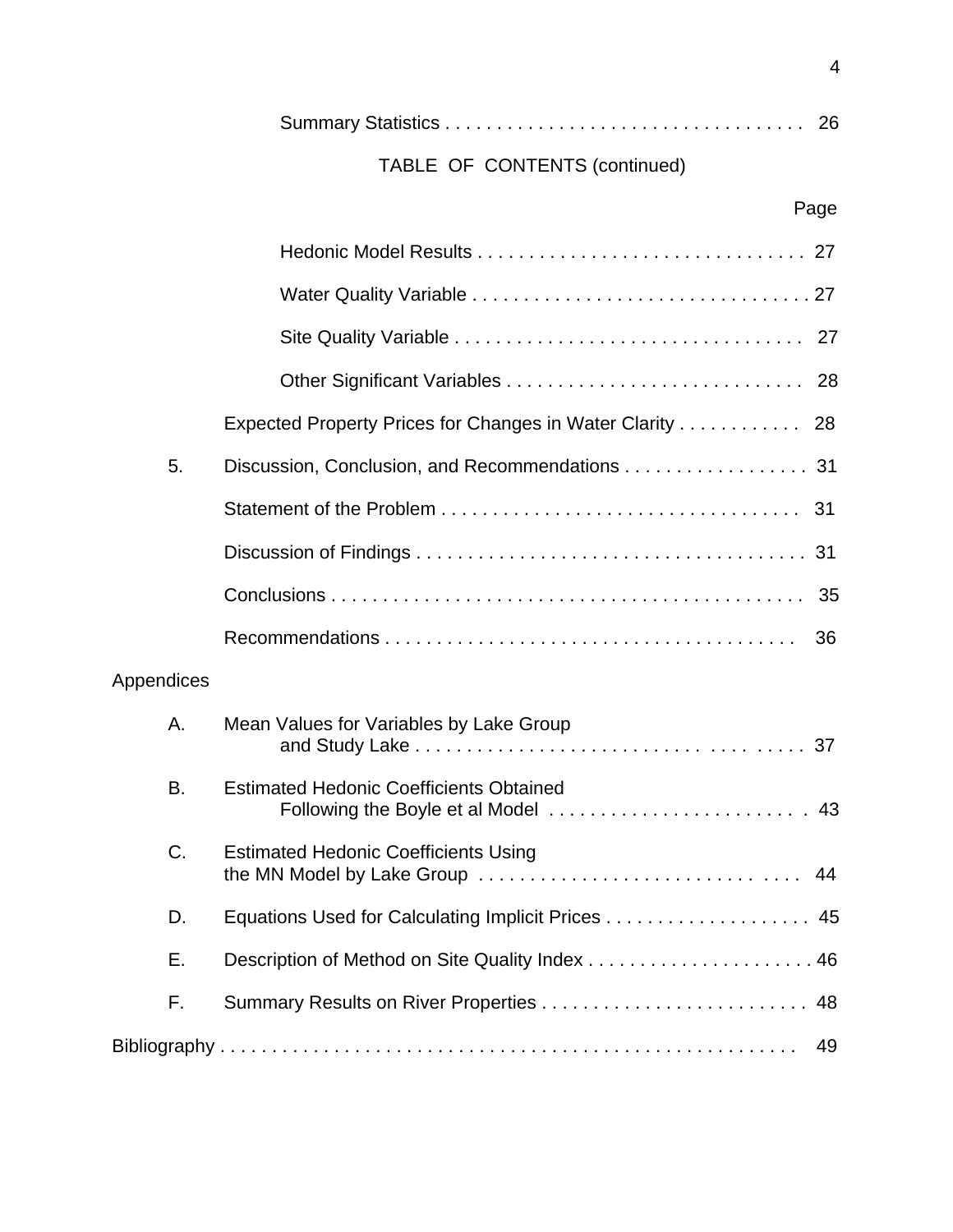# FIGURE AND TABLES

| Figure        | Page                                                                        |
|---------------|-----------------------------------------------------------------------------|
| 1.            | Location of Study Lakes and Lake Groups (Market Areas)  15                  |
| <b>Tables</b> |                                                                             |
| 1.            | Explanatory Variables Used in the Boyle et al Model 23                      |
| 2.            |                                                                             |
| 3.            | Changes in Property Prices on Study Lakes<br>for a One Meter (1m) Change in |
| 4.            | <b>Equations Used for Calculating Implicit Prices</b>                       |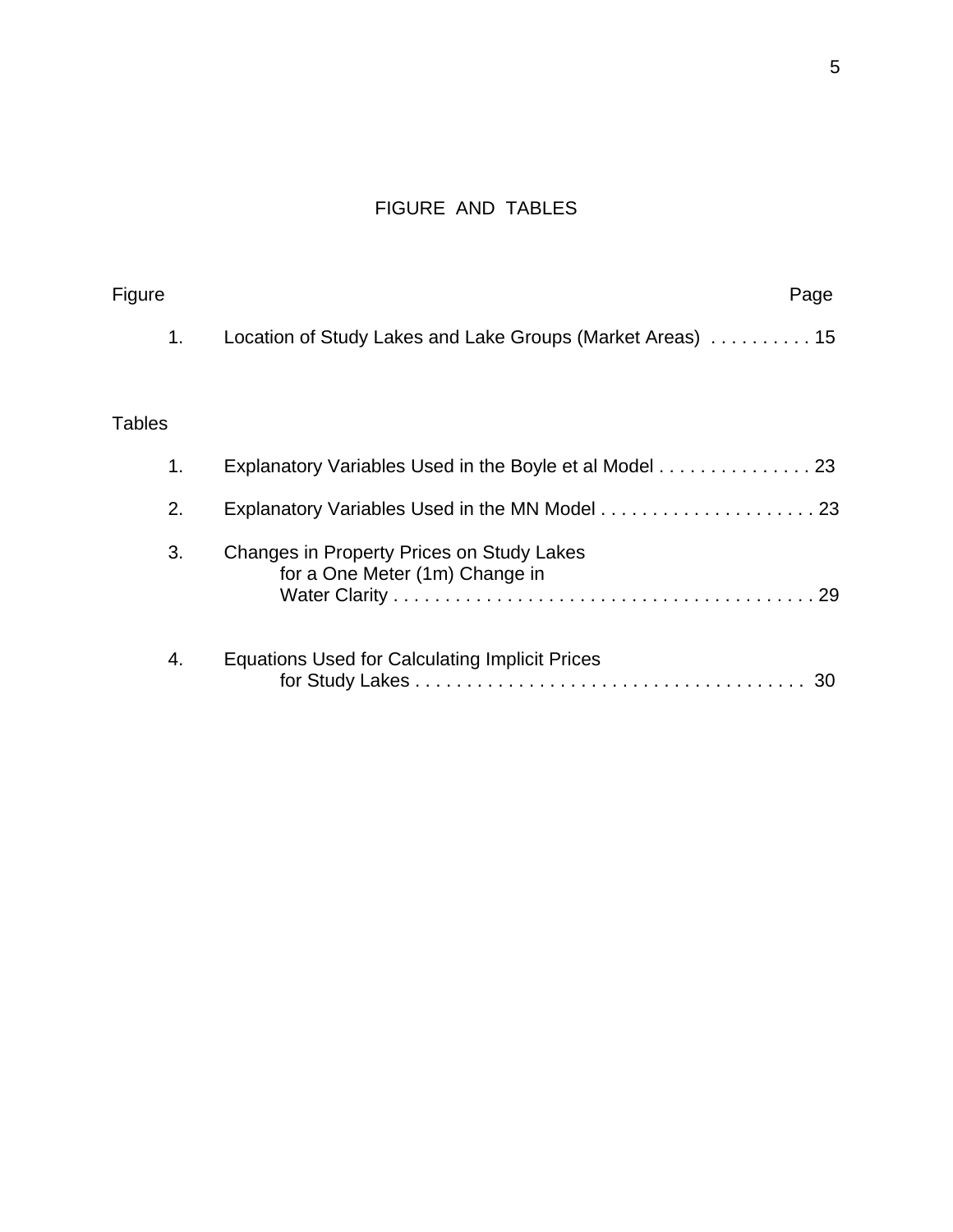# ACKNOWLEDGMENTS

This research was funded through a grant from the Legislative Commission on Minnesota Resources (LCMR). The work was conducted under the direction of the Mississippi Headwaters Board (MHB). The authors are grateful to the MHB Executive Director, Jane Van Hunnik, for her assistance with this project, to MHB Board members and to other MHB staff and members of the project Steering Committee.

The work would not have been possible without the dedicated and capable assistance of a group of students at Bemidji State University. The authors appreciate the assistance of James Fitzsimmons, Krystal Leonhardt, Michelle Christianson, Michael LeClaire, and Masaaki Abe.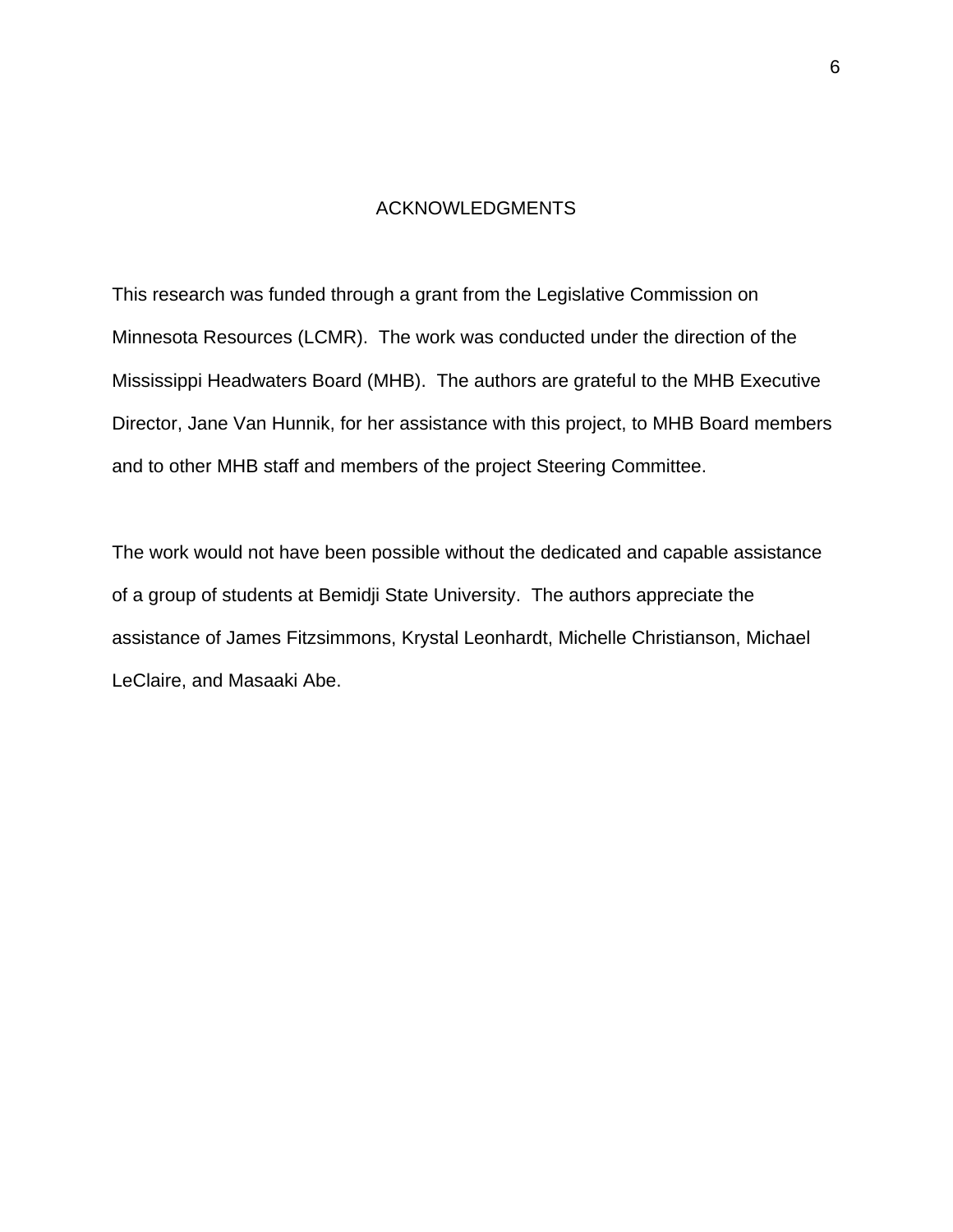## **EXECUTIVE SUMMARY**

## PURPOSE OF STUDY

The purpose of this study was to conduct research (similar in design and format to the above mentioned Maine studies) to determine if water quality of Minnesota lakes located in the Mississippi Headwaters Board jurisdiction affects lakeshore property prices. The hypothesis is that it does.

 Like most environmental amenities, water quality is a non-market good that is not bought and sold outright as its own product on the marketplace. Instead, water quality is exchanged in the market, albeit implicitly, as an inherently attached characteristic or feature of some differentiated product. Differentiated products are those that consist of different or varying characteristics and exchanged on the market as a packaged good. Residential lakeshore properties are these kind of differentiated products because each one is unique in the quantity and quality of characteristics attached to it---the property, structural, locational and environmental quality variables that make it distinct.

#### METHOD

The price contribution of an attached environmental amenity must be determined indirectly. In the case of lakeshore property, the value of water quality is capitalized in the value of the land (Boyle et al 1998; Steinnes 1992) and its share of a property's price can be determined "through the price differentials between properties on lakes with differing levels of water quality, while controlling for other property characteristics"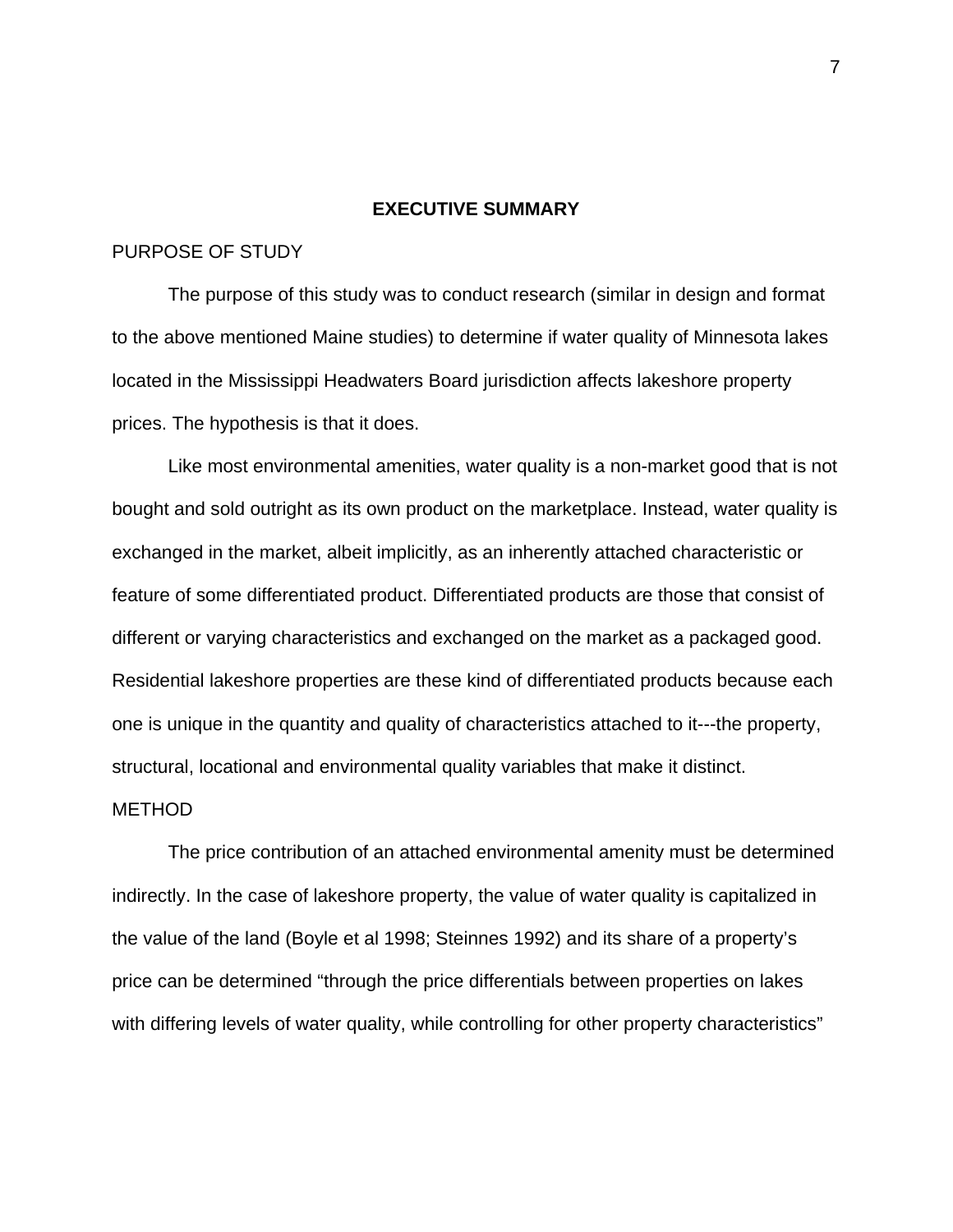(Michael et al 1996). Hedonic regression analysis is used to determine the implicit price of environmental amenities for differentiated products.

Available water quality data were obtained from the Minnesota Pollution Control Agency and data on lakeshore properties were collected from county assessors. A property site-quality rating inventory was also included. From these data, explanatory variables were selected for use in hedonic models. Lakes were assigned into groups, as a proxy for real estate market areas. From these lakes, 1205 residential lakeshore property sales that occurred in 1996 through 2001 were used. A hedonic equation was determined for each of the lake groups with a water quality variable used to explain variation in sales prices. Using these equations, the implicit prices of water quality---the effects on lakeshore property prices---are estimated for lake groups and for individual lakes. Combined data from the lake groups were then used to calculate the marginal amounts that people are willing to pay for lake water quality.

#### FINDINGS AND IMPLICATIONS

Water quality was shown to be a significant explanatory variable of lakeshore property prices in all lake groups in both versions of the model. Water quality has a positive relationship with property prices. Site quality, the other environmental variable used in the MN model, was found to be significant in four of the six lake groups with a positive relationship with property prices in one lake group and negative in three.

Using the estimated hedonic equations from the MN model, the implicit prices of water quality was determined and calculations were made to illustrate the changes in property prices on the study lakes if a one-meter change in water clarity would occur. Expected property price changes for these lakes are in the magnitude of tens of

8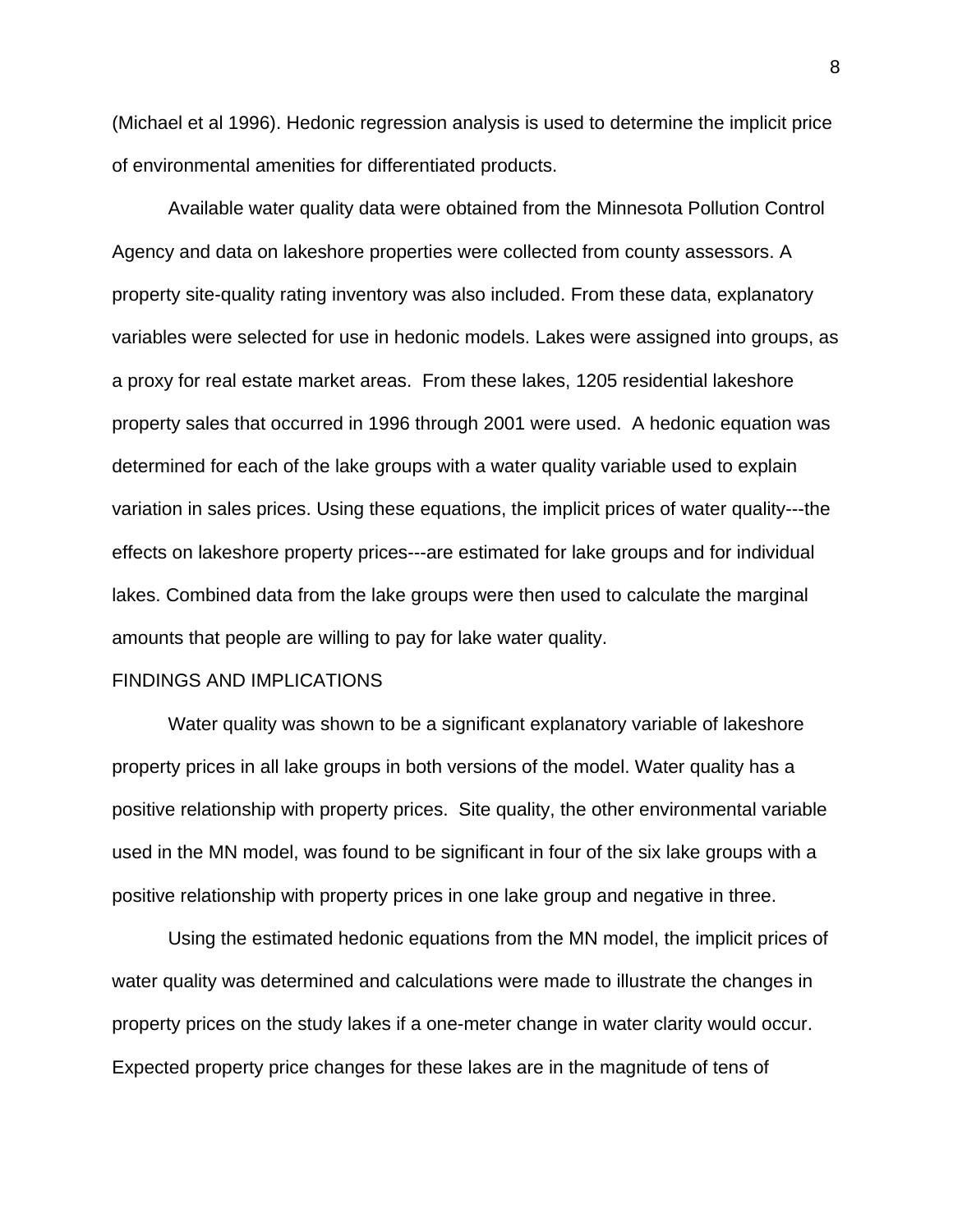thousands to millions of dollars. The evidence shows that management of the quality of lakes is important to maintaining the natural and economic assets of this region.

#### SECTION 1

## INTRODUCTION AND PURPOSE OF STUDY

Minnesota's lakes are essential to the ecological, economic and cultural health and well being of the State of Minnesota. The more than 10,000 freshwater lakes that the State is known for provide essential benefits that must be wisely managed if they are to be sustained. Aside from their ecological importance, Minnesota's lakes are extremely important to the state's recreation and tourism industry, as well as to many local economies. According to the Minnesota Department of Natural Resources (MNDNR hereafter): "High-quality water is essential for a healthy state economy" (1998). Clearly, Minnesota lakes are an extremely valuable resource, assets worthy of protection if their benefits are to continue.

The challenge to maintain and protect lake water quality will become increasingly difficult if population and development trends continue at the present rate. In the last 50 years, lakeshore development on Minnesota's lakes has increased dramatically (Minnesota Planning 1998) and during the 1990s---in much of the area where the Mississippi Headwaters Board has jurisdiction---"growth has exploded…as demand for lakefront property has increased" (Minnesota PCA 2000). Lakeshore property is in demand because of the amenities or benefits they provide its owners, such as water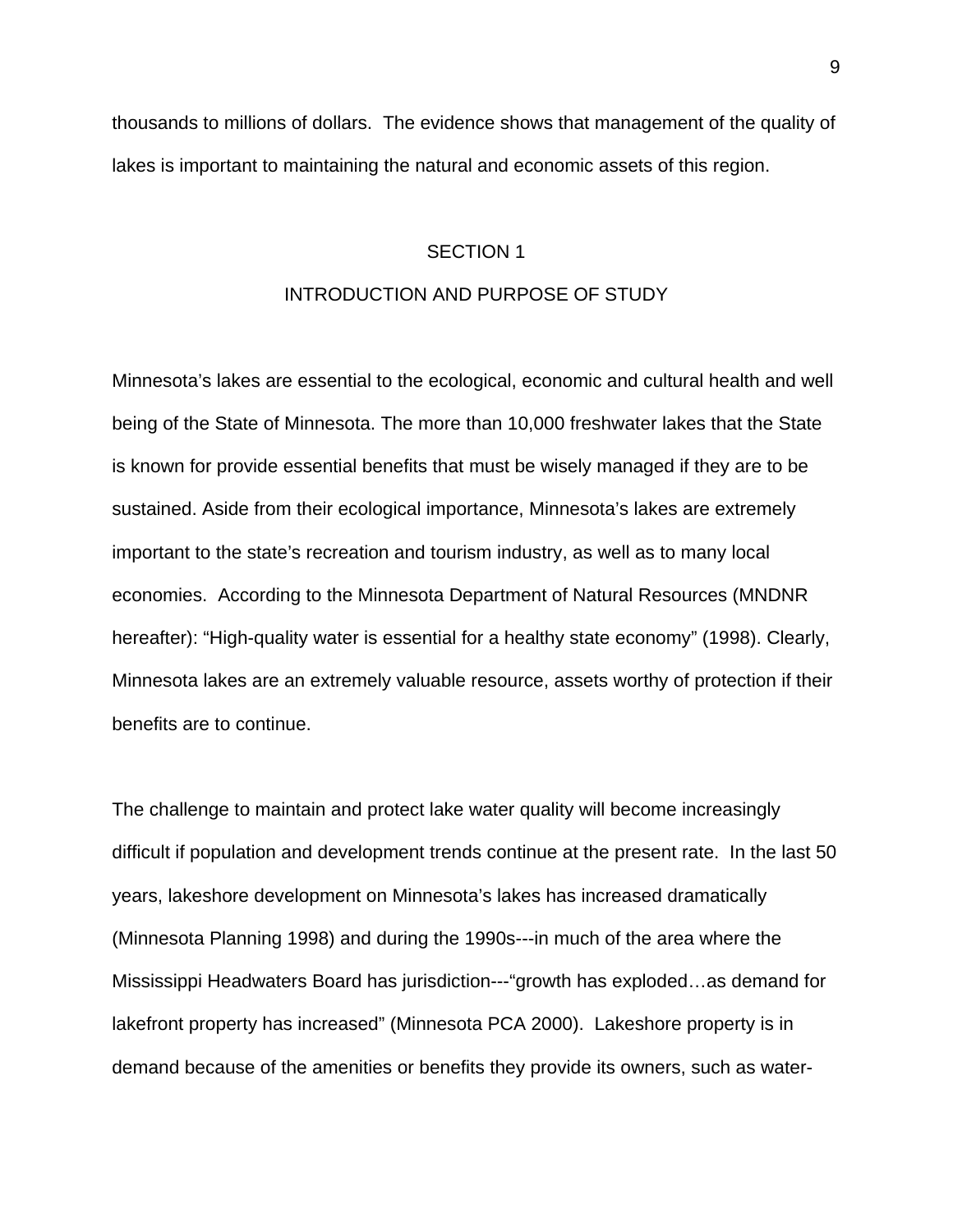based recreation possibilities, an aesthetic setting for a home, tranquility away from urban and commercial life, and perhaps the privilege or esteem of owning an increasingly scarce and valuable resource.

While the overall quality of Minnesota lakes may be good, lakeshore development has and continues to degrade lake quality. In a recent MNDNR study, it was found that "developed shorelines have two-thirds less aquatic vegetation than undeveloped shorelines" (MNDNR 2001). From an ecological and water quality perspective, this finding is startling and is even more alarming when we consider that about two-thirds of Minnesota's lakeshore is privately owned and not all of it is developed---yet.

Lakeshore development---in combination with other land-use activities and surfacewater recreation---increases sediment, nutrient and other pollutant inputs. These inputs lead to unnatural eutrophication and reduce water quality. Other undesirable effects include the loss of native plants and animals, loss of littoral habitat and increases in invasive species, including exotics. The manifestation of reduced water quality results in a reduction of a lake's aesthetic values, decreased recreation benefits, and a lowering of the price of properties around the lake (Boyle, Lawson, Michael, Bouchard 1998).

Public policy and the activities of lakeshore property owners directly affect water quality. Protecting water quality through prudent policy and precautionary treatment of lakeshore property is more effective and less expensive than restoration of a degraded ecosystem. For these reasons, economic analysis of the benefits of protecting lake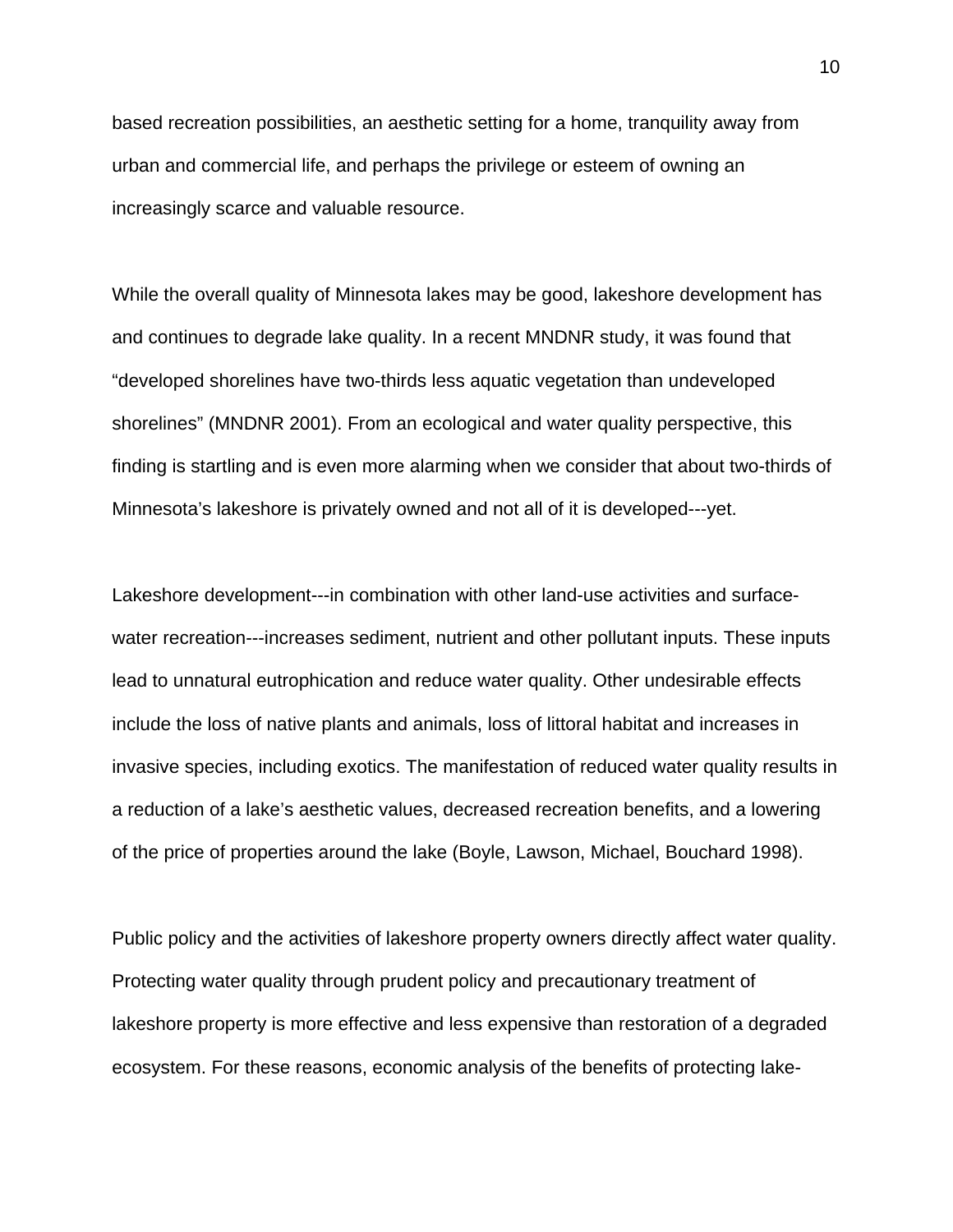water quality could be valuable to policy makers, lakeshore property owners and the general public. This type information could enhance our understanding of the economic arguments for protecting water quality and help in determining the optimal level of protection.

In the State of Maine, studies have shown that water clarity---an observable water quality measure---significantly affects lakeshore property prices and that there is a significant demand for it (Boyle, Lawson, Michael, Bouchard 1998; Michael, Boyle, Bouchard 1996). If a similar relationship proves true for Minnesota Lakes, lakeshore property owners, state and local governments might regard enhanced property values as a common-sense incentive for protecting water quality and most importantly, take appropriate measures.

Like most environmental amenities, water quality is a non-market good that is not bought and sold outright as its own product on the marketplace. Instead, water quality is exchanged in the market, albeit implicitly, as an inherently attached characteristic or feature of some differentiated product. Differentiated products are those that consist of different or varying characteristics and exchanged on the market as a packaged good, whereby "consumers consider them all to be members of the same product class" (Palmquist 1999). Residential lakeshore properties are these kind of differentiated products because each one is unique in the quantity and quality of characteristics attached to it---the property, structural, locational and environmental quality variables that make it different and unique from others. Each one of these variables contributes to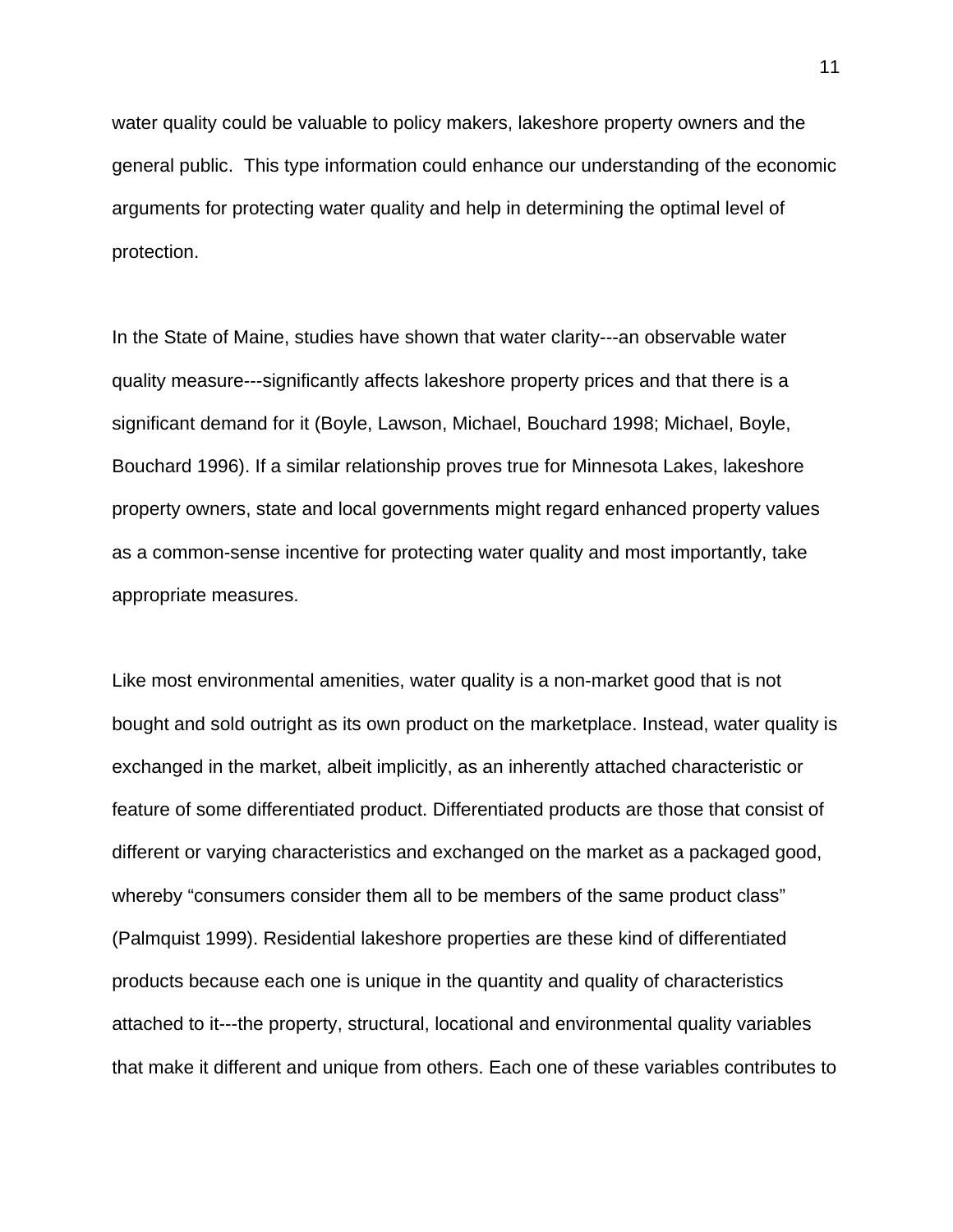the package price and differences in price between differentiated products are attributed to the quantities and quality of variables unique to each. The share of the package price for some of the characteristics of the differentiated product---market goods that are routinely traded, like commodities such as buildings and land---can be determined rather easily. However, the price contribution of an attached environmental amenity must be determined indirectly. In the case of lakeshore property, the value of water quality is capitalized in the value of the land (Boyle et al 1998; Steinnes 1992) and its share of a property's price can be determined "through the price differentials between properties on lakes with differing levels of water quality, while controlling for other property characteristics" (Michael et al 1996). Hedonic regression analysis is used to determine the implicit price of environmental amenities for differentiated products.

The hedonic pricing method is an economic valuation technique used to estimate implicit prices for individual characteristics of differentiated consumer products---those that vary in amount and quality of characteristics they contain (i.e., residential property)- --and then used to infer the underlying demand for the characteristics. Data used in a hedonic study are analyzed using regression analysis, which relates the product price to its characteristics---making it possible to estimate the effects, the value that different characteristics have on product price (Palmquist 1991, 1999). "The main promise of hedonic methods is that it becomes theoretically possible to infer demand for nonmarketed commodities from markets for related commodities" (Braden & Kolstad 1991). Some non-market environmental amenities (or disamenities if the case may be) influence the price for which a commodity sells by virtue of their inherent attachment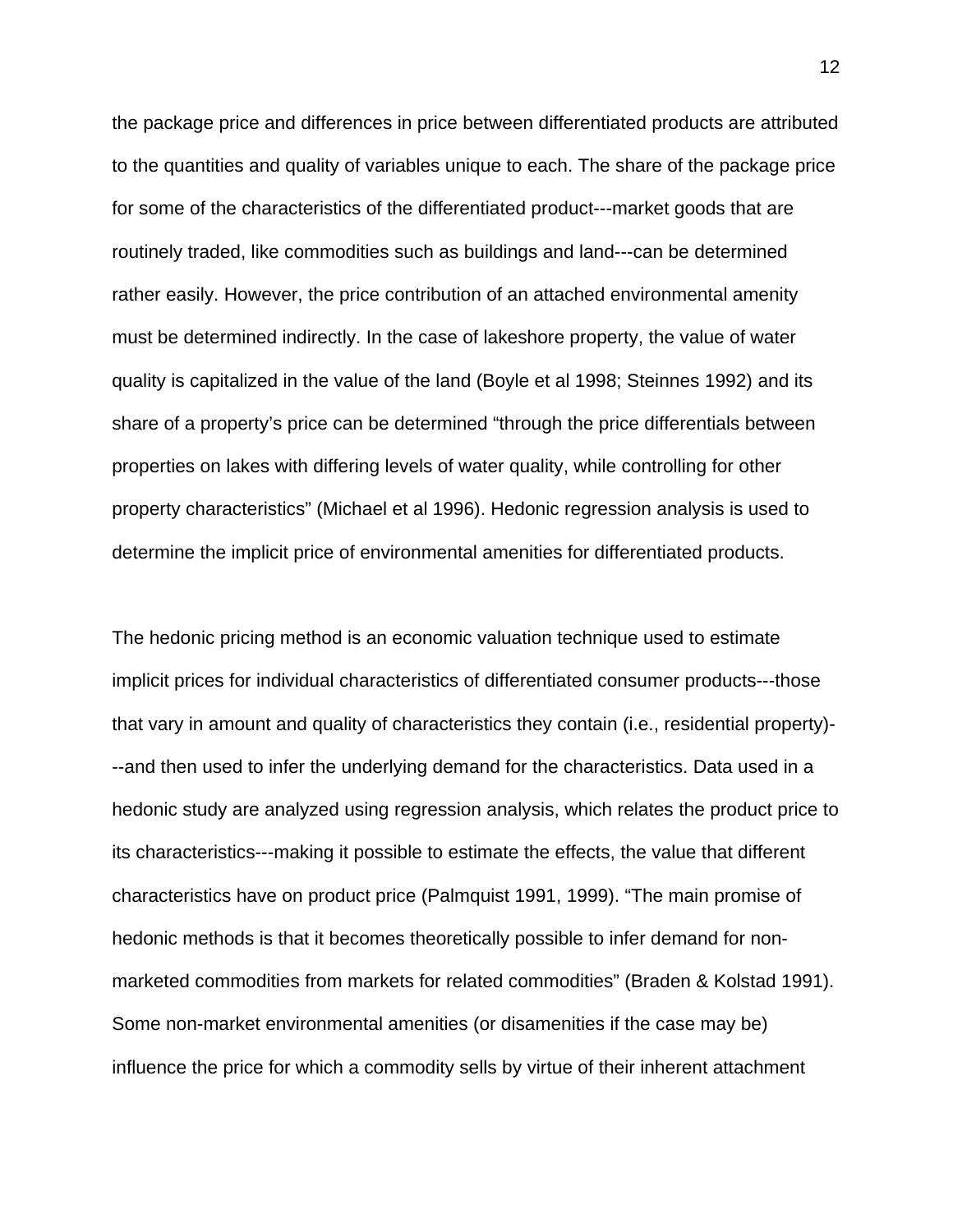with the commodity. For example, a residential property with a desirable environmental quality attached to it (like a scenic setting or unpolluted air or water quality) and a comparable property without it would normally sell for different amounts. Most environmental amenities are not traded on markets, yet we know people reveal their preference for them by paying more to enjoy them. "Part of the variation in property prices is due to differences in these [kind of] amenities" (Braden, Kolstad, Miltz 1991).

#### PURPOSE OF STUDY

The purpose of this study was to conduct research (similar in design and format to the above mentioned Maine studies) to determine if water quality of Minnesota lakes located within the Mississippi Headwaters Board jurisdiction affects lakeshore property prices. The hypothesis is that it does. A steering committee for the Mississippi Headwaters Board recommended the sample of lakes that are investigated. Available water quality data was obtained from the Minnesota Pollution Control Agency and data on lakeshore properties sold between 1996-2001 was collected from county assessors. A property site-quality rating inventory was also included. From these data, explanatory variables were selected for use in hedonic models. Lakes were assigned into groups, as a proxy for real estate market areas. A hedonic equation was determined for each of the lake groups with a water quality variable used to explain variation in sales prices. Using these equations, the implicit prices of water quality---the effects on lakeshore property prices---are estimated for lake groups and for individual lakes. Combined data from the lake groups were then used to calculate the marginal amounts that people are willing to pay for water quality.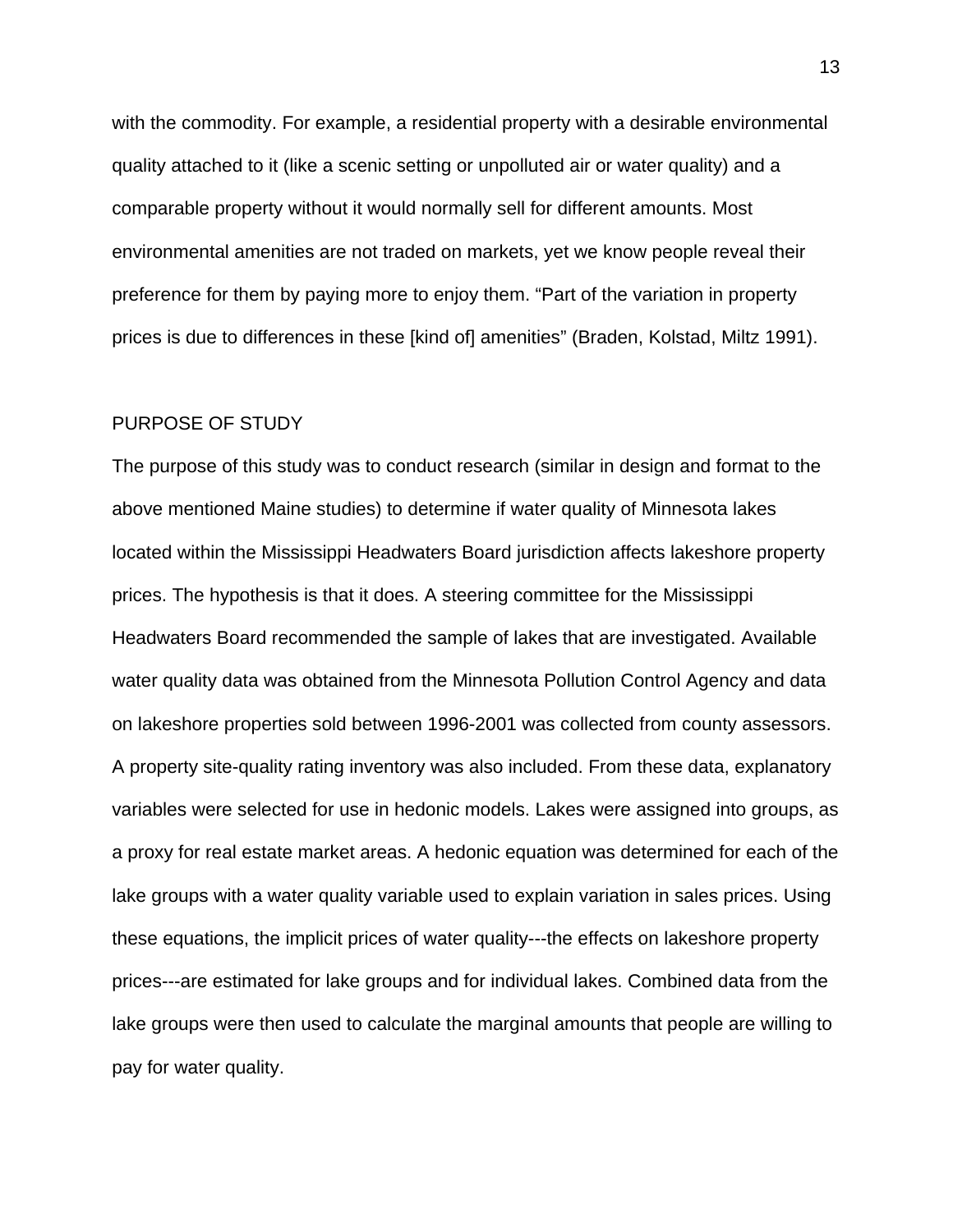In summary, water quality of lakes is important for Minnesota's ecological, cultural and economic sustainability. Evidence from Maine indicates that water quality affects lakeshore property prices and that there is significant demand for it. If a similar relationship exists for Minnesota lakes, lakeshore property owners and policy makers should regard enhanced property values as important enough reason to protect water quality. This study seeks to test this hypothesis.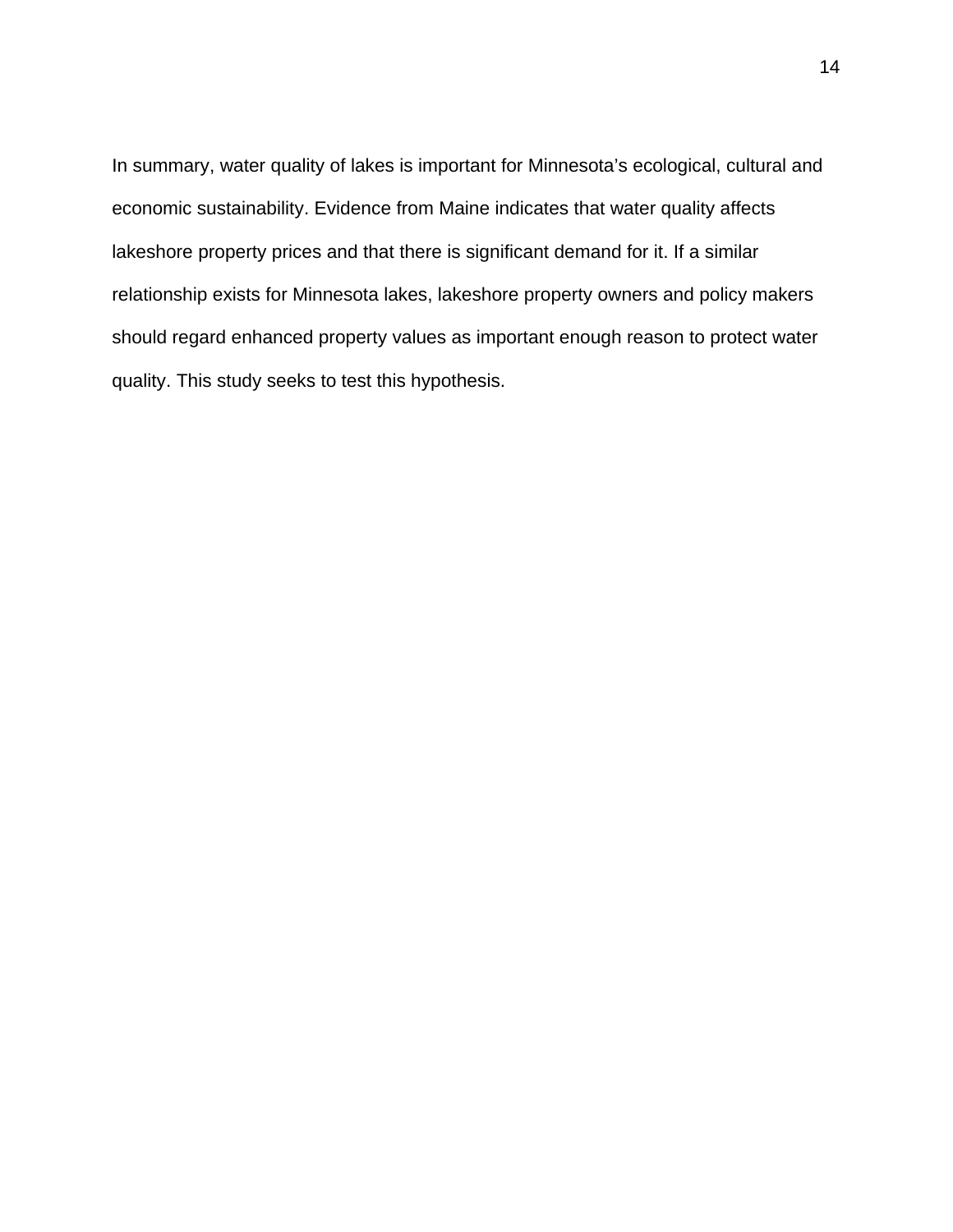# SECTION 2

# LITERATURE REVIEW

This section provides a brief overview of literature relevant to the research purposes of this project. Hedonic studies are performed to determine if non-market environmental amenities affect the prices paid for some market goods and to estimate the implicit prices embedded therein. Estimating and knowing the value of these amenities is important information to consider for informed policy and wise benefit–cost decisions regarding their use. Others have investigated the affect that water quality has on prices paid for residential lakeshore properties. This body of work---studies that have used the hedonic pricing method for determining the affect that water quality has on prices paid for residential lakeshore properties---is briefly highlighted to inform and guide the research design and analysis for this study.

The hedonic pricing method or model is commonly used to estimate the implicit prices of environmental quality amenities that property owners pay as a portion of the overall prices of properties. Hedonic models have been used in a wide array of applications, including for example: the effect of open spaces in Portland, Oregon (Bolitzer & Netusil 2000); the effect of proximity to Lake Superior shoreline in Michigan (Orr et al 2001); urban forest amenities effect in Salo, Finland (Tyrvainen & Miettinen 2000); the effect of an ocean view in Bellingham, Washington (Benson et al 1998); and also in studies of lake-water quality.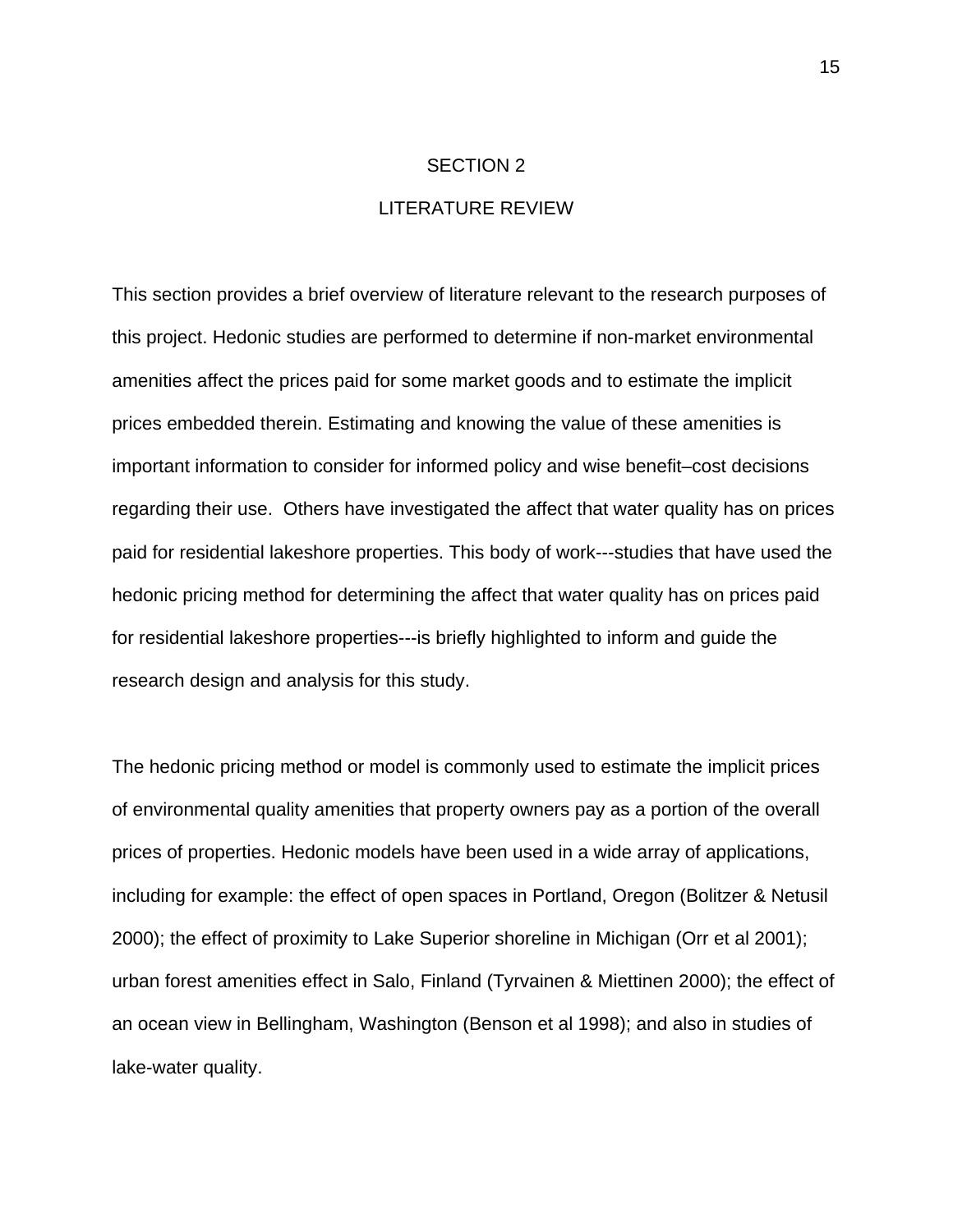David (1968) published a hedonic study that looked at how water quality might affect lakeshore property values on artificial lakes in Wisconsin. She found that property prices were significantly correlated with a measure of water quality that represented levels of lake pollution (an "expert opinion" rating of poor, moderate or good assigned to each lake). Although statistically significant, the "expert opinion" based rating used was subjective and it is difficult to specify how the three ratings were different.

Instead of using a subjective measure to represent water quality, Brashares (1985) used 39 objective measures of water quality. Of these he found two---fecal coliform bacteria and turbidity (visual clarity)---to be significantly correlated with property prices in his study of 78 lakes in southeast Michigan. His results also indicated that it is likely that only water quality measures that are perceivable to property owners are those capitalized in property prices. This would seem to be a reasonable assumption since few property owners would be aware of or act on water quality factors not readily recognized or known through the senses.

Steinnes (1992) also suggests that it might only be a perception (or even misperception) of water quality to which property owners implicitly apply value, rather than actual water quality. He cites the examples of acid rain and naturally stained dark water lakes; potential conditions found in the region of Minnesota where he studied 53 lakes. The effects of acid rain will improve clarity in certain lakes (usually a visual indicator of good water quality), but in actuality will degrade water quality with its polluting effects.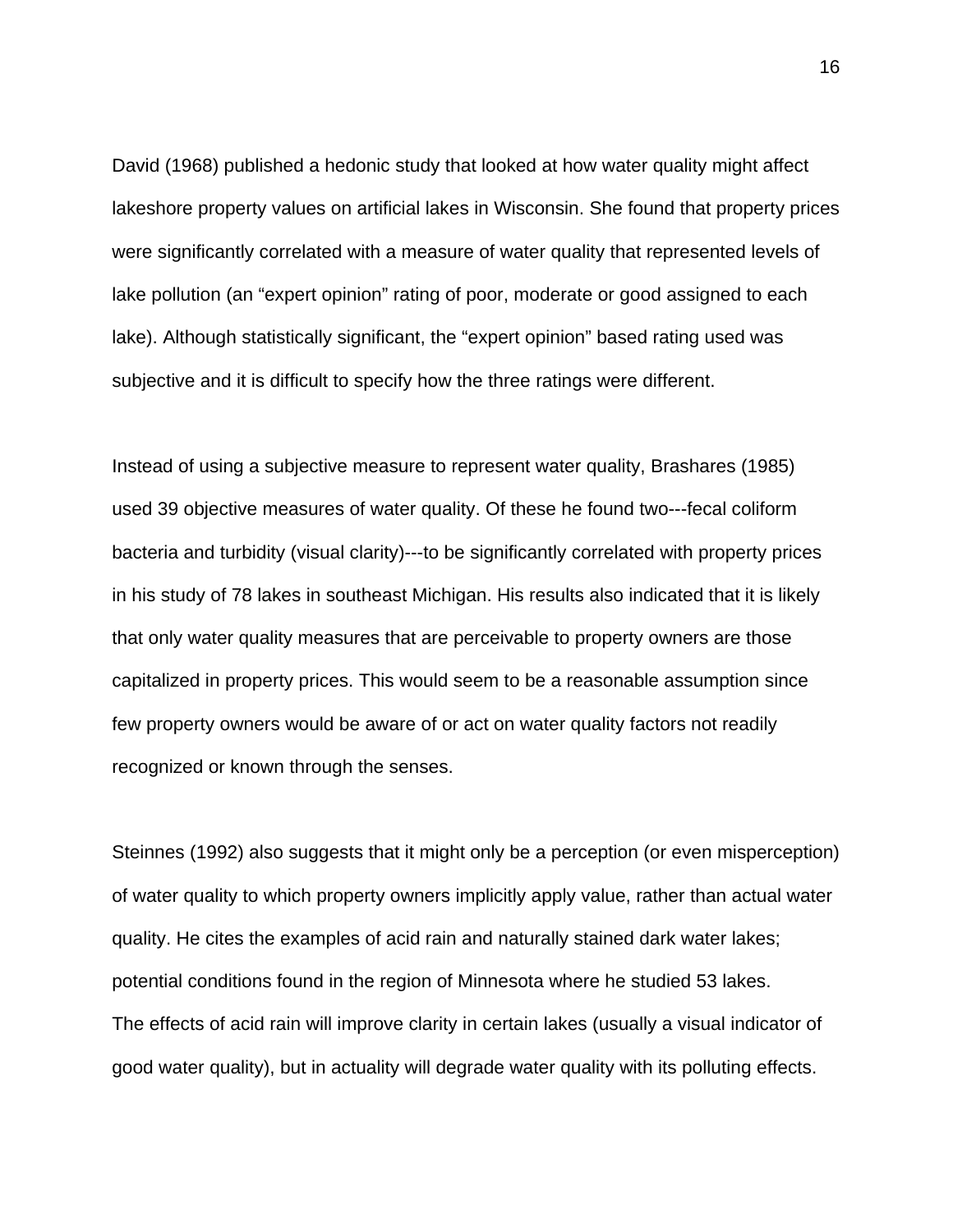Likewise, a perception of low water quality due to tannin staining might lead to a misjudgment when water quality can actually be good. In his study, Steinnes used water clarity (secchi disc readings), the percentage of littoral (shallow water), and a measure based on amount of suspended organic material in water as his objective measures of water quality.

Michael, Boyle and Bouchard (1996) surveyed purchasers of lakeshore property to determine if their perceptions of water clarity would be correlated with the actual water clarity in the lake where they purchased. Survey results indicated that purchasers were familiar with current water clarity and that water clarity history also influenced their purchase decisions. Perceptions turned out to be significantly correlated with measures of water clarity that secchi disc readings indicated. As a result, the researchers used the minimum secchi disc reading for the lake for the year the property was sold and a historical trend variable as measures of water clarity. The historical trend variable was the difference between a ten-year average of minimum secchi disc reading and the minimum reading for the lake the year the sale took place. They also chose clarity as the measure of water quality because it is the most observable manifestation of eutrophication, which was the main concern of the study: the degradation of water quality in Maine lakes resulting from cultural eutrophication. They assumed that other indicators of cultural eutrophication such as chlorophyll levels, dissolved oxygen, fish habitat, and swimmability were correlated with water clarity. Over 500 lakeshore properties on 34 Maine lakes were grouped into four separate markets to test if the estimated implicit prices for water clarity for each lake group would vary across markets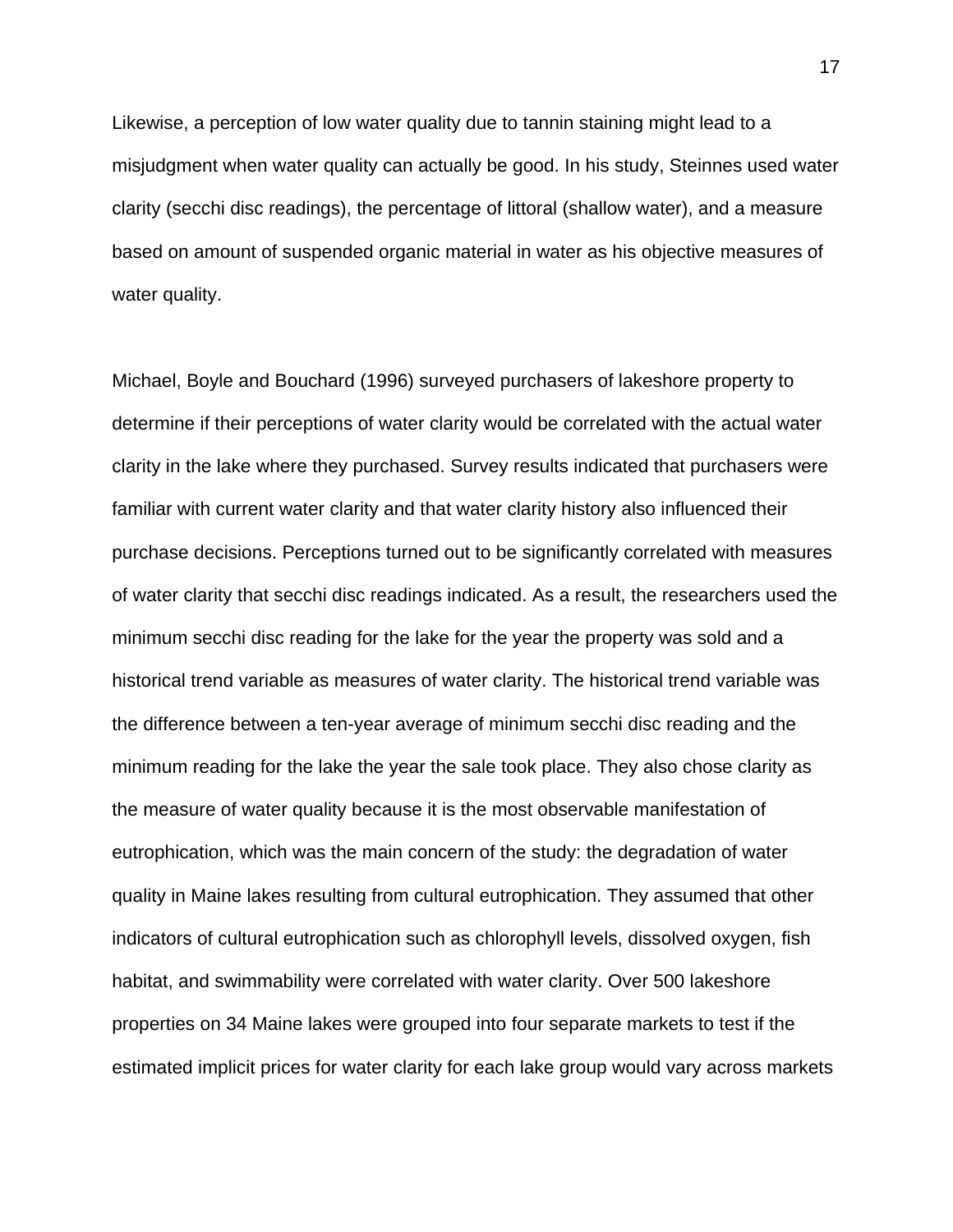and thus might minimize the effects of geographical characteristics. Limitations of the study results were reported to be: that the estimates were based on a very small percentage of Maine lakes so might not be accurate predictors for lakes outside the real estate markets used; and that the estimated implicit prices for water quality are based on all things being equal, i.e., the supply of properties would not increase due to water quality improvements in most lakes through improvement efforts.

Boyle, Lawson, Michael and Bouchard (1998) updated the Michael study to refine its estimates by adding an additional year and a half of sales data, adding a seventh lake group and two lakes, and treated the missing water clarity observations more systematically. This study went further than Michael's by combining data from lake groups to estimate a demand equation that infers the marginal amounts that people are willing to pay for improved water clarity. As did Michael's, the results of this study also showed that water clarity significantly affects property prices around Maine lakes and the same limitations apply. In addition, they showed there is a significant economic demand for water clarity by lakeshore property owners.

The preceding two studies of Maine Lakes led to further investigation of issues relevant to hedonic models and the measurement of environmental quality. The issue that lakeshore property owners might perceive water quality differently than the empirical measures used in hedonic studies was investigated by Michael, Boyle and Bouchard (2000). Purchasers of lakeshore property on twenty-two Maine lakes (that had been separated into three market groups) were surveyed to correlate perceptions of water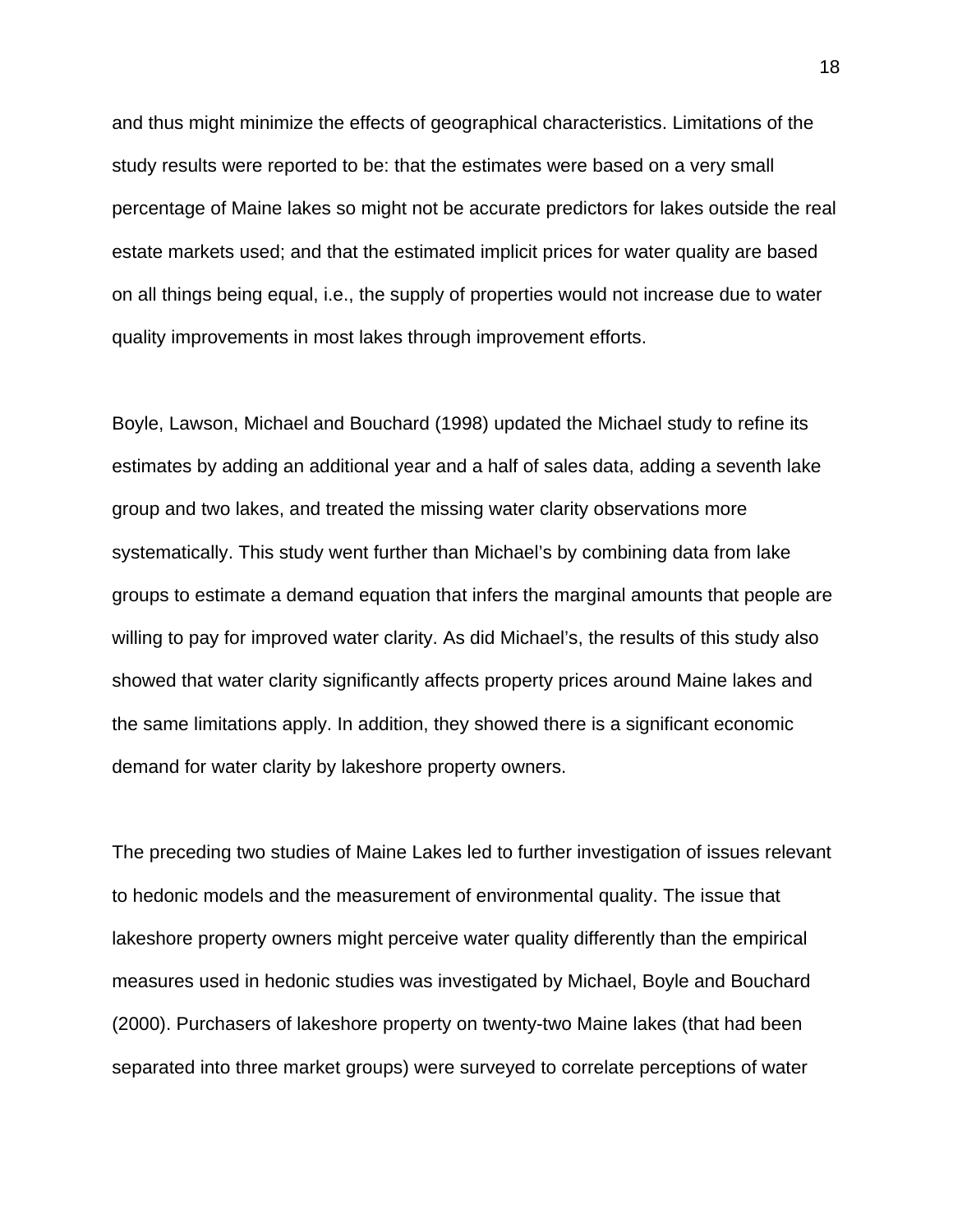clarity to actual measurements. Respondents rated their lakes for minimum water clarity on a scale approximating secchi disk readings for Maine Lakes. The results of the survey found respondents' perceived ratings were significantly correlated with the actual minimum water clarity conditions on the lakes. Nine different water-clarity variables were then constructed using secchi disk data and based on survey results to use in hedonic models. Results revealed that estimated implicit prices for nearly all of the water quality variables proved significant, yet, implicit prices varied between markets when the nine models were estimated for the three market groups. However, within each of the market groups, they found large enough price differences (overlapping confidence intervals) between perceived and objective water clarity variables. A concern was expressed that different conclusions, and ultimately policy recommendations could result depending on the selected variable entered into a hedonic equation. The authors recommend that the measure of the environmental variable be selected with caution to reflect the public's perceptions of environmental quality, and also be based on conceptually and theoretically sound logic.

Poor, Boyle, Taylor and Bouchard (2001) investigated the issue of using objective or subjective measures of water clarity in hedonic models. They studied four market groups in Maine, where each group contained between 4 and 13 lakes. Minimum secchi disk readings for each lake for the year of sale for each lakeshore property were used as the objective measure of water quality. Subjective measures were obtained by surveying lakeshore property purchasers for their perceived water clarity judgments that compared to the objective measures by design. Both the objective and subjective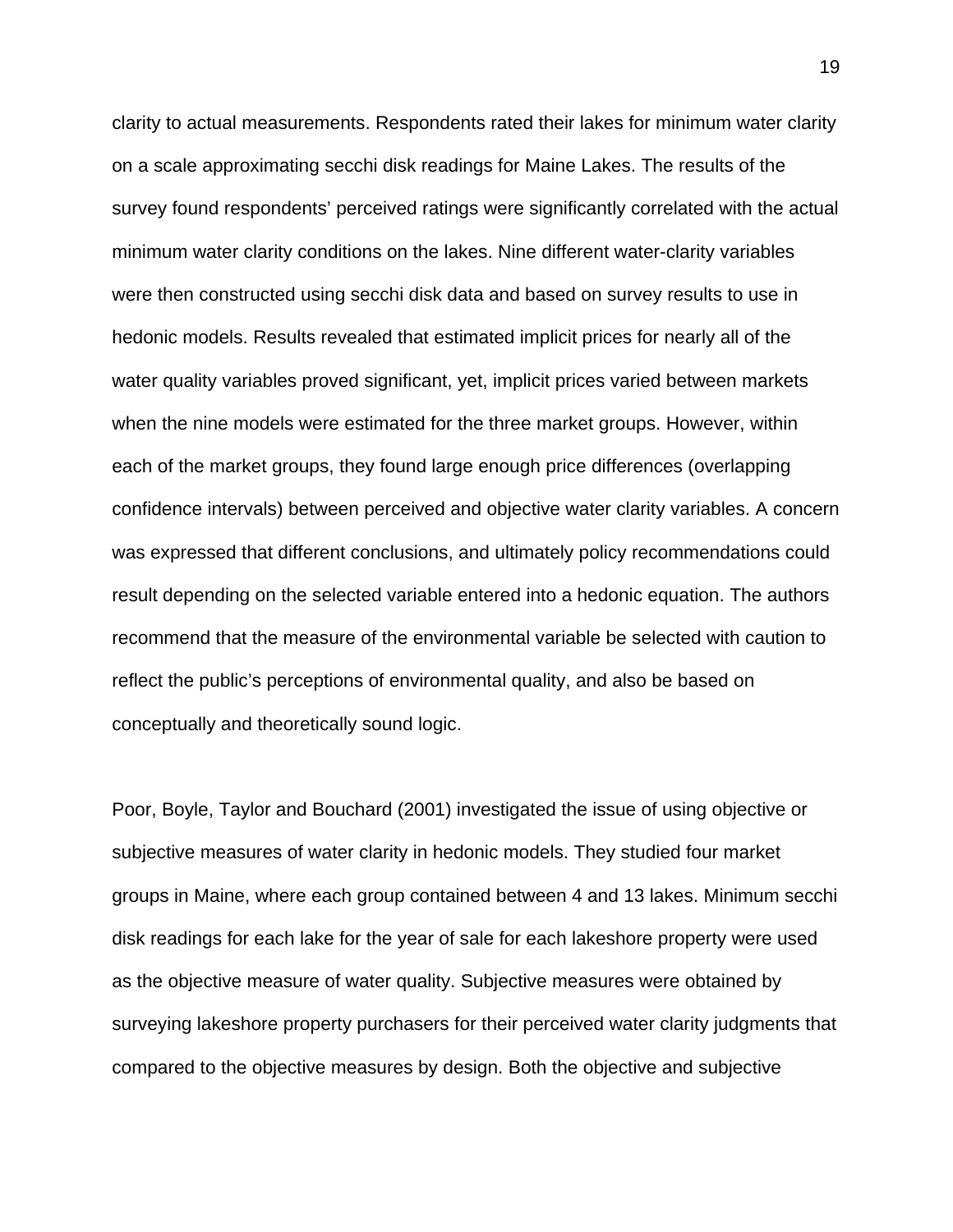measures proved to be significant variables in the models. An interesting finding was that most respondents tended to systematically under-estimate water clarity when compared to the actual measure. This resulted in larger implicit price estimates than those estimated from the objective variable. Therefore, the authors concluded that the objective measure (data usually readily available) was superior to the subjective measure (based on perceptions obtained from surveys) and should more accurately estimate the implicit price of water clarity in hedonic models.

Boyle and Taylor (2001) were concerned that the estimated implicit price for an environmental amenity could be biased if property-characteristic data is a source of substantial error (errors-in-variables-problem). They investigated the effect of using data provided by tax assessors versus data received from a survey of lakeshore property purchasers to estimate the implicit price of lake-water clarity. Lakeshore properties sold between 1990 and 1995 on 34 Maine lakes that had been segmented into four market groups were used in the study. Convergent validity testing was performed and the authors reported that from a statistical perspective, both sources of propertycharacteristic data performed equally well. Results of the hedonic-price functions indicated that the water quality variable is a significant predictor of property prices for both data sources. Convergent validity testing showed that coefficient estimates for the water quality variable did not vary significantly when estimated with either source of data. However, differences in implicit prices were shown to be substantial and it was noted that in terms of the effects of property characteristic measures, the magnitudes of some of the implicit prices could affect decision-making policy outcomes. The authors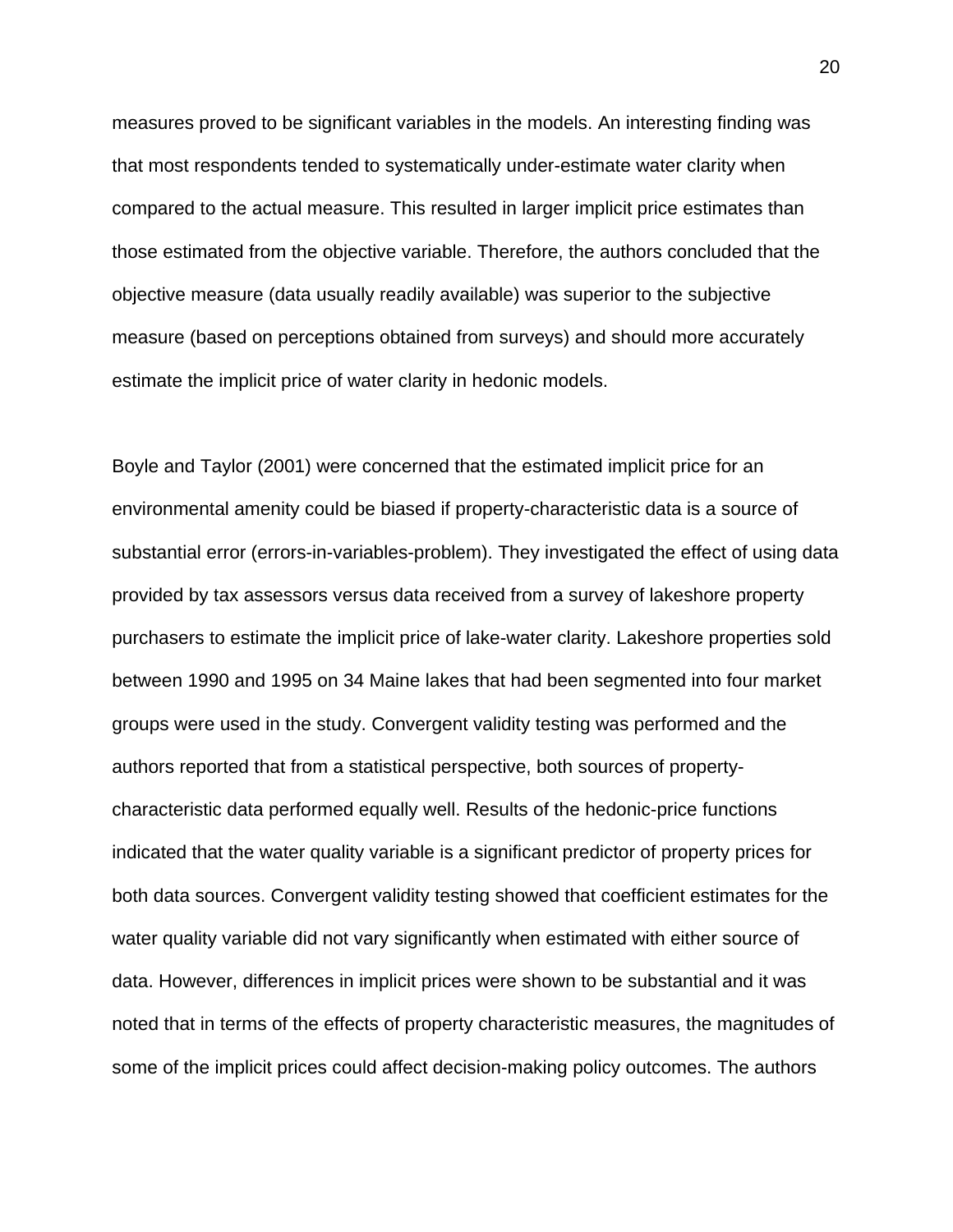conclude that their results are encouraging for the continued use of tax assessor data in hedonic studies.

Although not a study of fresh-water lakes, Leggett and Bockstael (2000) did show that water quality has a significant effect on residential property values along the Chesapeake Bay. The water quality measure used was fecal coliform bacteria levels, information that had been made widely available to market participants.

The literature reviewed here is quite relevant and closely correlated with the purposes of this study. The studies reviewed clearly provide a background for the importance, justification and methods of this study. The hedonic pricing technique, appropriately applied, using pertinent data should provide the evidence to either prove or disprove the hypothesis that water quality of Minnesota lakes located in the Mississippi Headwaters Board jurisdiction affects residential lakeshore property prices.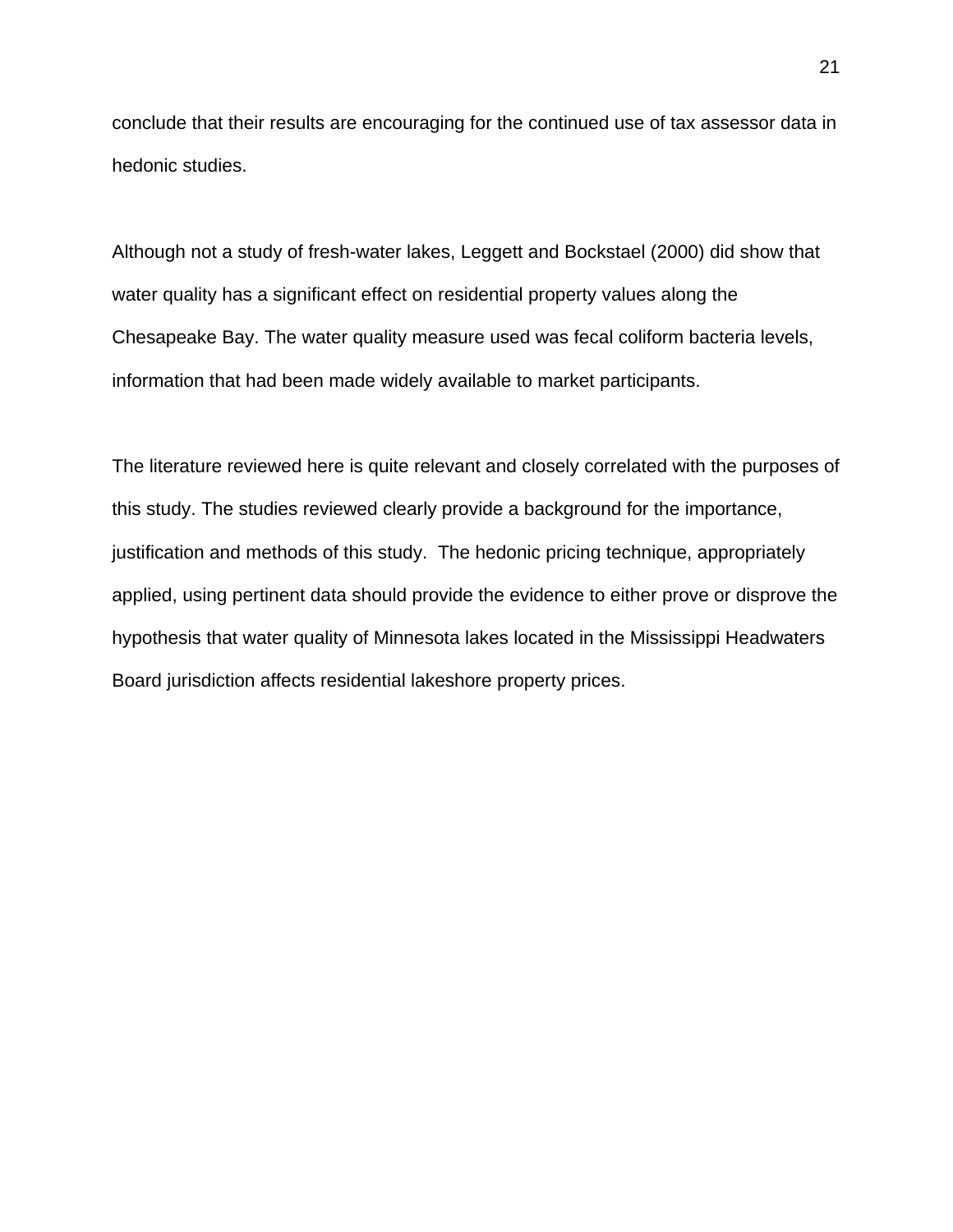#### SECTION 3

# METHODS

The purpose of this study is to test the hypothesis of whether or not water quality of Minnesota lakes located in the Mississippi Headwaters Board jurisdiction affects prices paid for residential lakeshore properties. As was done in the studies of Maine lakes, the implicit prices of water quality---the share of a lakeshore property's price attributed to water quality---will be identified through the price differentials between properties on lakes with differing levels of water quality, while controlling for other property characteristics. This study replicates that research that showed water clarity, a water quality measure, significantly affects property prices around Maine lakes (Boyle, Lawson, Michael, Bouchard 1998; Michael, Boyle, Bouchard 1996).

#### Study Sample and Data Used

#### Lakes

Thirty-seven lakes were selected from a pool generated by a steering committee of the Mississippi Headwaters Board. Lakes were chosen that provided a diversity of size, spatial and political representation in the jurisdiction and having water quality monitoring data available from the Minnesota Pollution Control Agency. Lakes were assigned to one of six groups that approximated real estate market areas and the nearest major community (Figure 1).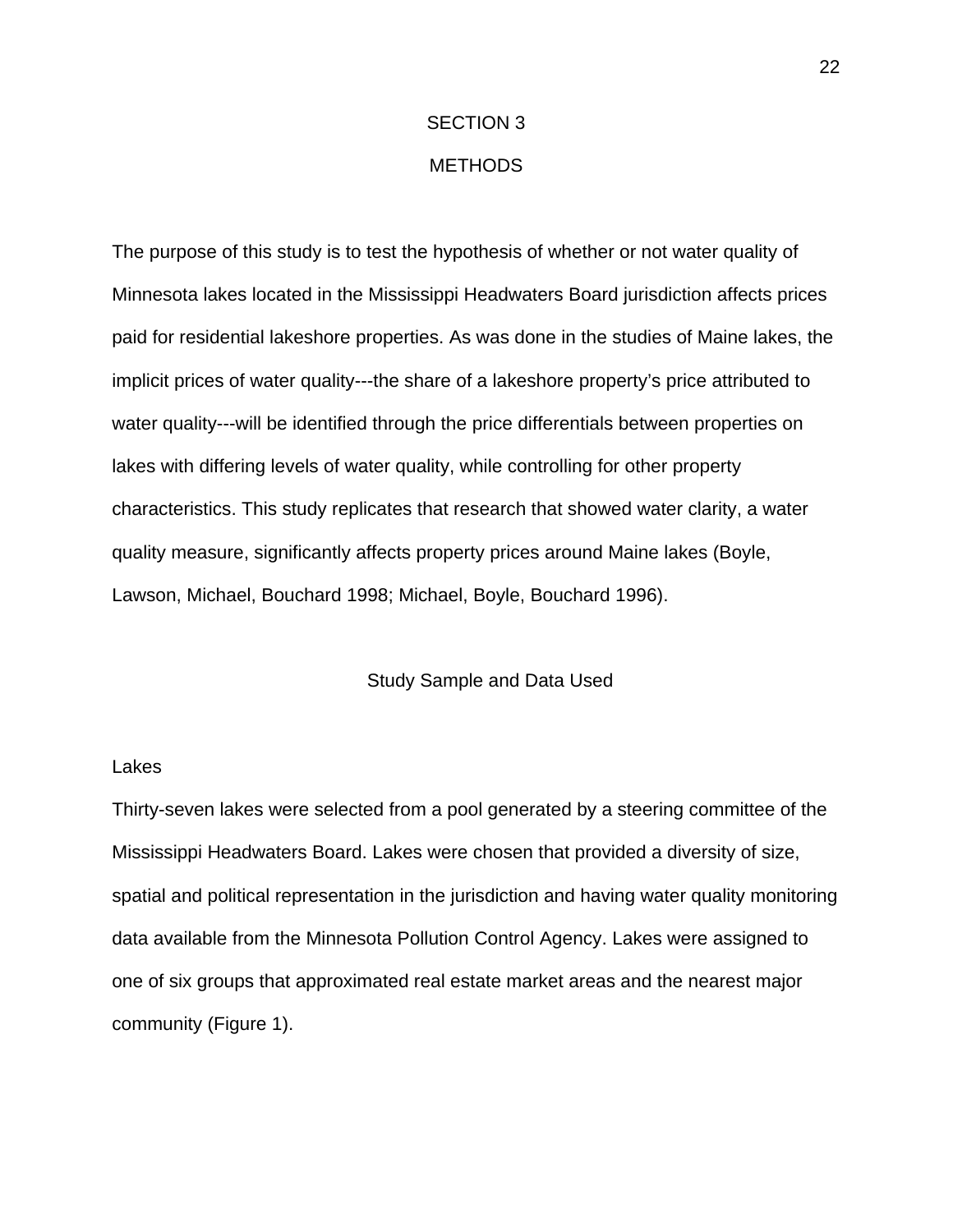

Figure 1. Location of study lakes<sup>1</sup> and lake groups (market areas)<sup>2</sup>.

1

 $^{\rm 1}$  Study lakes identified by darker shading.<br> $^{\rm 2}$  Lake groups identified by circle lines.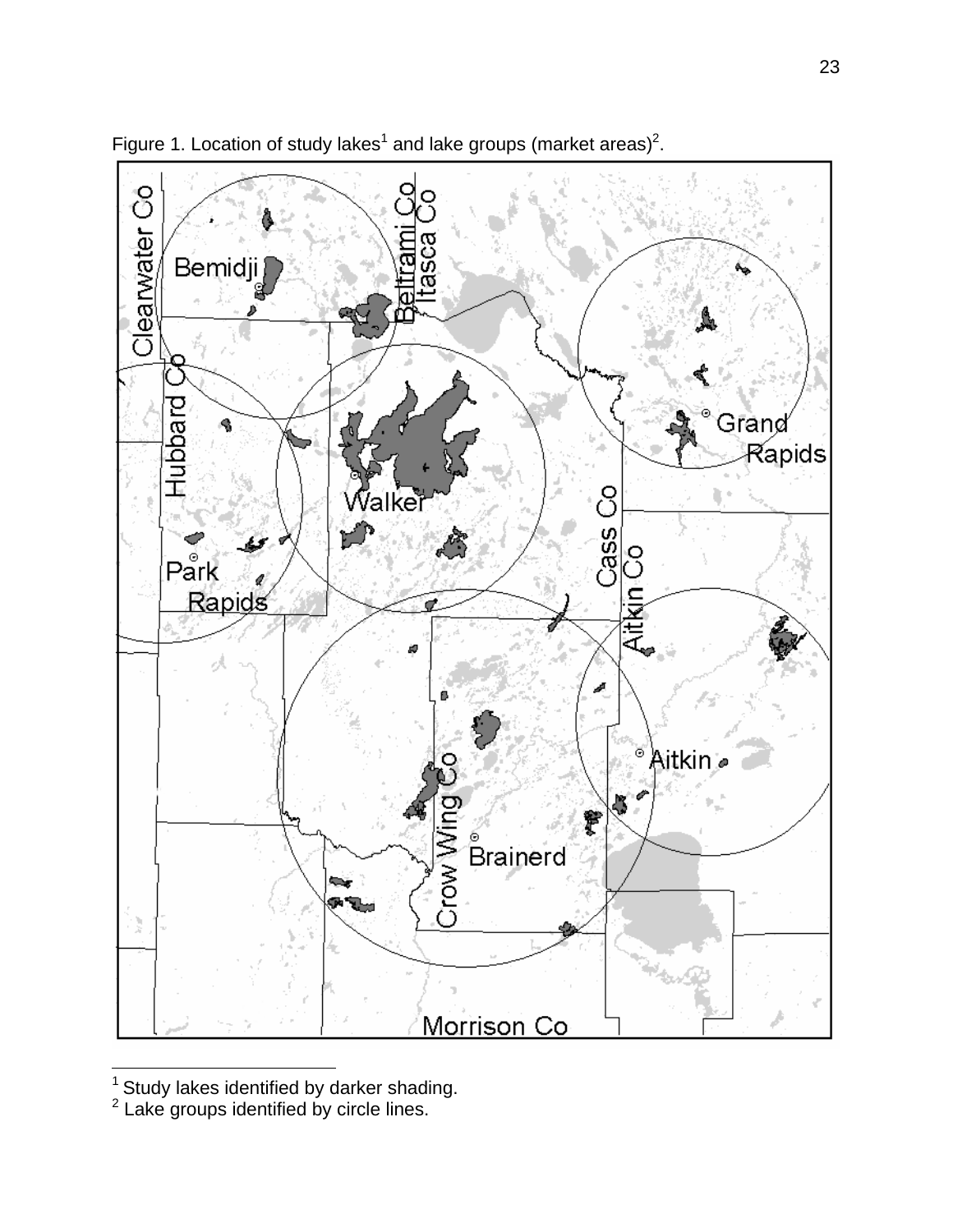Two lakes, Cass and Leech, were included as dummy variables for lakes with special features for being situated within the Leech Lake Indian Reservation and the Chippewa National Forest. In addition, both these lakes have considerable lakeshore frontage that is publicly owned.

#### Lakeshore Properties

Residential lakeshore properties sold on the lakes in the years 1996 through 2001 are included in the study. A total of 1205 property sales are used. On lakes that exceeded 50 property sales (10 of the 37 lakes), 50 properties were randomly selected from each and included in the study. This limitation was applied to prevent any overwhelming influence that any one lake might have on the study results. It was also necessary to limit the sample size to meet project time and budget criteria.

## Property Data

Property sales data were obtained from county assessor records. Only fair market sales were used in order to exclude relative, gift or other below market transactions that may have occurred. Only single-family residential type properties that are less than 20 acres in size were used to avoid resorts, multi-family rental units or other commercial enterprise type property sales. Lake-lot properties without dwellings as well as ones with year-round or seasonal dwellings are included to reflect the range of development stages of lakeshore properties. Of the 1205 properties included, 162 or 13.2% had been purchased without dwellings.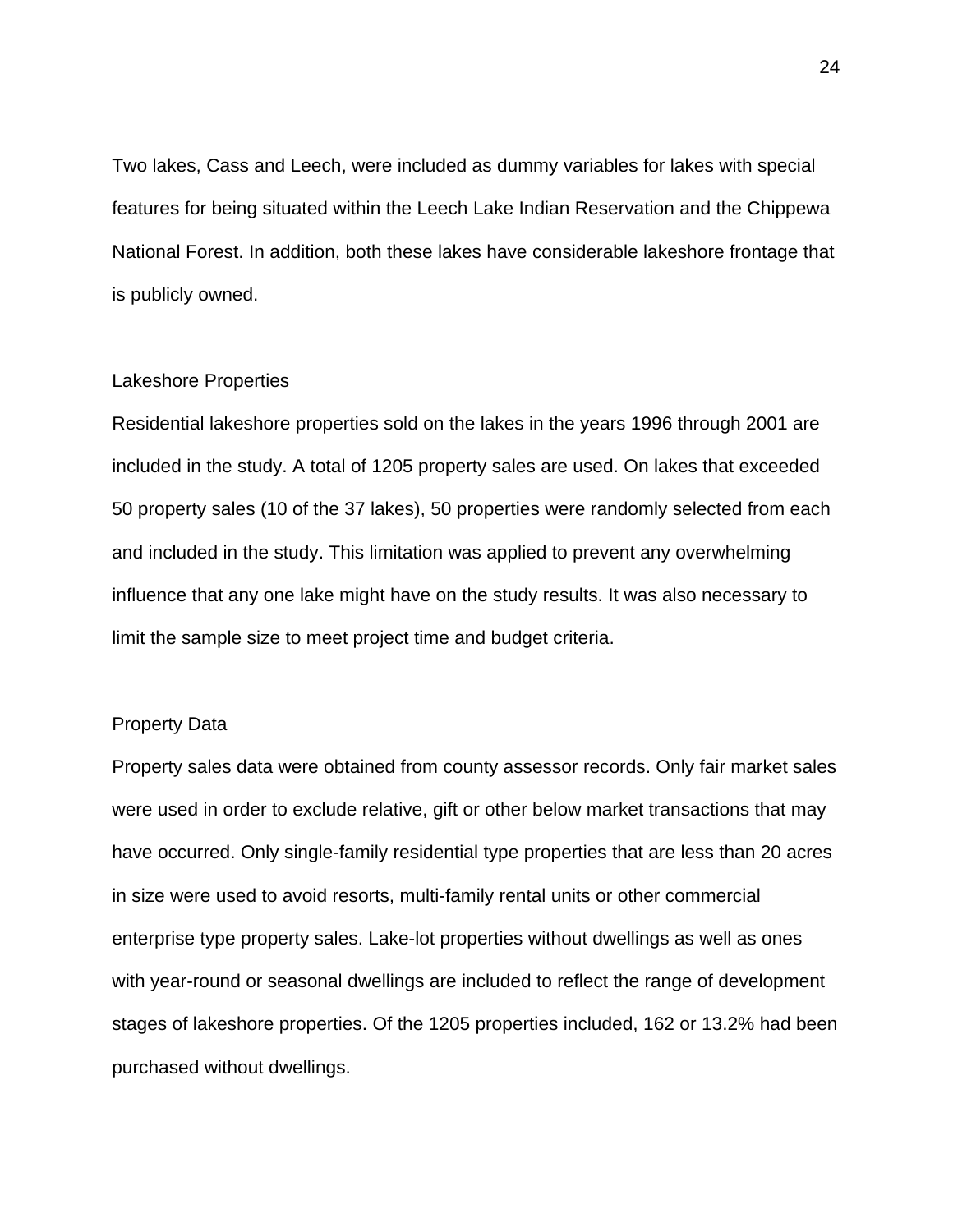Data obtained for each property were its purchase price (PP), assessed values for land and structures at time of purchase, feet of frontage on the lake (FF), lot size (LOTSIZE), tax rate (TAXRATE), square footage of living area (LVAREA), if dwelling had more than one story (STORY), a fireplace (FIRE), central heating (HEAT), a full bathroom to indicate a well or municipal water source (PLUMB), septic or sewer service (SEPTIC), a garage (GARAGE), the number of adjacent properties within 1000 feet of frontage (DNSTY), and if the property access road is publicly maintained (RDPUB).

## Environmental Quality Data

The water quality measure (WQ) used was the mean secchi disk reading for the lake for the year a property sold. Boyle et al (1998) used the minimum reading for the year the sale closed as its best proxy for buyer/seller perceptions of water quality at the time of sale. It was the authors' opinion that it was not possible to know the correlation between when a buyer perceives a lake's water quality and his or her purchase date without buyer provided information, which this study did not have. Therefore, it was thought that the mean reading should deliver a more conservative telling. When readings were not available for a particular year in which a property sold (7% of cases), the mean for readings for 1990-2001 was used.

As in the Boyle et al study, secchi disk readings, a measure of water clarity, was used as the all encompassing water quality variable because of the correlation it has with other lake water quality and health characteristics such as a quality fisheries, a lake's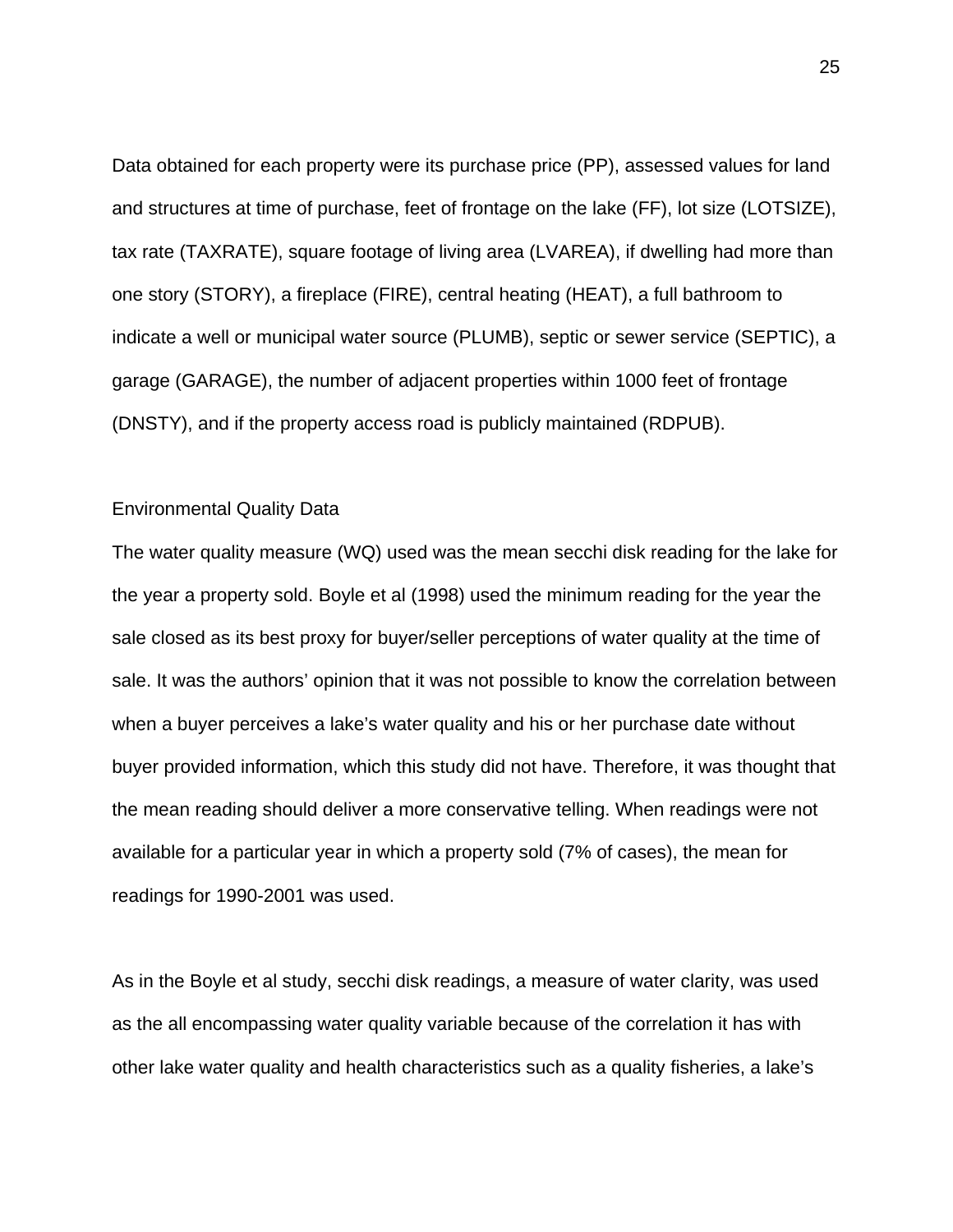swimmability, etc. According to Boyle et al, other water quality characteristics may affect property prices in their own right, but are related and so are included in the implicit price of the WQ measure used here.

Properties were site-visited and rated for lakeshore property environmental quality features and an average rating was computed for each lake. The ratings (SQ) provided a subjective environmental quality measure to the study.

#### River Properties

Data were also collected in selected counties pertaining to sales of riparian property on the Mississippi River. Purchase price was recorded as well as the other variables contained in the lake data. Preliminary analysis, including multivariate statistics on the relation between purchase price and property characteristics, provided compelling evidence that the model used for lakeshore analysis would apply very differently to river property. The variability of purchase price is far less predictable among riparian property sales in the MHB region based on the data collected. Even the collection of water quality measures is different. The data available from the State as well as from the River Watch Program does not contain secchi disc readings. The closest indicator of clarity that is available is turbidity. In consultation with MHB staff and the Steering Committee, it was deemed appropriate to summarize the results of this preliminary analysis on riparian property sales. But it would not be worthwhile to pursue further application of the hedonic model to river property. While techniques exist to transform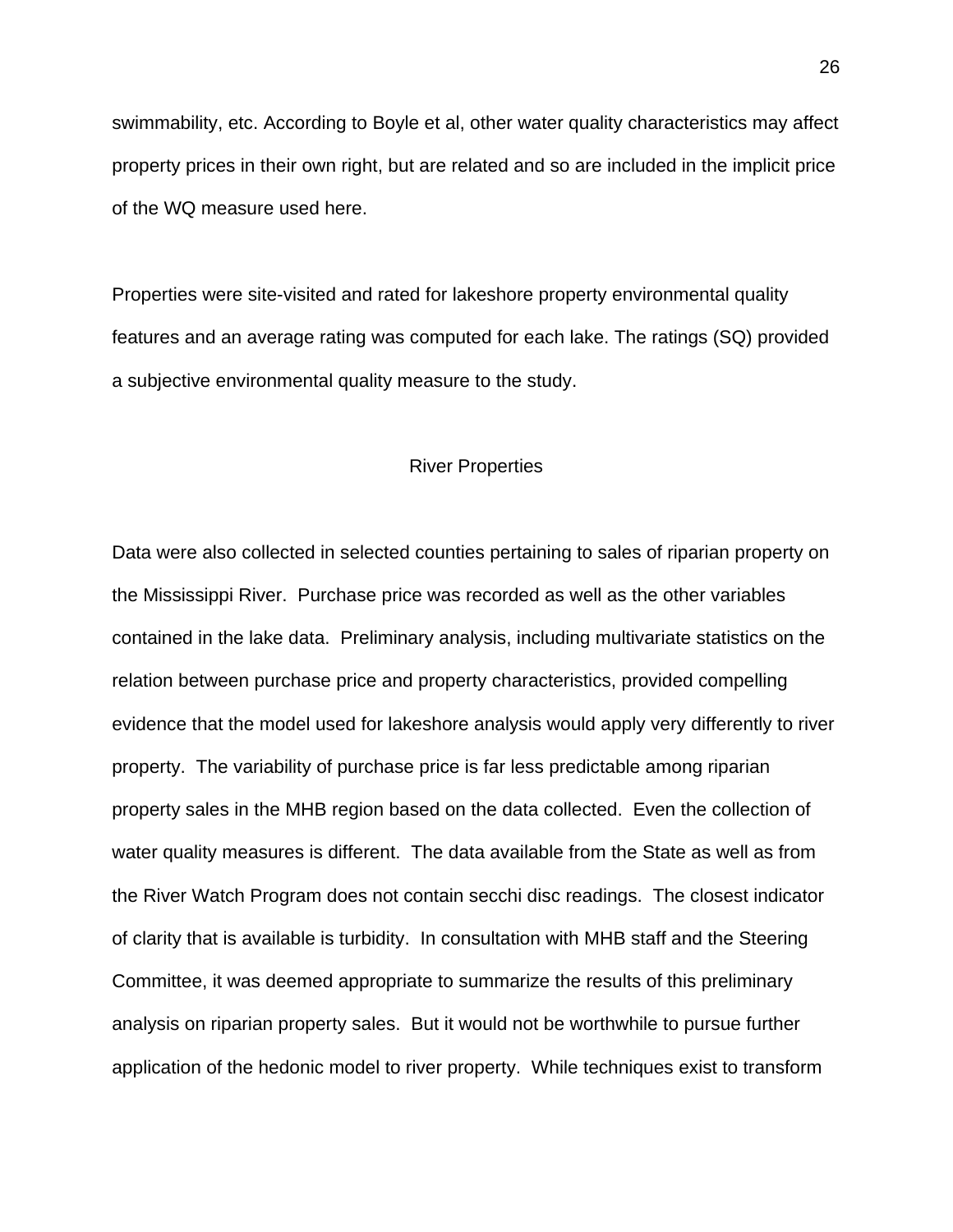turbidity data to serve as a proxy for water clarity, the Steering Committee determined that the hedonic analysis would be so different as to not merit the additional effort. Summary results on river data are provided in Appendix E.

# Method of Analysis

Hedonic pricing is a 'revealed preference' method commonly applied for valuing environmental amenities---such as environmental quality---that is actually being traded in residential property markets. Another economic technique used to value non-market environmental amenities is the contingent valuation 'stated preference' method. Unlike the hedonic pricing method that has the advantage of using actual market transaction evidence for its calculations, contingent valuation is used where market transactions are not available and must resort to hypothetical, willingness-to-pay estimates obtained from surveys. Like hedonic pricing, there is another revealed preference method used to value non-market environmental amenities; the travel cost method. It however, is designed specifically to estimate the value of benefits or costs for recreation sites or activities.

The hedonic pricing method (also referred to as hedonic property value model or hedonic model) is an econometric valuation technique used to reveal the portion of purchase price that is attributed to environmental amenities, such as water quality. The hedonic model is a devised relationship between market goods and the characteristics, including complimentary environmental characteristics that contribute to its product price (Freeman 1993), for the purpose of estimating the value of the implicit, non-market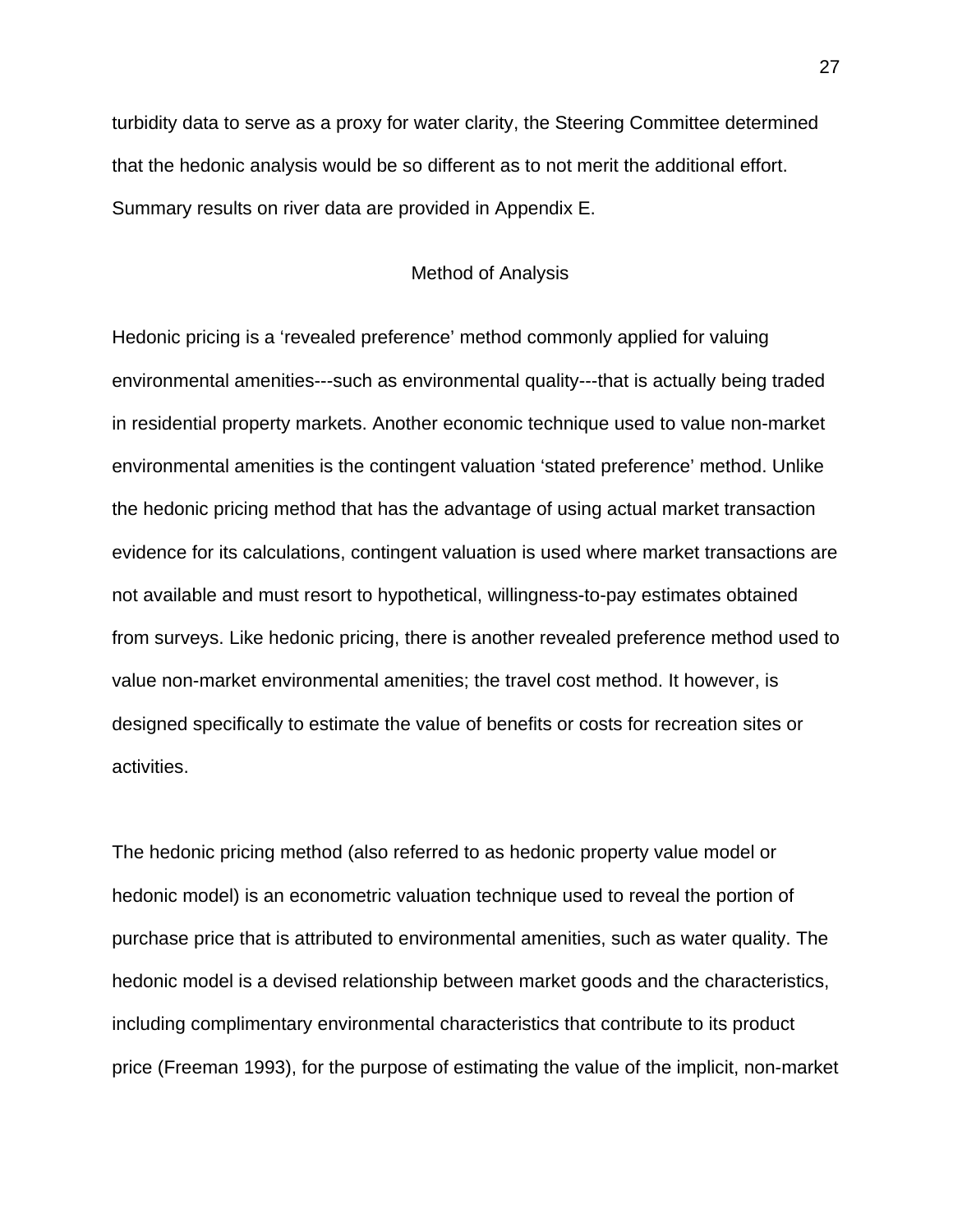environmental characteristic (amenity) contained. Data used in a hedonic model are analyzed using regression analysis, which relates the product price to its characteristics---making it possible to estimate the effects, the value that different characteristics have on product price (Palmquist 1991, 1999). In addition, "the main promise of hedonic methods is that it becomes theoretically possible to infer demand for non-marketed commodities from markets for related commodities" (Braden & Kolstad 1991). Some non-market environmental amenities (or disamenities if the case may be) influence the price for which a commodity sells by virtue of their inherent attachment with the commodity. For example, a residential property with a desirable environmental quality attached to it (like a scenic setting, unpolluted air or lake water quality) and a comparable property without it would normally sell for different amounts in a market where they co-reside. Most environmental amenities are not traded on markets, yet we know people reveal their preference for them by paying more to enjoy them. "Part of the variation in property prices is due to differences in these [kind of] amenities" (Braden, Kolstad, Miltz 1991). "The share of a property's price that is attributable to water quality is identified through the price differentials between properties on lakes with differing levels of water quality, while controlling for other property characteristics" (Michael, Boyle & Bouchard 1996).

To determine if water quality has an effect on the prices paid for lakeshore properties, hedonic models were devised for this study to estimate the value of water quality capitalized in the sales---the implicit price of water quality. The value of an environmental amenity such as the quality of lake water is capitalized in the value of the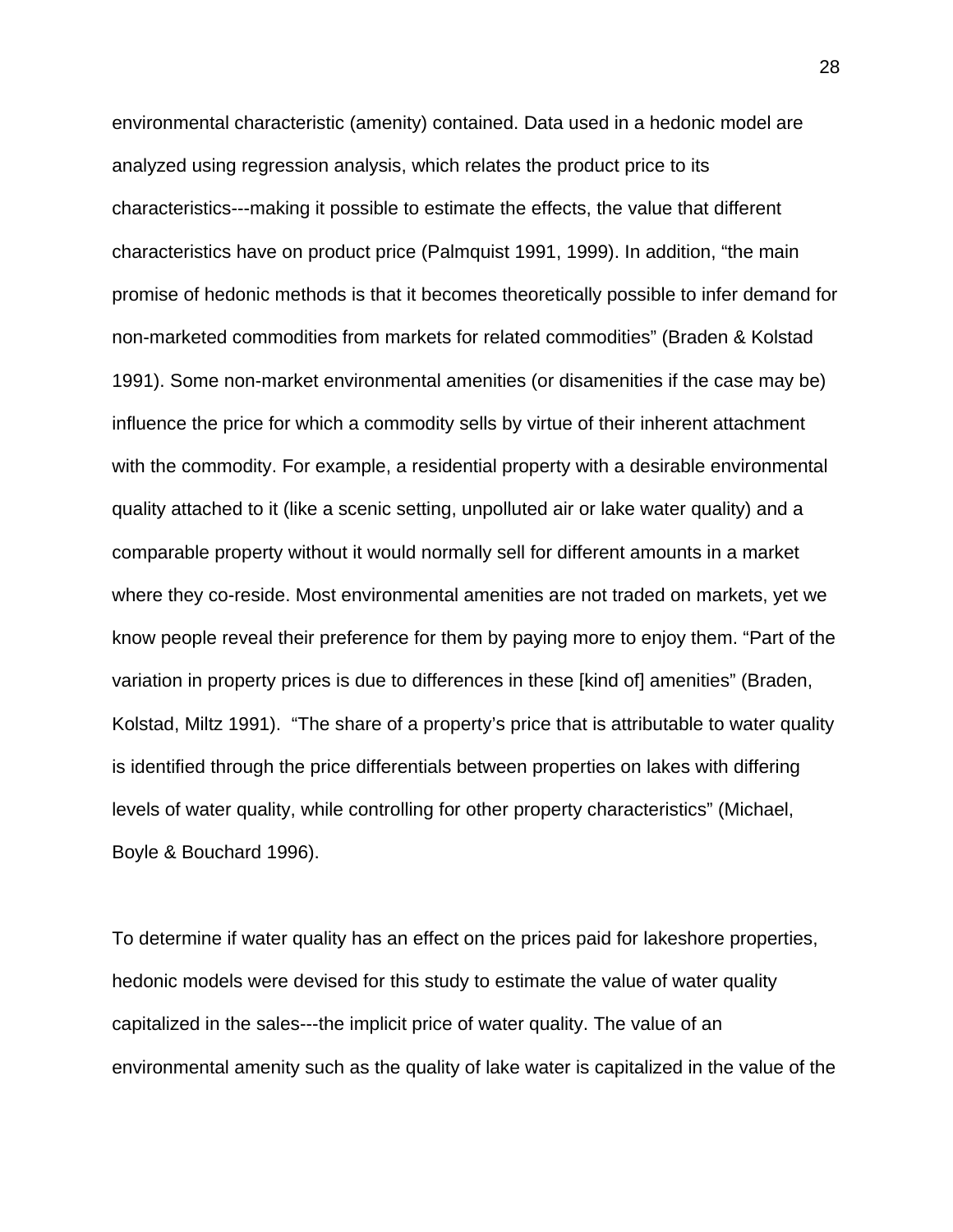land and not in the value of structures or other improvements (Boyle et al 1998). Hedonic price equations were used to net out the structure and other improvement influences in property prices to isolate environmental amenity values. The equations represent the sales prices of properties as a function of the characteristics of the property for a real estate market.

# **Procedure**

A separate equation is estimated for each of the six lake groups used in the study. The importance of using different groups of lakes representing separate markets is to minimize the effects of geographical differences and to see if the estimated implicit prices for water quality differ across markets.

The hedonic model used by Boyle et al and also in this study:

 $PP = f(P, S, L, \text{INWATERC*SA})$ 

expresses its dependent variable, purchase price (PP), as a function of property characteristics (P), characteristics of structures (S), locational characteristics L), and the natural log of water clarity (WATERC) multiplied by the size of the lake (SA).

Because the assessed values for land and structures were available for this study, it was thought that a different dependent variable could be constructed to enhance understanding. Therefore, this study uses a hedonic model in parallel (MN model hereafter) that expresses the portion of the purchase price attributed to the land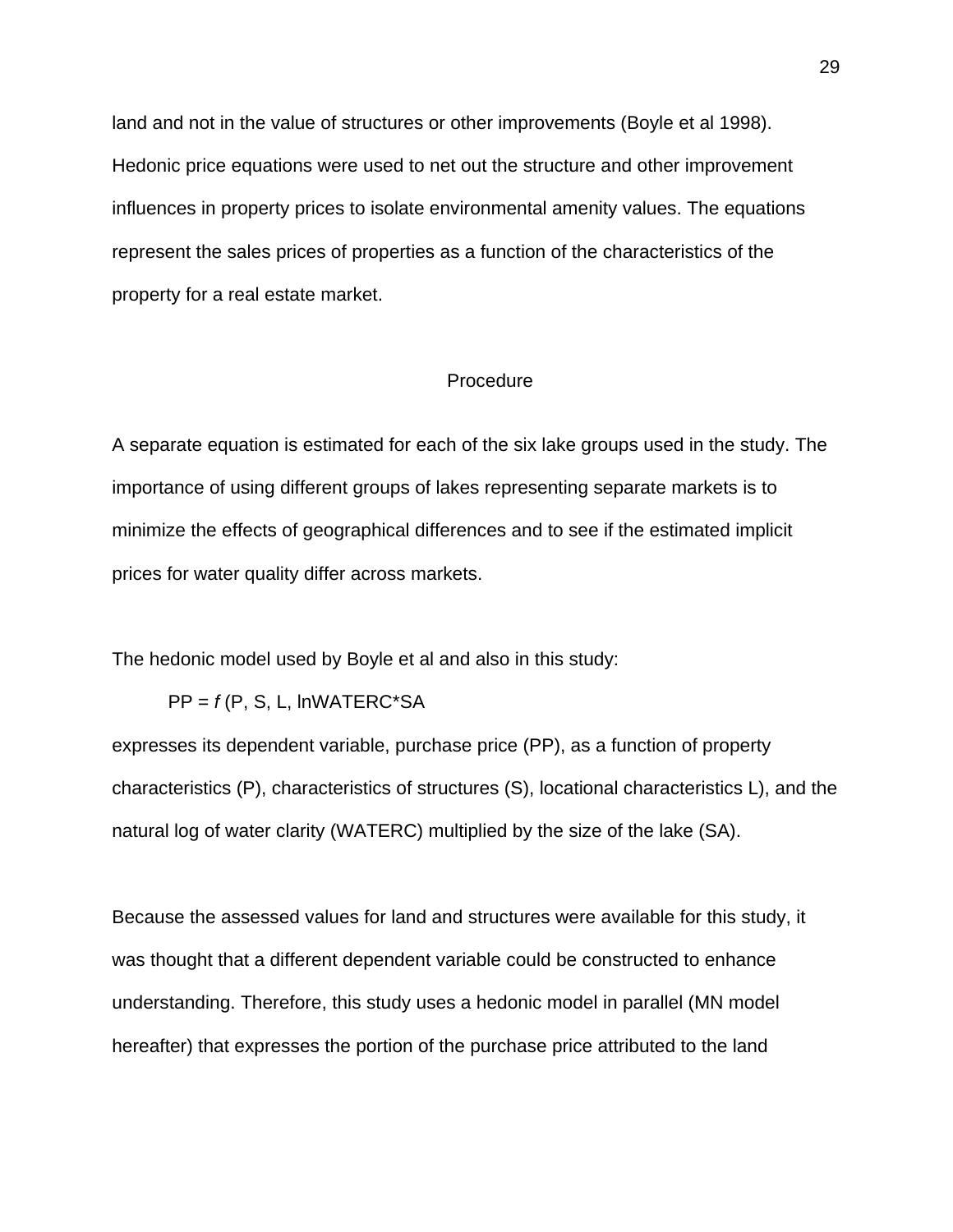(PPLand) as a function of structural characteristics (S), land characteristics (L), and the natural log of water quality (WQ), multiplied by the size of the lake (LA):

PPLand =  $f(S, L, \text{InWQ*LA}).$ 

The dependent variable PPLand is used to make easier the extrapolation of estimated implicit prices for changes in property prices for an entire lake. PPLand was derived for each property by dividing the assessed valve for land (AVL) by the sum of the assessed values of land and structures (AVL + AVS), multiplied by PP:

 $(AVL / AVL + AVS)^*PP$ .

In Minnesota, both developed and undeveloped lake-lot properties are often priced in terms of lake frontage, a common unit used for comparison and assessing values. The structural characteristics describe the improvements that exist on the property and land characteristics describe site condition---including the neighborhood or other locational-- influences on purchase price. The natural log of water quality, again, is used to reflect the anticipated nonlinear relationship between water quality and purchase price due to the effect of diminishing returns. Multiplying WQ by size of the lake is done to recognize the assumption Boyle made that lake size may be more important than WQ to buyers who prefer smaller, less congested lakes.

Another reason that a MN model is used in this study was to utilize additional, available explanatory variables and for comparison purposes between models. The Boyle et al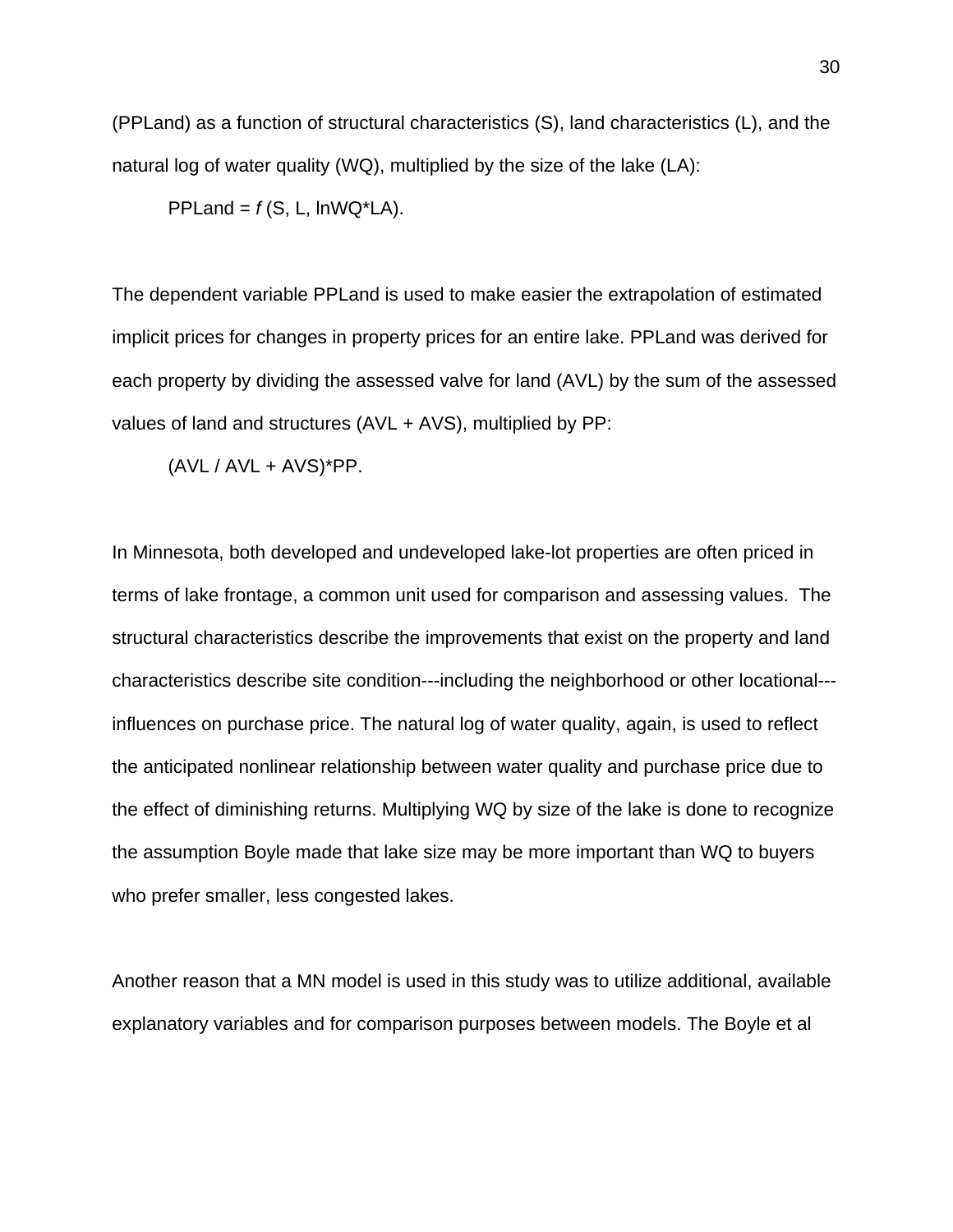model was adapted to fit common explanatory variables. Explanatory variables used in

the models are shown in Table 1 and Table 2.

| Variable Type  | Name          | <b>Description</b>                                      |
|----------------|---------------|---------------------------------------------------------|
| Property:      | FF.           | feet of frontage on the lake                            |
| Structural:    | <b>LVAREA</b> | square feet of living area                              |
|                | <b>PLUMB</b>  | $1 =$ having a full bathroom, 0 otherwise               |
|                | <b>HEAT</b>   | $1 =$ having a central heating system, 0 otherwise      |
| Locational:    | <b>DNSTY</b>  | number of lots/1000 ft of frontage adjacent to property |
|                | <b>DIST</b>   | distance to lake group community (miles)                |
| Environmental: | WQ            | mean secchi disk readings for the lake for the year     |
|                |               | property was sold (feet)*LKAREA                         |

Table 1. Explanatory variables used in the Boyle (adapted) model.

Table 2. Explanatory variables used in the MN model.

| Variable Type    | Name           | <b>Description</b>                                      |
|------------------|----------------|---------------------------------------------------------|
| Structural:      | <b>LVAREA</b>  | square feet of living area                              |
|                  | <b>STORY</b>   | $1 =$ more than one story, 0 otherwise                  |
|                  | <b>FIRE</b>    | $1 =$ having a fireplace, 0 otherwise                   |
|                  | <b>HEAT</b>    | $1 =$ having a central heating system, 0 otherwise      |
|                  | <b>BSMNT</b>   | $1 =$ having a basement, 0 otherwise                    |
|                  | <b>DECK</b>    | $1 =$ having a deck, 0 otherwise                        |
|                  | <b>PLUMB</b>   | $1 =$ having a full bathroom, 0 otherwise               |
|                  | <b>SEPTIC</b>  | $1 =$ having septic or sewer service, 0 otherwise       |
|                  | <b>GARAGE</b>  | $1 =$ having a garage, 0 otherwise                      |
| Land-Locational: | <b>LOTSIZE</b> | in acres                                                |
|                  | FF.            | feet of frontage on the lake                            |
|                  | <b>DNSTY</b>   | number of lots/1000 ft of frontage adjacent to property |
|                  | <b>RDPUB</b>   | $1 =$ access road publicly maintained, 0 otherwise      |
|                  | TAXRT          | local tax rate for the year property sold               |
|                  | <b>DIST</b>    | distance to lake group community (miles)                |
| Environmental:   | WQ             | mean secchi disk readings for the lake for the year     |
|                  |                | property was sold (feet)*LKAREA                         |
|                  | SQ             | site quality rating of property                         |

Unlike the Boyle et al study that had gathered socioeconomic attributes of the lakeshore property consumers through a survey that had been conducted, this research did not do so. Therefore estimated demand for lake water quality is not performed, by use of what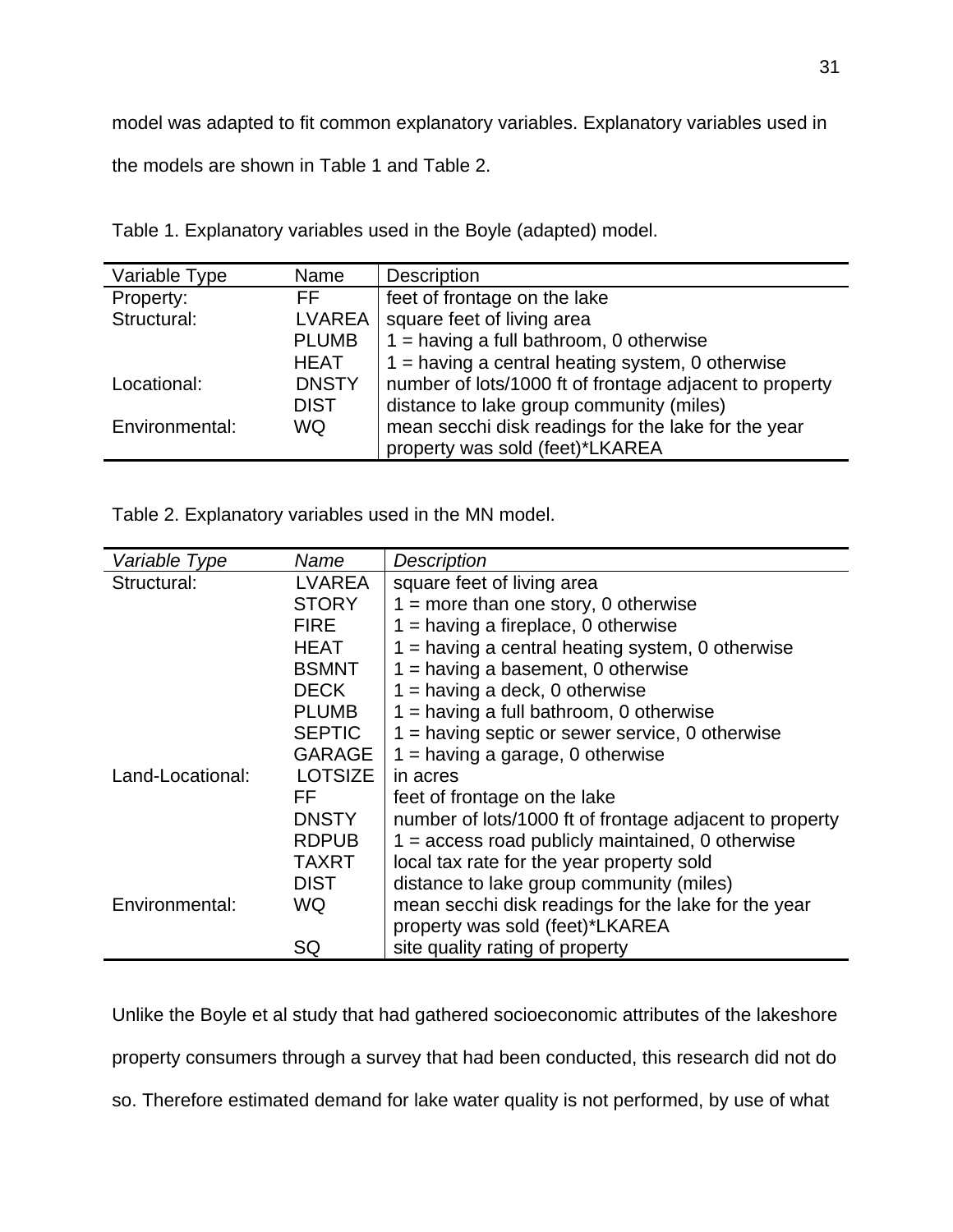is known as a second-stage demand equation, as was done in the Boyle et al study. However, "the hedonic equation yields information on the *marginal* willingness to pay for the environmental improvement because the consumers optimize by equating their marginal rate of substitution between the characteristic and the numeraire to the marginal rate which is estimated by the hedonic price equation" (Palmquist 1999).

As was done in Boyle et al study, the hedonic price equations estimated for each lake group is used to derive what Boyle et al refers to as "reduced equations that include a grand constant (a) and the water quality effect (b):

 $PP = \alpha + \beta$  ln(WATERC)\*LKAREA

for calculating implicit prices for individual lakes. This approach is described in Boyle et al (1998). The data calculated from the reduced equations will be useful for a making a number of estimates for any lake in the study using the appropriate equation. A set of estimates is provided to illustrate the kinds of questions that the information can answer.

# **Summary**

Thirty-seven lakes located in the Mississippi Headwaters Board jurisdiction were placed into one of six lake groups, approximating real estate market areas and having a main community at their centers. Data obtained from county assessor offices for lakeshore properties sold on the lakes in 1996 through 2001 were collected and used along with Minnesota Pollution Control Agency lake water quality data and with a site quality variable for use in hedonic models. Hedonic pricing equations were estimated for each of the six lake groups Two sets were estimated: one that used an adapted Boyle et al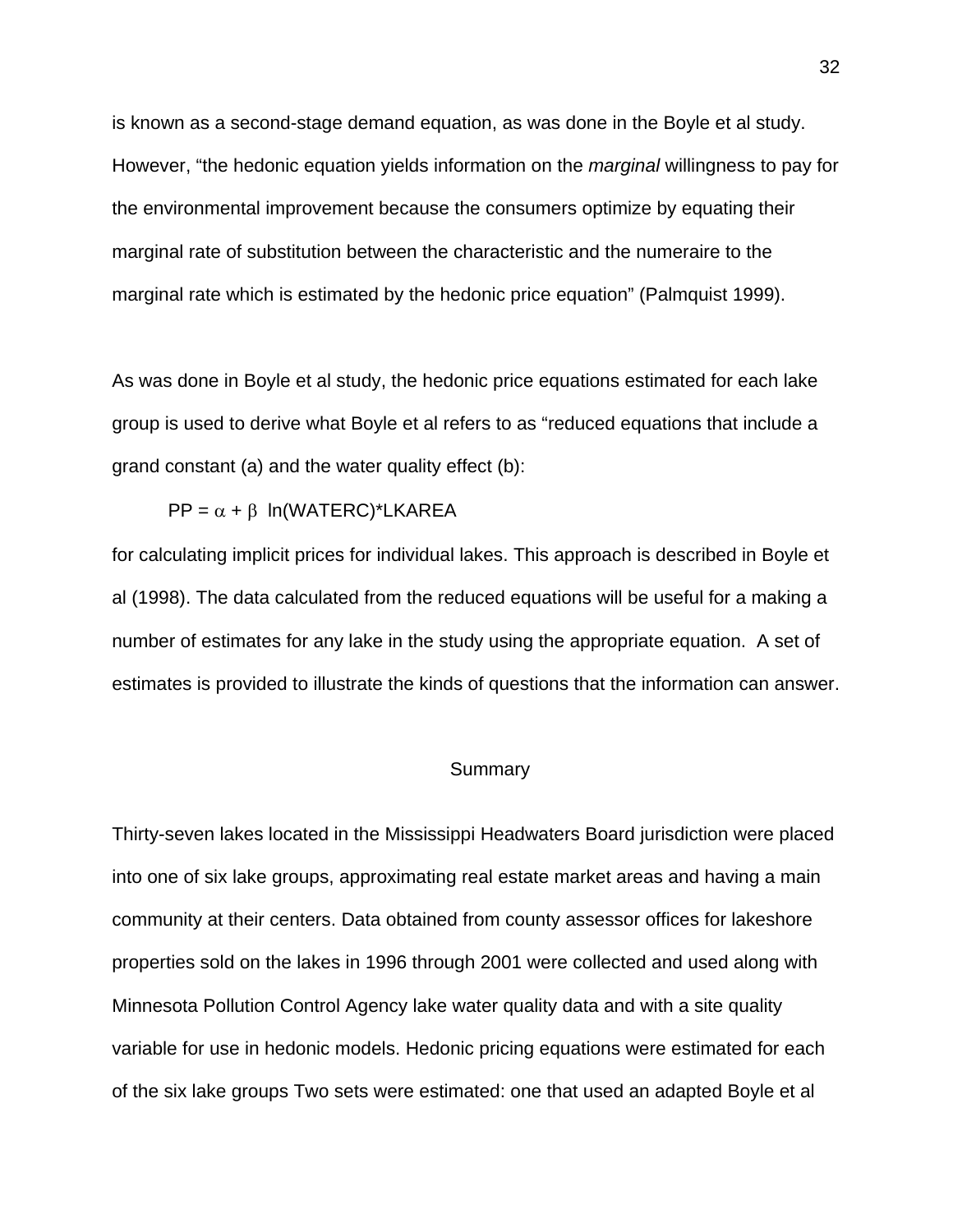model and another that used the MN model as described above. Water quality and site quality were two of the explanatory variables used to identify the effects of water quality and site quality---while controlling for other property characteristics---and the implicit prices of water quality and site quality embedded in the prices paid for lakeshore properties will be revealed.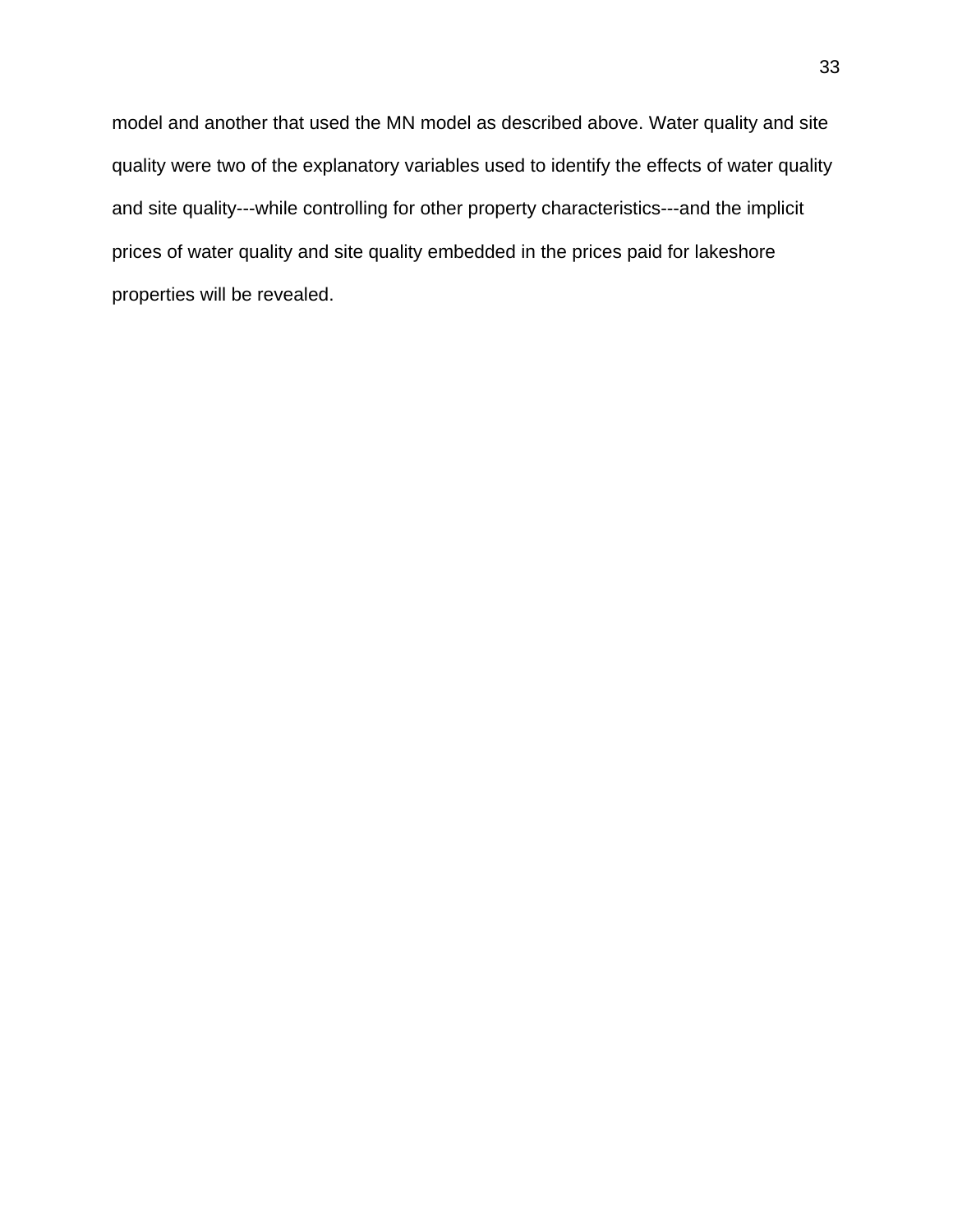# CHAPTER 4

# RESULTS

# Introduction to Findings

Water quality was shown to be a significant explanatory variable of lakeshore property prices in all lake groups in both the Boyle et al and MN models. Site quality, the other environmental variable used in the MN model, was found to be significant in four of the six lake groups. Water quality had a positive relationship with property prices and site quality's relationship with property prices was positive in one lake group and negative in three.

Using the estimated hedonic equations from the MN model, the implicit prices of water quality were determined and calculations were made to illustrate the changes in property prices on the study lakes if a one-meter change in water clarity would occur. Expected property price changes for these lakes are in the magnitude of tens of thousands to millions of dollars.

## Analysis of Findings

Summary Statistics

Mean values for variables by lake group and for each study lake are reported in Appendix A.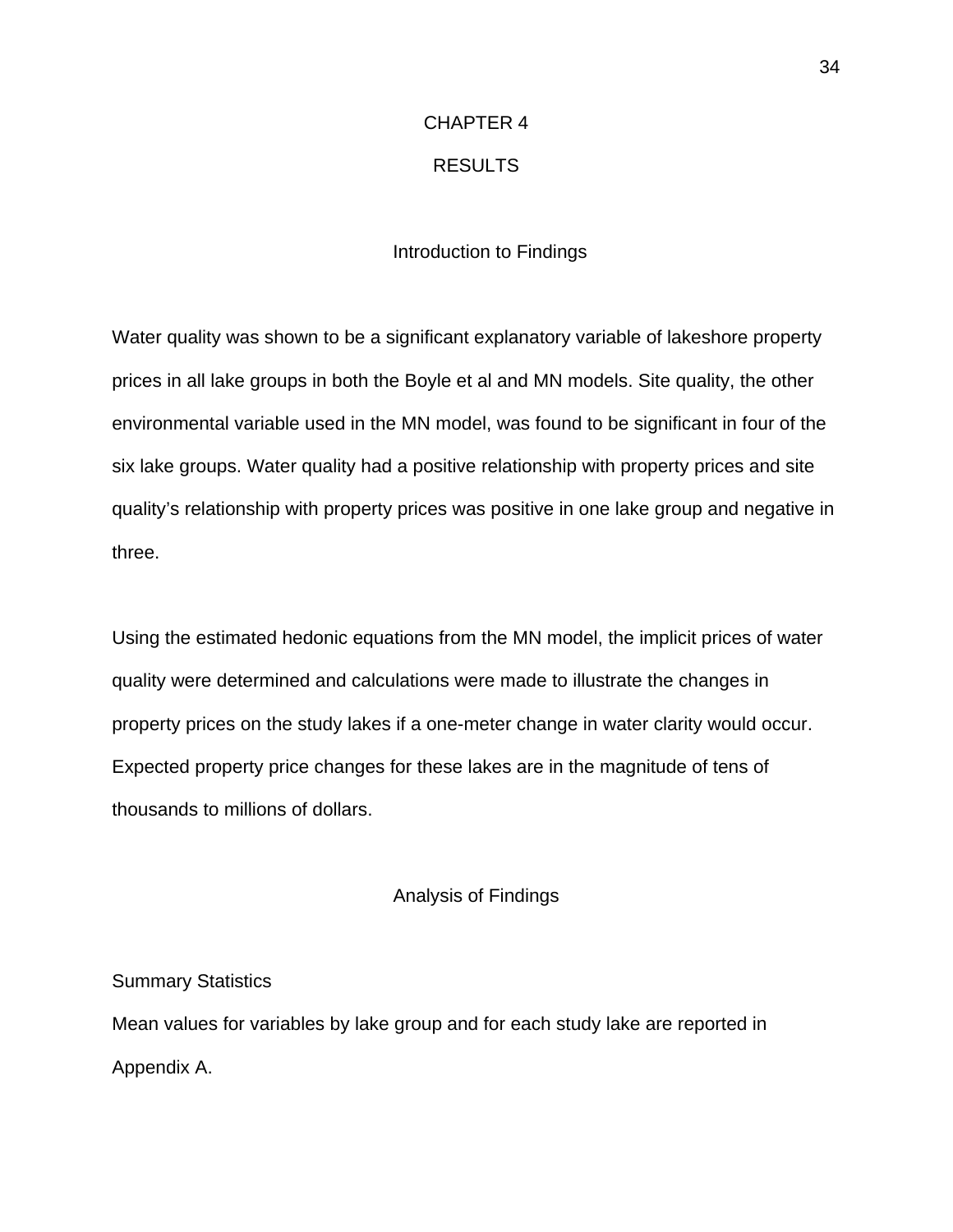Mean lakeshore property sales prices in 1996-2001 were highest in the Walker Lake Group (\$179,621) and lowest in the Aitkin Lake Group (\$100,313). The highest mean value per frontage foot (PPLAND/FF) was in the Brainerd Lake Group at \$959 and lowest in the Grand Rapids Lake Group at \$434. The mean water clarity was highest in the Walker Lake Group and lowest in the Aitkin Lake Group, 4.29 and 2.78 meters respectively.

#### Hedonic Model Results

Hedonic equations were estimated for each of the six lake groups and for each of the models used. The coefficients are reported in Appendices B and C. The Boyle et al model used property purchase price (land and structures) as its dependent variable, whereas, the MN model used the purchase price of the land only (structure values having been netted out). The MN model included more explanatory variables, including one that described a subjective site quality characteristic.

#### Water Quality Variable

Both models revealed that the coefficients for water quality (WQ) were significant in each of the lake groups and that its relationship with property prices is positive.

## Site Quality Variable

The coefficients for site quality (SQ) were significant in four of the six lake groups. For the Aitkin Lake Group the sign was positive and negative signs occurred in the Brainerd,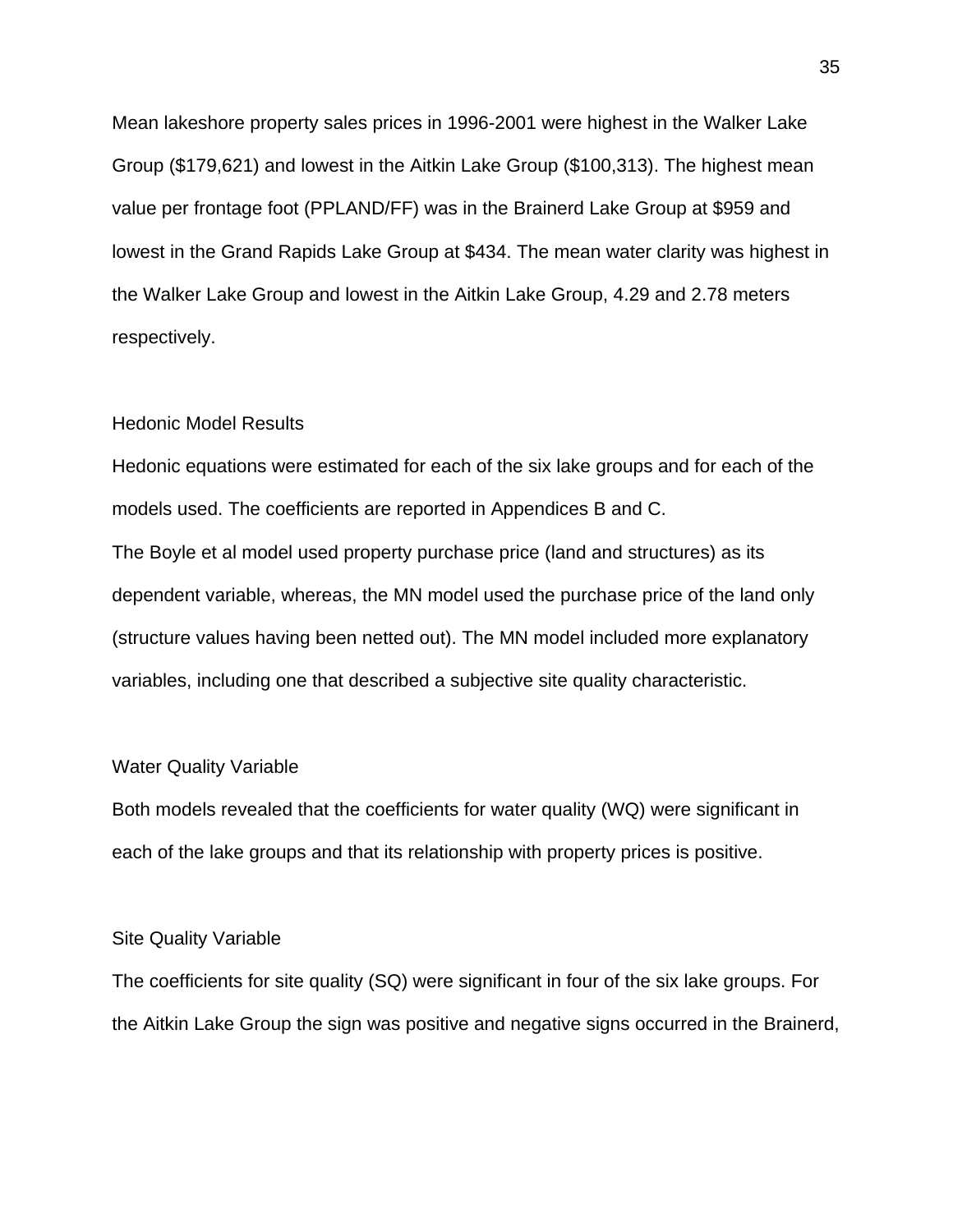Walker and Bemidji Lake Groups. See Appendix E for further description of the development of this index.

#### Other Significant Variables

Other significant variables are as shown in Appendices B and C for each model, and will not be reported here.

## Expected Property Prices for Changes in Water Clarity

The table shown in appendix D shows the input used for calculating the implicit prices of water clarity for the study lakes. (Note: The table includes the estimated coefficients for WQ from the MN model regression results only.) The implicit prices of water quality were computed to determine the change in property prices for the lakes if water clarity were to improve or decrease by a one-meter increment.

Table 3 shows the results for changes in price for a lake's frontage foot and the total change in property prices for each lake. In addition, Table 4 shows the implicit prices of water clarity for each lake by frontage foot (WQ/FF), by mean property on the lake (WQ/Lot), and the expected purchase price for a mean sized lot on the lake without structures (PPLAND).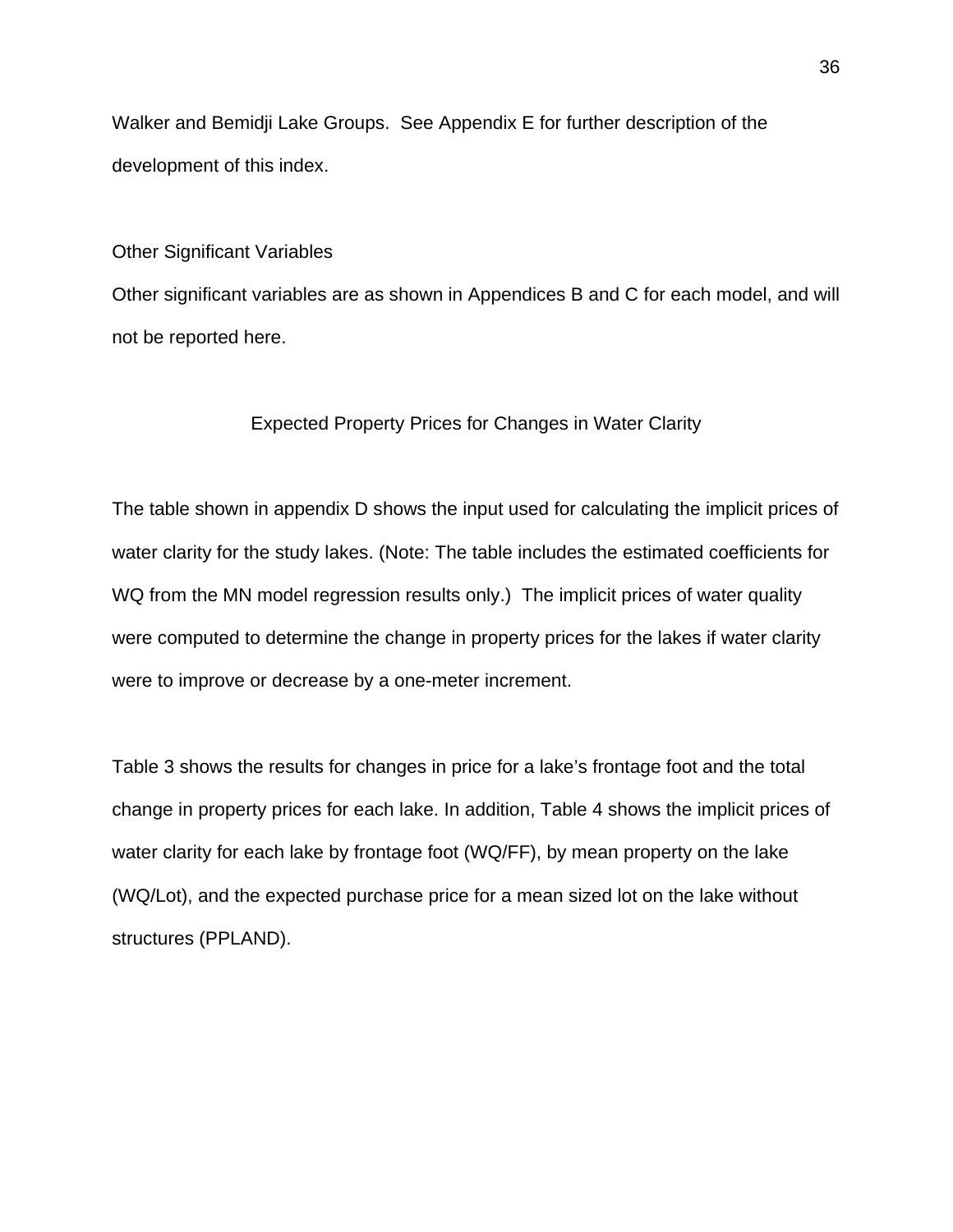|                          | Mean    | Price change/FF for |          | Total  | Total change in property            |               |  |
|--------------------------|---------|---------------------|----------|--------|-------------------------------------|---------------|--|
| Lake                     | clarity | 1 <sub>m</sub>      |          | Lake   | prices for lake <sup>3</sup> for 1m |               |  |
|                          | (m)     | Increase            | Decrease | FF     | Increase                            | Decrease      |  |
| <b>Big Sandy</b>         | 1.38    | \$218.00            | \$516.23 | 324057 | \$63,579,983                        | \$150,560,122 |  |
| Dam                      | 3.56    | \$6.32              | \$8.41   | 19196  | \$109,104                           | \$145,347     |  |
| Esquagamah               | 1.39    | \$17.60             | \$41.26  | 28313  | \$448,369                           | \$1,051,391   |  |
| Farm Island              | 4.22    | \$24.95             | \$31.72  | 63660  | \$1,429,485                         | \$1,817,365   |  |
| Ross                     | 1.43    | \$12.29             | \$27.87  | 26575  | \$294,062                           | \$666,581     |  |
| Spirit                   | 4.28    | \$7.01              | \$8.89   | 24390  | \$153,846                           | \$195,099     |  |
| Alexander                | 4.89    | \$8.99              | \$11.06  | 78055  | \$631,660                           | \$776,842     |  |
| Bay                      | 4.14    | \$10.46             | \$13.36  | 106969 | \$1,006,845                         | \$1,286,636   |  |
| <b>Fish Trap</b>         | 3.74    | \$5.55              | \$7.29   | 57319  | \$286,117                           | \$375,917     |  |
| Gull                     | 3.42    | \$39.23             | \$52.91  | 185179 | \$6,538,349                         | \$8,817,887   |  |
| Norway                   | 2.83    | \$3.36              | \$4.85   | 19433  | \$58,829                            | \$84,864      |  |
| Pelican                  | 4.95    | \$30.37             | \$37.25  | 115165 | \$3,147,922                         | \$3,860,639   |  |
| Platte                   | 2.01    | \$6.48              | \$11.05  | 57652  | \$336,493                           | \$573,580     |  |
| Roosevelt                | 3.88    | \$38.80             | \$50.43  | 82052  | \$2,865,342                         | \$3,724,297   |  |
| Shamineau                | 5.11    | \$6.69              | \$8.16   | 49413  | \$297,500                           | \$362,930     |  |
| <b>Upper Hay</b>         | 2.62    | \$3.40              | \$5.06   | 18232  | \$55,820                            | \$83,117      |  |
| <b>Balsam</b>            | 3.60    | \$1.08              | \$1.43   | 6500   | \$35,478                            | \$46,975      |  |
| Pokegama                 | 4.90    | \$29.53             | \$36.29  | 184460 | \$4,902,393                         | \$6,024,648   |  |
| Prairie                  | 1.79    | \$4.20              | \$7.75   | 64774  | \$244,845                           | \$451,798     |  |
| Wabana                   | 4.70    | \$3.73              | \$4.62   | 104751 | \$351,649                           | \$435,554     |  |
| Ada                      | 4.34    | \$3.14              | \$3.97   | 8117   | \$79,458                            | \$100,462     |  |
| Kabekona                 | 3.86    | \$6.00              | \$7.82   | 48238  | \$260,485                           | \$339,499     |  |
| Leech                    | 3.04    | \$423.58            | \$594.16 | 882248 | \$93,425,651                        | \$131,049,117 |  |
| <b>Ten Mile</b>          | 6.61    | \$9.32              | \$10.85  | 108720 | \$911,943                           | \$1,061,650   |  |
| Woman                    | 4.12    | \$13.59             | \$17.39  | 144781 | \$1,770,816                         | \$2,265,967   |  |
| 4 <sup>th</sup> CrowWing | 2.80    | \$15.84             | \$22.92  | 20725  | \$295,455                           | \$427,515     |  |
| 8 <sup>th</sup> CrowWing | 2.76    | \$18.73             | \$27.26  | 23900  | \$402,882                           | \$586,362     |  |
| <b>Belle Taine</b>       | 6.38    | \$28.91             | \$33.85  | 108594 | \$2,825,507                         | \$3,308,316   |  |
| Fish Hook                | 3.36    | \$61.02             | \$82.75  | 34282  | \$1,882,698                         | \$2,553,152   |  |
| George                   | 2.71    | \$26.60             | \$38.99  | 26550  | \$635,607                           | \$931,666     |  |
| Long                     | 5.80    | \$2.26              | \$2.69   | 14979  | \$30,467                            | \$36,264      |  |
| Bemidji                  | 2.85    | \$193.48            | \$278.00 | 69399  | \$10,070,488                        | \$14,469,691  |  |
| Cass                     | 4.02    | \$326.36            | \$420.20 | 195396 | \$15,942,278                        | \$20,526,244  |  |
| Irving                   | 1.51    | \$34.02             | \$72.67  | 21966  | \$672,555                           | \$1,436,642   |  |
| Marquette                | 3.01    | \$9.97              | \$14.03  | 21384  | \$191,878                           | \$270,015     |  |
| <b>Big Turtle</b>        | 3.00    | \$20.70             | \$29.17  | 53394  | \$994,730                           | \$1,401,752   |  |
| <b>Big Wolf</b>          | 3.13    | \$17.16             | \$23.83  | 35511  | \$548,431                           | \$761,604     |  |

Table 3. Changes in property prices on study lakes for a one-meter (1m) change in water clarity.

<sup>&</sup>lt;sup>3</sup> Assuming 90 percent of the total lake frontage is developed or developable with three exceptions: 25 percent was used for Leech and Cass Lakes due to large public land holdings and 75% was used for Lake Bemidji.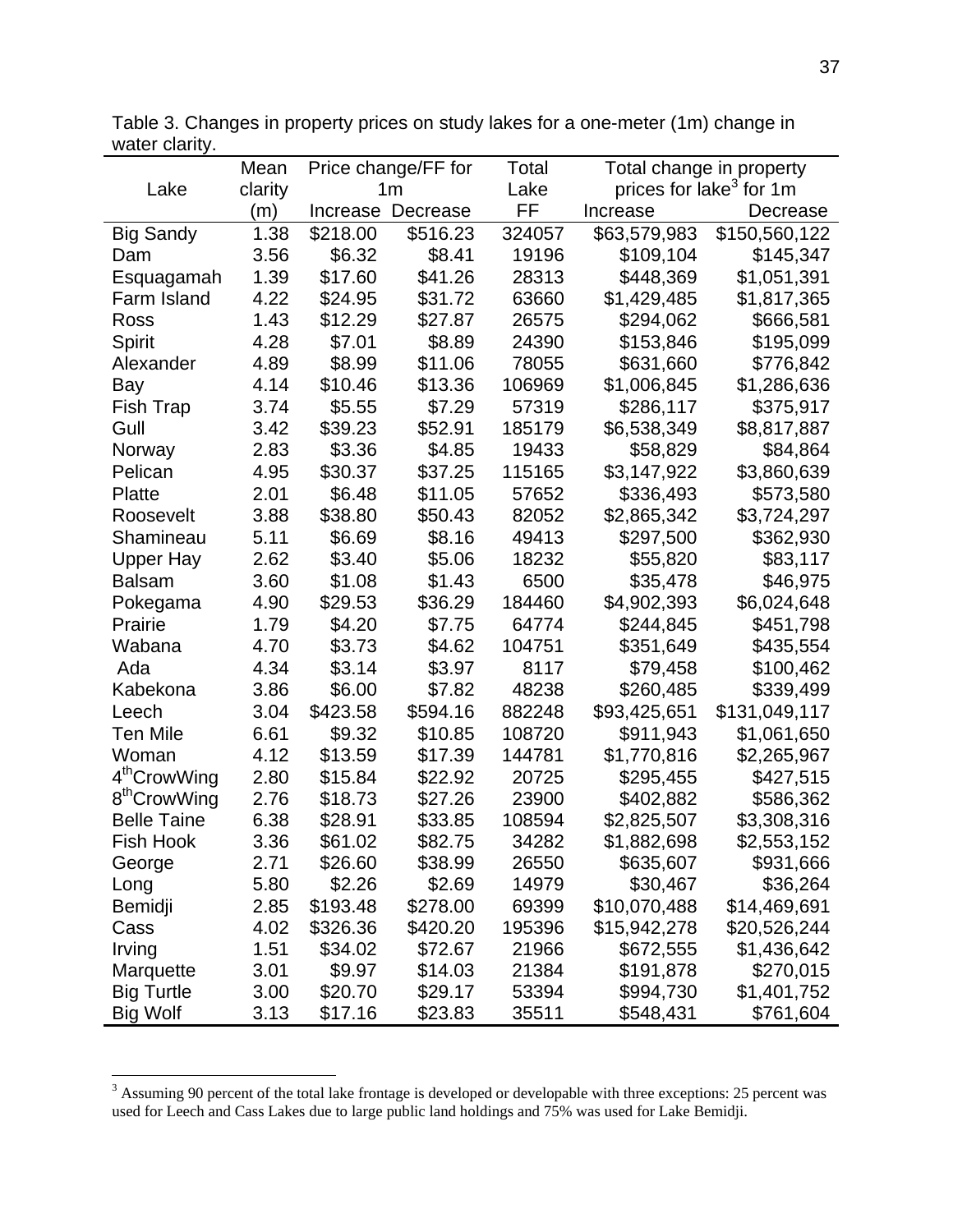|                          | Implicit | Implicit |                |               |         |      |      | Lake        |
|--------------------------|----------|----------|----------------|---------------|---------|------|------|-------------|
|                          | Price    | Price of |                | Est.          |         | Mea  | Mea  | <b>Size</b> |
| Lake                     | WQ/F     | WQ/Lot   | $\alpha$       | <b>PPLAND</b> | $\beta$ | n FF | n    | (ac.)       |
|                          | F        |          |                |               |         |      | WQ   |             |
| <b>Big Sandy</b>         | \$129    | \$15,471 | 56,099         |               | 7.31    | 120  | 1.38 | 6571        |
|                          |          |          |                | \$71,570      |         |      |      |             |
| Dam                      | \$32     | \$5,959  | 53,569         | \$59,528      | 7.31    | 184  |      |             |
|                          |          |          |                |               |         |      | 3.56 | 642         |
| Esquagama<br>h           | \$11     | \$2,010  | 33,708         | \$35,718      | 7.31    | 188  | 1.39 | 835         |
| Farm Island              | \$576    | \$21,619 | 52,124         | \$73,743      | 7.31    | 128  | 4.22 | 2054        |
| Ross                     | \$8      | \$1,294  | 20,055         | \$21,349      | 7.31    | 156  | 1.43 | 495         |
| Spirit                   | \$52     | \$6,077  | 43,451         | \$49,528      | 7.31    | 116  | 4.28 | 530         |
| Alexander                | \$77     | \$9,207  | 73,511         | \$82,718      | 1.94    | 120  | 4.89 | 2990        |
| Bay                      | \$69     | \$6,593  | 130,64         | \$137,23      | 1.94    | 96   | 4.14 |             |
|                          |          |          | 0              | 3             |         |      |      | 2392        |
| Fish Trap                | \$31     | \$3,334  | 46,545         | \$49,879      | 1.94    | 108  | 3.74 | 1303        |
| Gull                     | \$188    | \$22,760 | 159,61         | \$182,37      | 1.94    | 121  | 3.42 | 9541        |
|                          |          |          | 4              | 4             |         |      |      |             |
| Norway                   | \$12     | \$1019   | 36,570         | \$37,589      | 1.94    | 88   | 2.83 | 505         |
| Pelican                  | \$264    | \$25,607 | 97,668         | \$123,27      | 1.94    | 97   | 4.95 | 8253        |
|                          |          |          |                | 5             |         |      |      |             |
| Platte                   | \$11     | \$2,266  | 113,90         | \$116,16      | 1.94    | 202  | 2.01 | 1673        |
|                          |          |          | $\overline{2}$ | 8             |         |      |      |             |
| Roosevelt                | \$229    | \$39,231 | 32,694         | \$71,925      | 1.94    | 171  | 3.88 | 14915       |
| Shamineau                | \$61     | \$5,320  | 49,096         | \$54,416      | 1.94    | 87   | 5.11 | 1681        |
| <b>Upper Hay</b>         | \$10     | \$1,086  | 77,804         | \$78,890      | 1.94    | 107  | 2.62 | 581         |
| <b>Balsam</b>            | \$6      | \$1,449  | 49,436         | \$50,885      | 1.73    | 257  |      |             |
|                          |          |          |                |               |         |      | 3.60 | 654         |
| Pokegama                 | \$253    | \$43,715 | 51,769         | \$95,484      | 1.73    | 173  | 4.90 | 15900       |
| Prairie                  | \$6      | \$998    | 51,382         | \$52,380      | 1.73    | 181  | 1.79 | 991         |
| Wabana                   | \$30     | \$5,711  | 64,997         | \$70,708      | 1.73    | 191  | 4.70 | 2133        |
| Ada                      | \$22     | \$2,756  | 68,196         | \$70,952      | 1.91    | 124  |      |             |
|                          |          |          |                |               |         |      | 4.34 | 983         |
| Kabekona                 | \$35     | \$5,810  | 83,275         | \$89,085      | 1.91    | 165  | 3.86 | 2252        |
| Leech                    | \$1656   | \$231,84 | $-122,023$     | \$109,82      | 1.91    | 140  | 3.04 | 10917       |
|                          |          | 9        |                | 6             |         |      |      | 5           |
| <b>Ten Mile</b>          | \$125    | \$16,737 | 88,446         | \$105,18      | 1.91    | 134  | 6.61 | 4640        |
|                          |          |          |                | 3             |         |      |      |             |
| Woman                    | \$89     | \$12,932 | 83,404         | \$96,336      | 1.91    | 146  | 4.12 | 4782        |
| 4 <sup>th</sup> CrowWing | \$53     | \$12,016 | 65,857         | \$77,873      | 19.9    | 225  |      |             |
|                          |          |          |                |               | 5       |      | 2.80 | 585         |
| 8 <sup>th</sup> CrowWing | \$62     | \$9,965  | 53,082         | \$63,047      | 19.9    | 162  | 2.76 | 492         |
|                          |          |          |                |               | 5       |      |      |             |
| <b>Belle Taine</b>       | \$368    | \$53,718 | 39,341         | \$93,059      | 19.9    | 146  | 6.38 | 1453        |

Table 4. Equations for calculating implicit prices for study lakes.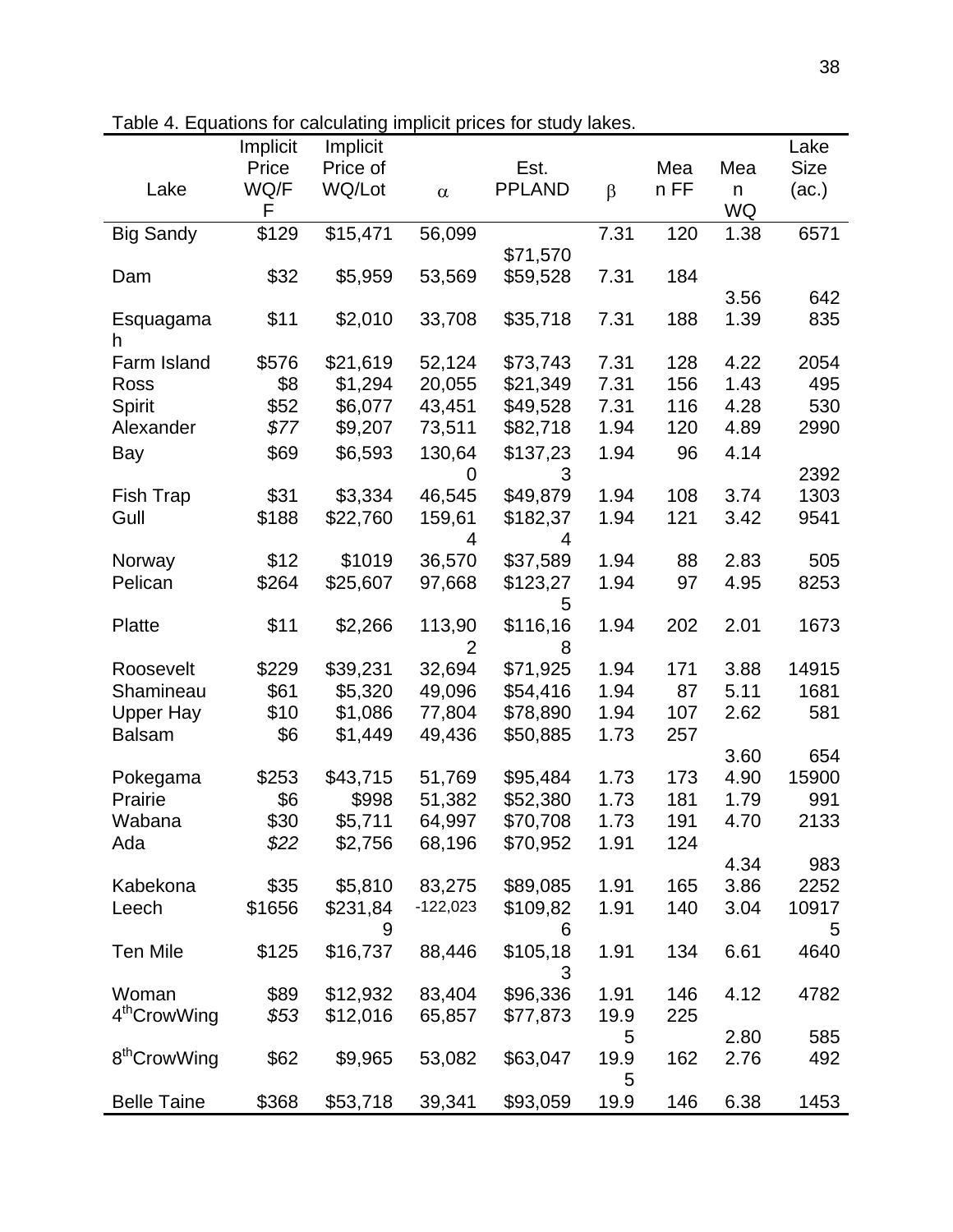|                   |        |          |            |          | 5         |     |      |       |
|-------------------|--------|----------|------------|----------|-----------|-----|------|-------|
| <b>Fish Hook</b>  | \$284  | \$39,459 | 36,445     | \$75,904 | 19.9<br>5 | 139 | 3.36 | 1632  |
| George            | \$84   | \$15,872 | 57,131     | \$73,003 | 19.9<br>5 | 188 | 2.71 | 798   |
| Long              | \$35   | \$5,050  | 51,430     | \$56,480 | 19.9<br>5 | 202 | 5.80 | 144   |
| Bemidji           | \$674  | \$65,355 | 23,670     | \$89,025 | 9.72      | 97  |      |       |
|                   |        |          |            |          |           |     | 2.85 | 6420  |
| Cass              | \$2044 | \$402,65 | $-360,060$ | \$42,595 | 9.72      | 197 | 4.02 | 29775 |
|                   |        | 5        |            |          |           |     |      |       |
| Irving            | \$28   | \$2,455  | 28,673     | \$31,128 | 9.72      | 89  | 1.51 | 613   |
| Marquette         | \$38   | \$5,398  | 32,719     | \$38,117 | 9.72      | 141 | 3.01 | 504   |
| <b>Big Turtle</b> | \$79   | \$15,334 | 23,007     | \$38,341 | 9.72      | 194 | 3.00 | 1436  |
| <b>Big Wolf</b>   | \$71   | \$11,656 | 40,719     | \$52,375 | 9.72      | 165 | 3.13 | 1051  |

# CHAPTER 5

# DISCUSSION, CONCLUSION, and RECOMMENDATIONS

# Statement of the Problem

Sustaining and improving the water quality in Minnesota's lakes is important to the State's ecological, economic and cultural future. The purpose of this study was to conduct research to determine if the water quality in Minnesota lakes---located within the Mississippi Headwaters Board jurisdiction---affects lakeshore property prices.

Evidence from Maine indicates that water quality affects lakeshore property prices and that there is significant demand for it. If a similar relationship exists for Minnesota lakes, lakeshore property owners and policy makers should regard enhanced property values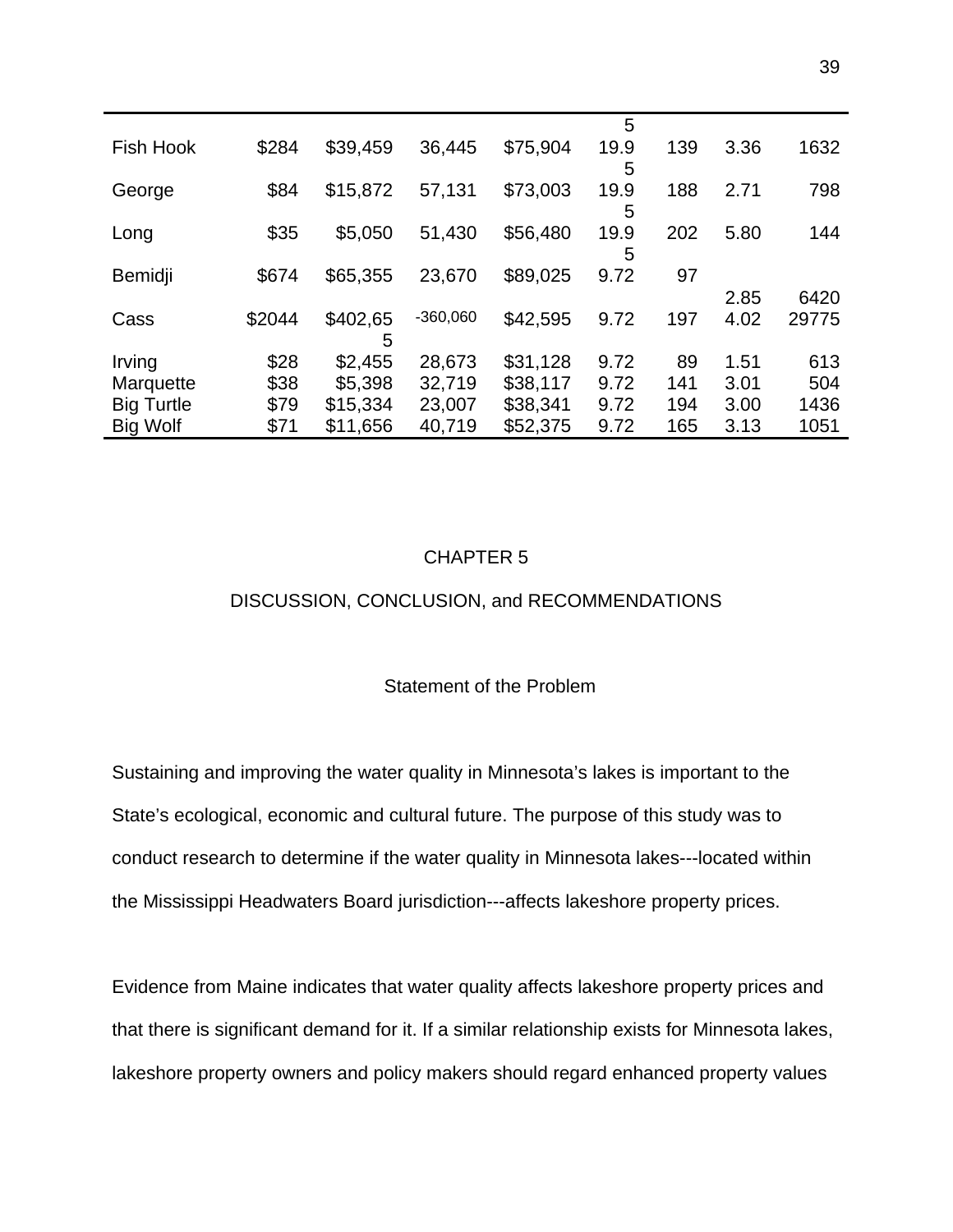as important enough reason to protect water quality. This study tested a hypothesis that lake water quality affects lakeshore property prices of Minnesota lakes, and that it would be a positive relationship---like was found in the State of Maine.

#### Discussion of Findings

Thirty-seven lakes of various sizes, water clarity, and geographical location in the eight county Mississippi Headwaters Board jurisdiction were studied. Lakes were assigned to one of six lake groups that represented realistic market areas having a main economic and social community center, mainly the county seats.

From these lakes, 1205 residential lakeshore property sales that occurred in 1996 through 2001 were used. Property sales information was collected from county assessor records and water clarity data were obtained from the Minnesota Pollution Control Agency. A site quality variable was also included that ranked properties based on site characteristics from pristine and natural to manipulated and developed. The site quality information was provided to this study by the Geography Department at Bemidji State University, which had ranked the properties following on-site analyses. Hedonic models were constructed and performed; one that followed the model Boyle et al used in their study of Maine lakes and one developed for this study, the MN model.

The major finding of the analysis was that lake water clarity---the water quality variable used---proved a significant explanatory variable of lakeshore property prices in all lake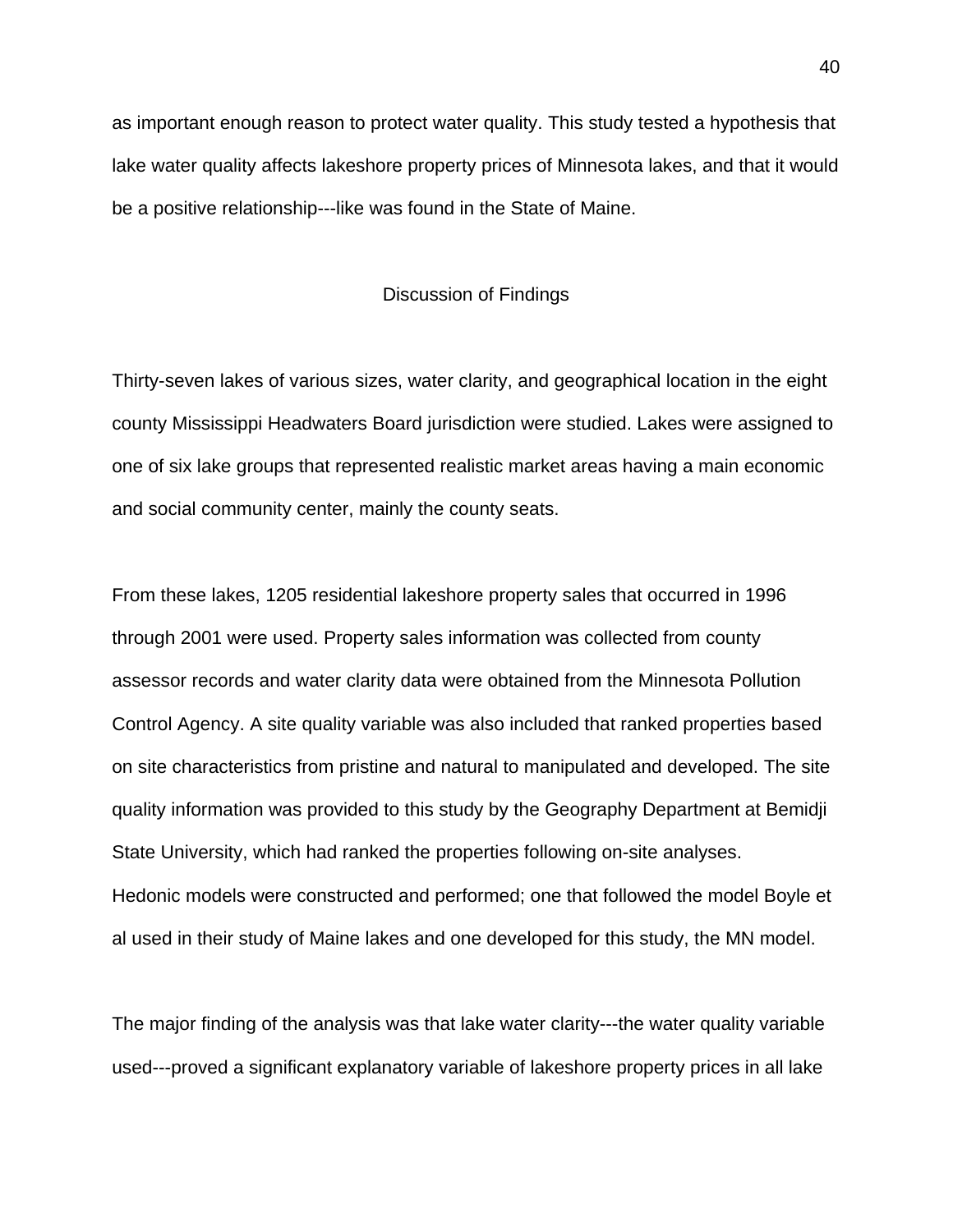groups and in both models. The relationship between water clarity and property prices is positive, that is, all else being equal, property prices paid are higher on lakes having higher water clarity. In other words, buyers of lakeshore properties prefer and will pay more for properties on lakes with better water quality. Therefore, sustaining and/or improving lake water quality will protect and/or improve lakeshore property values. On the other hand, if water quality is degraded, lower property values will result, which in turn will increase demand and development pressures on remaining lakes with the better water quality and ultimately lowering their water quality as well.

Another finding from the MN model was that site quality was a significant explanatory variable in four of the six lake groups. In the Aitkin Lake Group, site quality was shown to have a positive relationship with property prices, whereas in the Brainerd, Walker and Bemidji Lake Groups, the relationship was negative. An inference that can be made-- for the three lake groups having a negative site quality to property price relationship---is that buyers of lakeshore properties prefer and pay more for the more developed and urbanized properties. This tendency seems to reveal that buyers prefer a condition that has and can contribute to degrading lake water quality---a contradiction of their preference for locating on lakes with higher water quality. The value of educating lakeshore property buyers and owners to understand this contradiction---changing their thinking and ultimately their behavior---is clearly evidenced here if water quality is to be protected. Ideally, as was seen in the Aitkin Lake Group, preference for site quality conditions that are more ecologically healthy is the wisest mindset to promote and establish in consumers of Minnesota's lakeshore properties.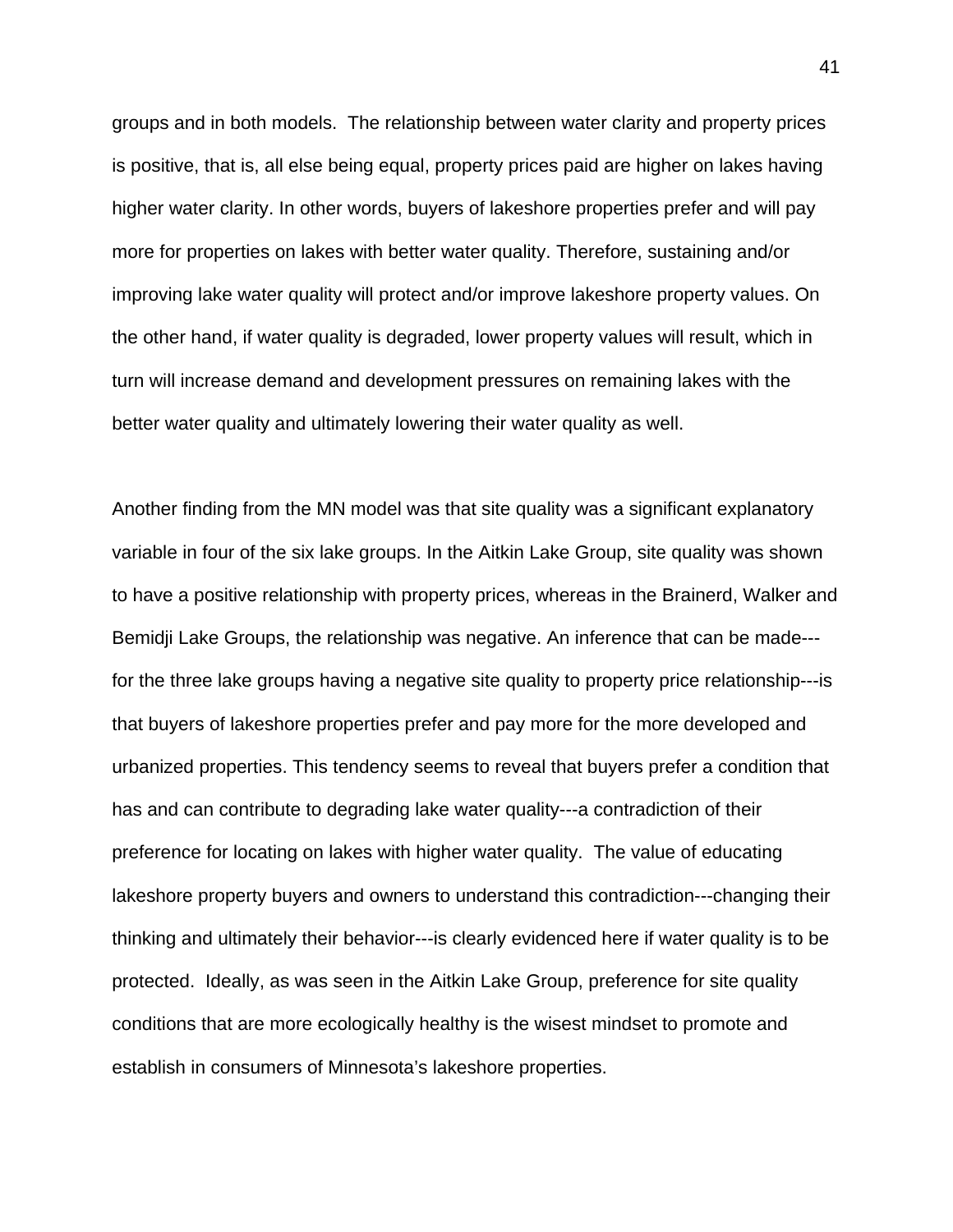The estimated changes in property prices calculated in this study provide a rationale for appealing to economic incentives to bolster educational messages on lakeshore-water quality. Perhaps as important---from the perspective of state and local governmental concerns for protecting property values for tax base---additional and more progressive lakeshore property regulations will be important. In addition to improved lake water clarity, a future measure of success of education efforts will be a change in consumer demand for less developed site quality conditions and evidenced by higher prices paid for it.

The results shown in Table 3 illustrate that millions of dollars in lakeshore property values on Minnesota's lakes could be lost or gained upon a one-meter change in water clarity. Property owners, as will local and state property tax recipients, either gain or lose dollars as water clarity improves or degrades.

The changes in lakeshore property prices for a one-meter change in water clarity varies from lake to lake. Price variations between lakes are due to different water clarity levels, lake size, mean lake purchase prices and the different effects of water quality in the lake groups. The effect across lake groups is due to the different water quality coefficients estimated for each lake group. The Park Rapids Lake Group had the highest estimated water quality effect on property prices and the lowest effect was found in the Walker Lake group. Due to the nonlinear relationship between water clarity and property prices, the effect of a one-meter decline or improvement on lakes is not identical. The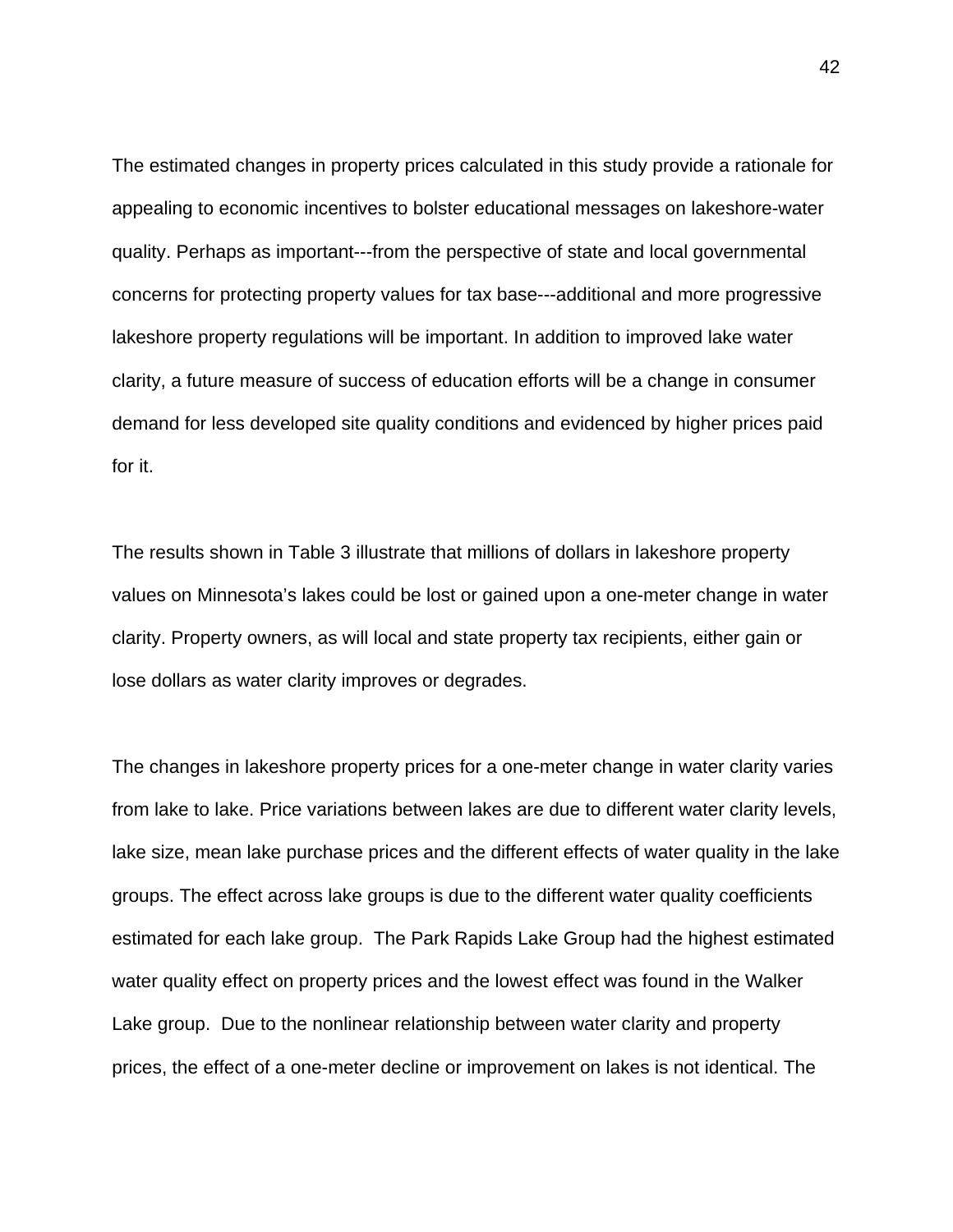price effect for improved water clarity is always smaller than for a reduction in water clarity.

The two lakes showing the greatest effects were Leech and Cass lakes. These lakes were also used as dummy variables in the models due to their unique situation of being located in the Leech Lake Indian Reservation and the Chippewa National Forest, and due to having considerable publicly-owned lakeshore property. Because of this situation, other variables not accounted for in the modeling may have caused the higher price effects. The results for Leech and Cass Lakes might be best considered higher than what is likely a more probable lower effect. However, Leech and Cass Lake results could possibly be accurate for the unique situation they present.

The next two lakes with the highest effects were Big Sandy and Bemidji. Although not treated as dummy variables, they appear to be somewhat different from the remaining lakes. Big Sandy is a large and very popular lake that is relatively isolated from other lakes in the Aitkin and other lake groups. Lake Bemidji is partially located within the City of Bemidji and likely influenced by an urban real estate market situation. In addition, Lake Bemidji State Park is located on Lake Bemidji. The high effects that Big Sandy and Bemidji Lakes achieve seem reasonable when their individual situations are considered.

## **Conclusions**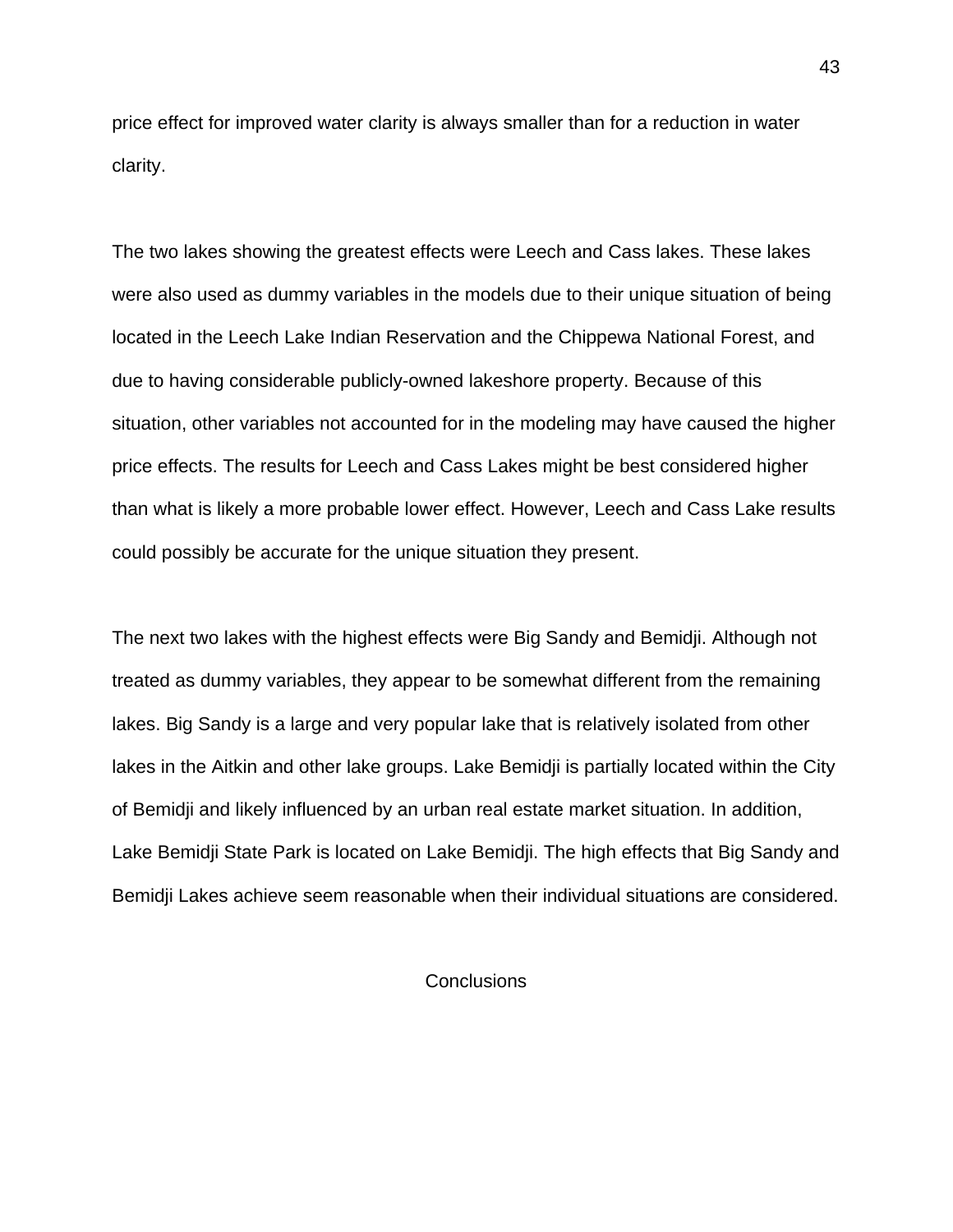The major finding of this research shows that water clarity---the environmental quality variable used---significantly affects prices paid for lakeshore properties located on Minnesota Lakes within the Mississippi Headwaters Board jurisdiction, and that the relationship is positive. This finding supports the hypothesis explored in this study and the similar results found in the Michael et al and Boyle et al studies of Maine Lakes.

The implicit prices of water clarity estimated in this study were based on a sample of lakeshore property transactions that took place on only 37 lakes--a mere fraction of Minnesota's lakes. However, the hedonic equations may be used to estimate changes in lakeshore property prices for other lakes---having similar characteristics as the 37 lakes studied---located within the study area's six lake groups. In order to do the calculations it would be necessary to have mean values for the variables on these other lakes to be plugged into the equations. For lakes located outside the area of study, new hedonic equations will have to be made.

## Recommendations

For lakes located in the Mississippi Headwaters Region, the relationship between lakeshore property values and lake water quality is demonstrated by this research. Collectively, changes in lake water clarity will result in millions of dollars in property values---lost or gained---in this lake region of Minnesota. Clearly, for economic reasons alone---not to mention the ecological health and social benefits at stake---it is important to protect the water quality of all Minnesota's lakes. The relationship between lake water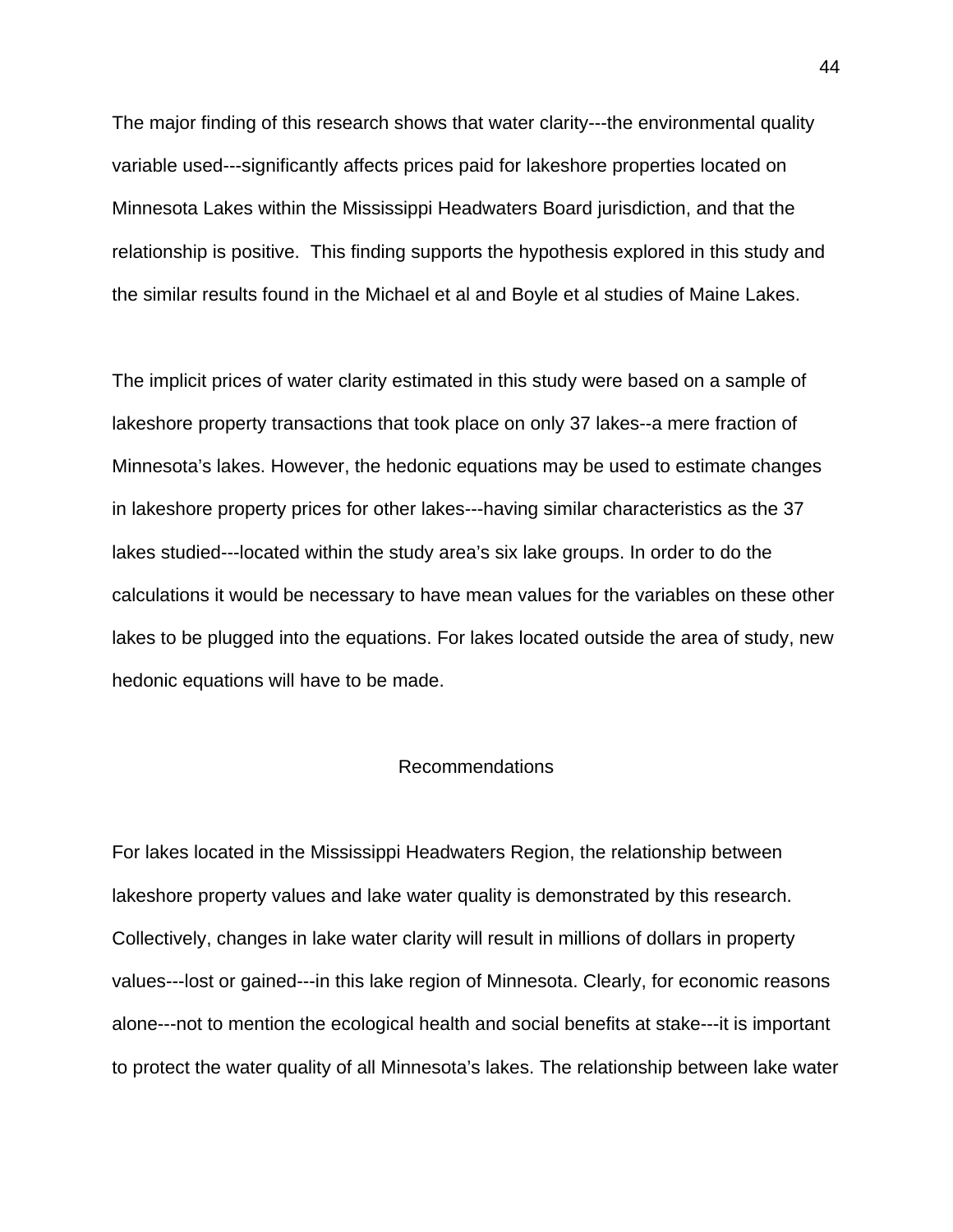quality and lakeshore property values is likely for other lakes outside the area of study, but additional research could be done to verify, as well as to further support this study's findings.

Enlightened citizens and progressive regulatory policy are the key to protecting Minnesota's valuable lakes from further degradation. Education to the importance of sustaining and/or improving the quality of Minnesota's lakes is critical and must occur if current detrimental practices affecting water quality is to be averted. The results of this study provide compelling evidence for an educational initiative.

Appendix A. Mean Values for Variables by Lake Group and Study Lake.

# AITKIN LAKE GROUP

| LAKE               | N              | <b>WQ</b> | SQ                   | PP           | <b>AVL</b>   | <b>AVS</b>  | pplandff     | FF          |
|--------------------|----------------|-----------|----------------------|--------------|--------------|-------------|--------------|-------------|
| <b>Big Sandy</b>   | 50             | 1.38      | 260.02               | 117,073      | 44,546       | 40,285      | 612          | 120         |
|                    |                |           |                      |              |              |             |              |             |
| Dam                | 15             | 3.56      | 228.73               | 88,607       | 27,067       | 38,587      | 276          | 184         |
| Esquagamah         | 29             | 1.39      |                      | 81,990       | 23,652       | 23,549      | 230          | 188         |
| Farm Island        | 39             | 4.22      | 268.72               | 129,195      | 50,204       | 43,792      | 613          | 128         |
| Ross               | $\overline{7}$ | 1.43      | 278.00               | 53,571       | 23,600       | 28,200      | 165          | 156         |
| Spirit             | 34             | 4.28      | 273.59               | 72,954       | 29,612       | 26,209      | 360          | 116         |
| Group Total        | 174            | 2.78      | 263.24               | 100,313      | 37,064       | 34,899      | 452          | 139         |
|                    | <b>LOTSZ</b>   |           | <b>TAXRT LVAREA</b>  | <b>STORY</b> | <b>FIRE</b>  | <b>HEAT</b> | <b>BSMNT</b> | <b>DECK</b> |
|                    |                |           |                      |              |              |             |              |             |
| <b>Big Sandy</b>   | 0.95           | 127.82    | 782.06               | 0.18         | 0.24         | 0.26        | 0.28         | 0.66        |
| Dam                | 1.54           | 123.81    | 705.67               | 0.13         | 0.33         | 0.13        | 0.07         | 0.47        |
| Esquagamah         | 2.22           | 118.49    | 588.21               | 0.14         | 0.14         | 0.28        | 0.10         | 0.45        |
| Farm Island        | 0.83           | 119.25    | 804.38               | 0.13         | 0.21         | 0.44        | 0.33         | 0.49        |
| Ross               | 1.36           | 89.67     | 528.00               | 0.00         | 0.43         | 0.14        | 0.43         | 0.43        |
| Spirit             | 1.03           | 115.66    | 601.24               | 0.00         | 0.06         | 0.24        | 0.15         | 0.47        |
| <b>Group Total</b> | 1.22           | 120.09    | 702.61               | 0.11         | 0.20         | 0.28        | 0.22         | 0.52        |
|                    | <b>PLUMB</b>   |           | <b>SEPTIC GARAGE</b> | <b>RDPUB</b> | <b>DNSTY</b> | <b>DIST</b> |              |             |
| <b>Big Sandy</b>   | 0.50           | 0.68      | 0.50                 | 0.98         | 10.34        | 32.98       |              |             |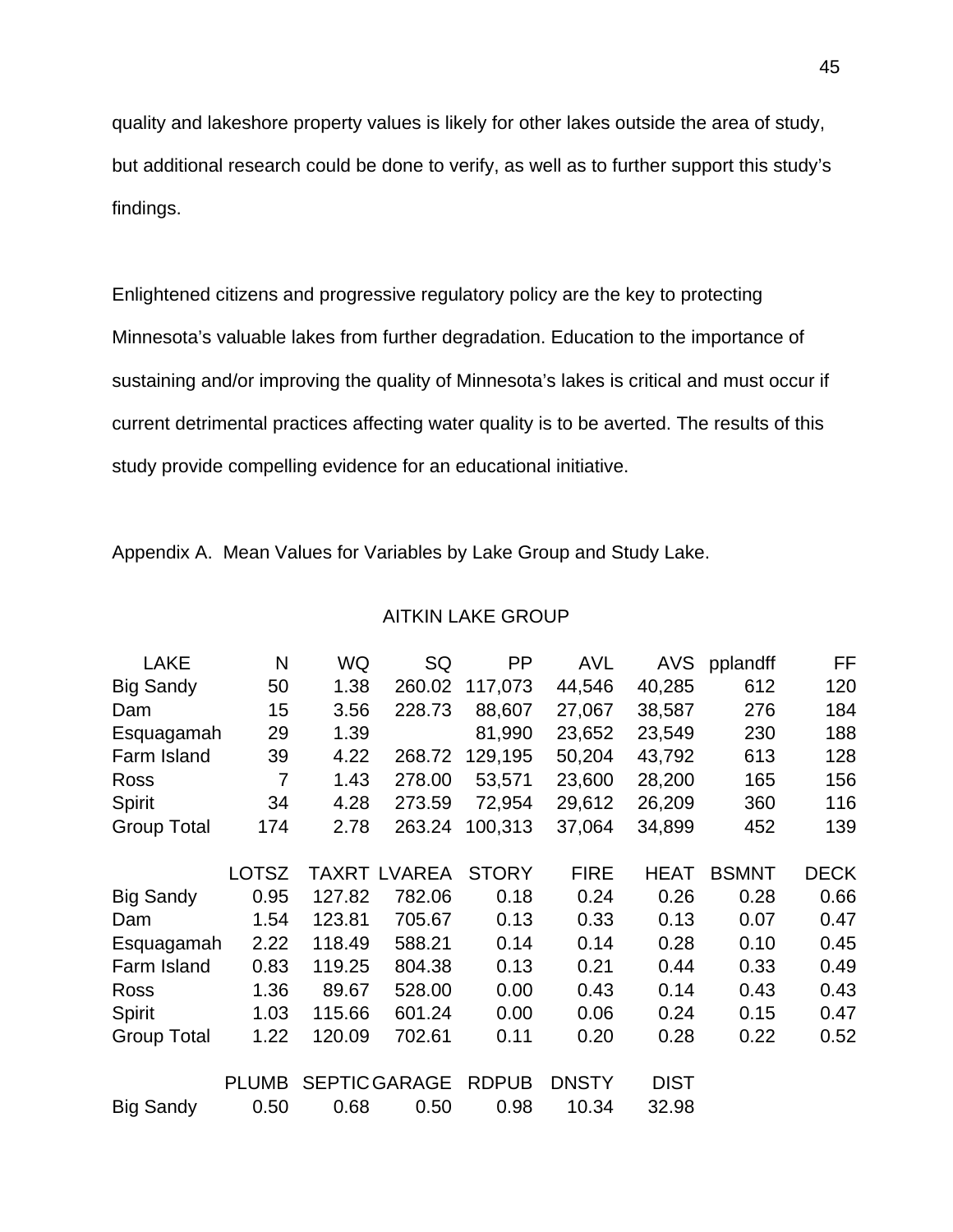| Dam                | 0.53 | 0.53 | 0.47 | 1.00 | 7.93  | 13.51 |
|--------------------|------|------|------|------|-------|-------|
| Esquagamah         | 0.62 | 0.59 | 0.34 | 1.00 | 7.21  | 14.00 |
| Farm Island        | 0.69 | 0.69 | 0.49 | 1.00 | 11.00 | 9.92  |
| <b>Ross</b>        | 0.43 | 0.43 | 0.29 | 0.57 | 6.43  | 15.26 |
| Spirit             | 0.38 | 0.38 | 0.35 | 1.00 | 10.65 | 7.68  |
| <b>Group Total</b> | 0.54 | 0.59 | 0.43 | 0.98 | 9.66  | 17.31 |
|                    |      |      |      |      |       |       |

# BRAINERD LAKE GROUP

| <b>LAKE</b>        | N            | <b>WQ</b>    | SQ            | PP           | <b>AVL</b>  | AVS         | ppland/ff    | FF          |
|--------------------|--------------|--------------|---------------|--------------|-------------|-------------|--------------|-------------|
| Alexander          | 50           | 4.89         | 207.87        | 163,622      | 64,778      | 60,048      | 794          | 120         |
| Bay                | 39           | 4.14         | 220.26        | 228,859      | 110,654     | 73,431      | 1,545        | 96          |
| Fish Trap          | 50           | 3.74         | 213.95        | 154,169      | 55,138      | 59,282      | 833          | 108         |
| Gull               | 50           | 3.42         | 247.24        | 326,789      | 167,312     | 113,341     | 1,681        | 121         |
| Norway             | 29           | 2.83         | 259.15        | 86,452       | 24,898      | 40,998      | 398          | 88          |
| Pelican            | 50           | 4.95         | 250.03        | 217,324      | 98,560      | 65,270      | 1,406        | 97          |
| <b>Platte</b>      | 26           | 2.01         | 234.91        | 105,358      | 34,777      | 62,346      | 377          | 202         |
| Roosevelt          | 24           | 3.88         | 290.67        | 130,879      | 34,650      | 57,508      | 334          | 171         |
| Shamineau          | 50           | 5.11         | 217.89        | 112,390      | 35,260      | 43,563      | 663          | 87          |
| <b>Upper Hay</b>   | 19           | 2.62         | 235.36        | 119,089      | 56,158      | 36,958      | 669          | 107         |
| <b>Group Total</b> | 387          | 3.99         | 235.26        | 176,461      | 74,658      | 64,164      | 959          | 115         |
|                    | <b>LOTSZ</b> | <b>TAXRT</b> | <b>LVAREA</b> | <b>STORY</b> | <b>FIRE</b> | <b>HEAT</b> | <b>BSMNT</b> | <b>DECK</b> |
| Alexander          | 0.83         | 135.44       | 1085.28       | 0.20         | 0.44        | 0.60        | 0.44         | 0.66        |
| Bay                | 0.58         | 90.57        | 968.61        | 0.15         | 0.58        | 0.61        | 0.24         | 0.85        |
| Fish Trap          | 1.21         | 119.09       | 1046.30       | 0.20         | 0.46        | 0.68        | 0.36         | 0.70        |
| Gull               | 1.11         | 103.13       | 1324.62       | 0.54         | 0.66        | 0.28        | 0.34         | 0.78        |
| Norway             | 0.45         | 98.49        | 922.41        | 0.00         | 0.38        | 0.14        | 0.10         | 0.45        |
| Pelican            | 0.88         | 92.74        | 791.50        | 0.14         | 0.49        | 0.51        | 0.29         | 0.51        |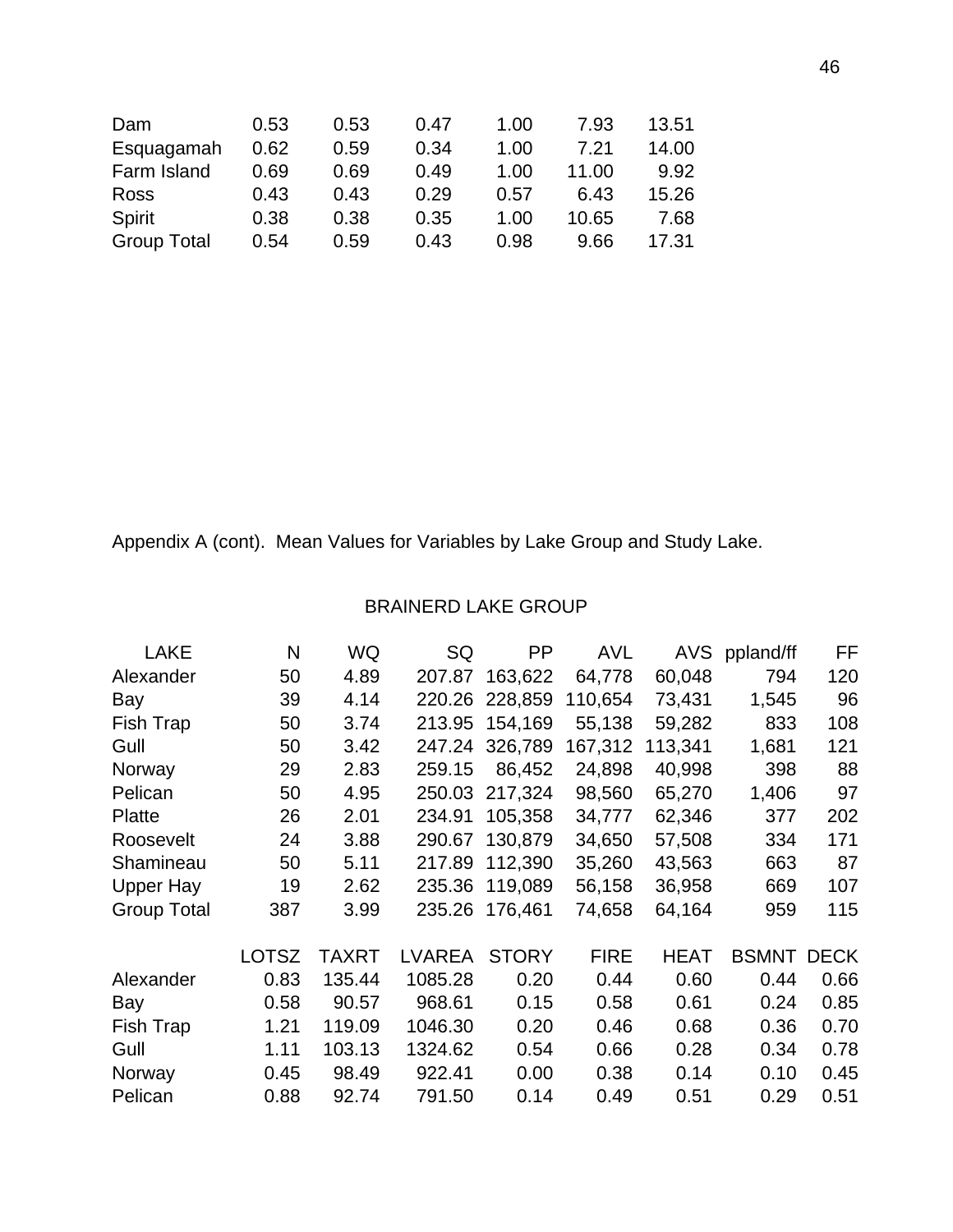| Platte             | 1.11         | 116.81 | 975.12        | 0.13         | 0.33         | 0.54        | 0.25 | 0.58 |
|--------------------|--------------|--------|---------------|--------------|--------------|-------------|------|------|
| Roosevelt          | 1.87         | 90.98  | 909.33        | 0.04         | 0.38         | 0.04        | 0.25 | 0.54 |
| Shamineau          | 0.50         | 117.73 | 892.48        | 0.14         | 0.34         | 0.48        | 0.46 | 0.66 |
| Upper Hay          | 1.02         | 106.06 | 645.58        | 0.05         | 0.26         | 0.32        | 0.16 | 0.47 |
| <b>Group Total</b> | 0.92         | 108.61 | 985.76        | 0.19         | 0.45         | 0.45        | 0.32 | 0.64 |
|                    | <b>PLUMB</b> |        | SEPTIC GARAGE | <b>RDPUB</b> | <b>DNSTY</b> | <b>DIST</b> |      |      |
| Alexander          | 0.88         | 0.88   | 0.64          | 1.00         | 10.06        | 26.47       |      |      |
| Bay                | 1.00         | 0.97   | 0.73          | 1.00         | 10.87        | 16.30       |      |      |
| Fish Trap          | 0.96         | 0.96   | 0.68          | 1.00         | 9.74         | 30.02       |      |      |
| Gull               | 0.94         | 0.94   | 0.86          | 1.00         | 9.16         | 14.77       |      |      |
| Norway             | 0.83         | 0.83   | 0.62          | 1.00         | 9.14         | 28.67       |      |      |
| Pelican            | 0.61         | 0.61   | 0.57          | 0.98         | 12.40        | 18.35       |      |      |
| <b>Platte</b>      | 0.67         | 0.75   | 0.54          | 1.00         | 9.96         | 22.21       |      |      |
| Roosevelt          | 0.75         | 0.75   | 0.50          | 0.96         | 7.17         | 33.00       |      |      |
| Shamineau          | 0.98         | 0.98   | 0.64          | 1.00         | 14.46        | 26.99       |      |      |
| Upper Hay          | 0.74         | 0.74   | 0.61          | 1.00         | 7.16         | 24.74       |      |      |
| <b>Group Total</b> | 0.85         | 0.86   | 0.66          | 0.99         | 10.46        | 23.61       |      |      |

# GRAND RAPIDS LAKE GROUP

| <b>LAKE</b>        | N            | WQ            | SQ            | <b>PP</b>    | <b>AVL</b>   | <b>AVS</b>    | ppland/ff    | FF          |
|--------------------|--------------|---------------|---------------|--------------|--------------|---------------|--------------|-------------|
| <b>Balsam</b>      | 21           | 3.60          | 252.80        | 72,444       |              | 29,024 23,710 | 221          | 257         |
| Pokegama           | 50           | 4.90          | 259.79        | 182,156      |              | 62,368 71,392 | 583          | 173         |
| Prairie            | 36           | 1.79          | 295.34        | 100,286      |              | 33,967 45,036 | 267          | 181         |
| Wabana             | 27           | 4.70          | 279.04        | 147,104      |              | 74,426 38,215 | 547          | 191         |
| <b>Group Total</b> | 134          | 3.82          | 272.33        | 135,905      |              | 51,942 50,154 | 434          | 192         |
|                    | <b>LOTSZ</b> | <b>TAXRT</b>  | <b>LVAREA</b> | <b>STORY</b> | <b>FIRE</b>  | <b>HEAT</b>   | <b>BSMNT</b> | <b>DECK</b> |
| <b>Balsam</b>      | 2.16         | 117.16        | 561.19        | 0.00         | 0.05         | 0.05          | 0.14         | 0.19        |
| Pokegama           | 1.48         | 120.28        | 1005.84       | 0.06         | 0.52         | 0.68          | 0.42         | 0.62        |
| Prairie            | 1.87         | 111.31        | 873.94        | 0.06         | 0.14         | 0.22          | 0.22         | 0.39        |
| Wabana             | 2.15         | 113.22        | 765.33        | 0.04         | 0.26         | 0.37          | 0.15         | 0.48        |
| <b>Group Total</b> | 1.82         | 115.96        | 852.26        | 0.04         | 0.29         | 0.40          | 0.27         | 0.46        |
|                    | <b>PLUMB</b> | <b>SEPTIC</b> | <b>GARAGE</b> | <b>RDPUB</b> | <b>DNSTY</b> | <b>DIST</b>   |              |             |
| <b>Balsam</b>      | 0.76         | 0.76          | 0.19          | 1.00         | 9.33         | 28.67         |              |             |
| Pokegama           | 0.76         | 0.74          | 0.56          | 0.96         | 11.42        | 7.22          |              |             |
| Prairie            | 0.86         | 0.86          | 0.69          | 0.81         | 8.31         | 6.91          |              |             |
| Wabana             | 0.63         | 0.63          | 0.52          | 0.63         | 6.22         | 15.31         |              |             |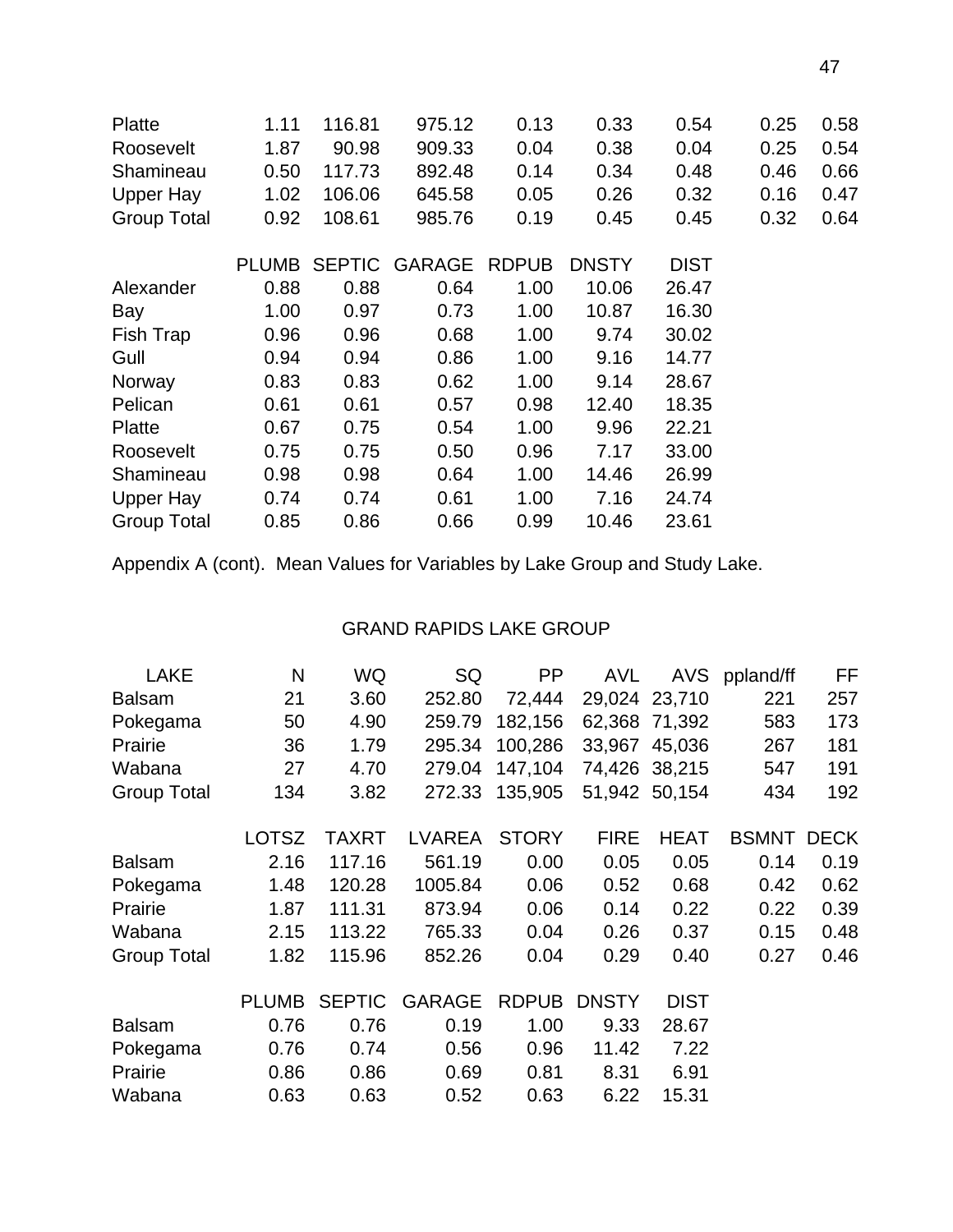| Group Total | 0.76 | 0.75 | 0.53 0.86 9.21 12.13 |  |
|-------------|------|------|----------------------|--|
|             |      |      |                      |  |

# WALKER LAKE GROUP

| <b>LAKE</b>        | N            | WQ            | SQ            | PP           | <b>AVL</b>   | <b>AVS</b>    | ppland/ff         | FF   |
|--------------------|--------------|---------------|---------------|--------------|--------------|---------------|-------------------|------|
| Ada                | 33           | 4.34          | 240.88        | 151,929      |              | 60,566 58,013 | 658               | 124  |
| Kabekona           | 45           | 3.86          | 286.22        | 153,858      | 60,129       | 67,001        | 482               | 165  |
| Leech              | 50           | 3.04          | 270.74        | 203,416      | 88,423       | 89,259        | 793               | 140  |
| <b>Ten Mile</b>    | 38           | 6.61          | 249.65        | 214,635      | 89,481       | 69,332        | 1,000             | 134  |
| Woman              | 50           | 4.12          | 249.04        | 170,680      | 67,096       | 60,208        | 688               | 146  |
| <b>Group Total</b> | 216          | 4.29          | 260.33        | 179,621      |              | 73,522 69,618 | 720               | 143  |
|                    | <b>LOTSZ</b> | <b>TAXRT</b>  | LVAREA        | <b>STORY</b> | <b>FIRE</b>  | <b>HEAT</b>   | <b>BSMNT DECK</b> |      |
| Ada                | 1.27         | 96.62         | 959.18        | 0.09         | 0.33         | 0.06          | 0.64              | 0.70 |
| Kabekona           | 1.82         | 99.25         | 971.00        | 0.18         | 0.33         | 0.67          | 0.47              | 0.53 |
| Leech              | 1.32         | 100.54        | 1157.47       | 0.27         | 0.55         | 0.10          | 0.39              | 0.69 |
| Ten Mile           | 0.99         | 92.02         | 1119.45       | 0.11         | 0.82         | 0.08          | 0.21              | 0.55 |
| Woman              | 1.09         | 90.53         | 944.96        | 0.00         | 0.44         | 0.10          | 0.28              | 0.64 |
| <b>Group Total</b> | 1.31         | 95.86         | 1031.87       | 0.13         | 0.49         | 0.21          | 0.39              | 0.62 |
|                    | <b>PLUMB</b> | <b>SEPTIC</b> | <b>GARAGE</b> | <b>RDPUB</b> | <b>DNSTY</b> | <b>DIST</b>   |                   |      |
| Ada                | 0.82         | 0.82          | 0.55          | 1.00         | 8.70         | 29.29         |                   |      |
| Kabekona           | 0.76         | 0.76          | 0.56          | 1.00         | 7.36         | 10.00         |                   |      |
| Leech              | 0.86         | 0.86          | 0.80          | 0.94         | 7.36         | 14.83         |                   |      |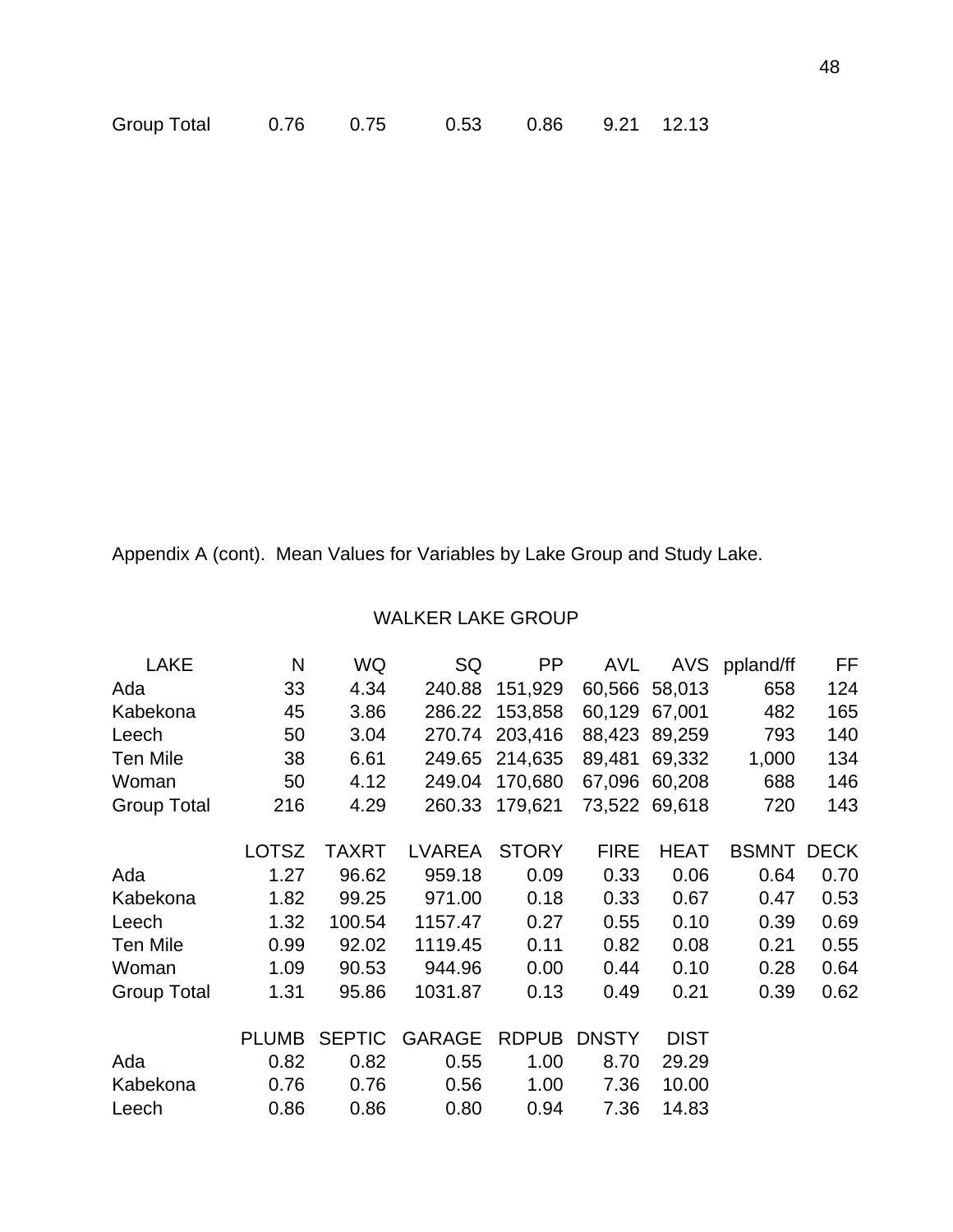| Ten Mile           | 0.87 | 0.87 | 0.63 |      | 1.00 7.58 12.79 |            |
|--------------------|------|------|------|------|-----------------|------------|
| Woman              | 0.88 | 0.90 | 0.66 |      | 1.00 7.50 24.48 |            |
| <b>Group Total</b> | 0.84 | 0.84 | 0.65 | 0.99 |                 | 7.63 17.91 |

# PARK RAPIDS LAKE GROUP

| <b>LAKE</b>        | N            | WQ            | SQ            | <b>PP</b>    | AVL          |               | AVS ppland/ff | FF          |
|--------------------|--------------|---------------|---------------|--------------|--------------|---------------|---------------|-------------|
| 4thCrowWing        | 18           | 2.80          | 359.39        | 52,729       |              | 25,572 13,355 | 189           | 225         |
| 8thCrowWing        | 25           | 2.76          | 294.16        | 77,604       |              | 39,745 19,930 | 330           | 162         |
| <b>Belle Taine</b> | 50           | 6.38          | 232.57        | 162,769      |              | 66,678 56,649 | 663           | 146         |
| Fish Hook          | 49           | 3.36          | 225.35        | 164,859      |              | 55,989 81,225 | 560           | 139         |
| George             | 19           | 2.71          | 351.63        | 87,147       |              | 35,334 31,175 | 281           | 188         |
| Long               | 12           | 5.80          | 293.75        | 63,163       |              | 17,233 23,367 | 137           | 202         |
| <b>Group Total</b> | 173          | 4.19          | 270.87        | 124,390      |              | 48,609 48,693 | 458           | 163         |
|                    | <b>LOTSZ</b> | <b>TAXRT</b>  | <b>LVAREA</b> | <b>STORY</b> | <b>FIRE</b>  | <b>HEAT</b>   | <b>BSMNT</b>  | <b>DECK</b> |
| 4thCrowWing        | 3.43         | 105.93        | 268.11        | 0.06         | 0.22         | 0.22          | 0.06          | 0.17        |
| 8thCrowWing        | 1.83         | 115.93        | 521.76        | 0.04         | 0.12         | 0.04          | 0.20          | 0.44        |
| <b>Belle Taine</b> | 1.19         | 109.74        | 1166.72       | 0.08         | 0.48         | 0.24          | 0.52          | 0.52        |
| Fish Hook          | 1.42         | 95.99         | 1212.78       | 0.08         | 0.57         | 0.65          | 0.59          | 0.65        |
| George             | 1.83         | 108.56        | 537.26        | 0.00         | 0.05         | 0.05          | 0.11          | 0.37        |
| Long               | 5.71         | 141.09        | 575.33        | 0.00         | 0.17         | 0.00          | 0.08          | 0.25        |
| <b>Group Total</b> | 1.97         | 108.39        | 882.91        | 0.06         | 0.36         | 0.29          | 0.37          | 0.47        |
|                    | <b>PLUMB</b> | <b>SEPTIC</b> | <b>GARAGE</b> | <b>RDPUB</b> | <b>DNSTY</b> | <b>DIST</b>   |               |             |
| 4thCrowWing        | 0.17         | 0.33          | 0.06          | 1.00         | 6.78         | 9.84          |               |             |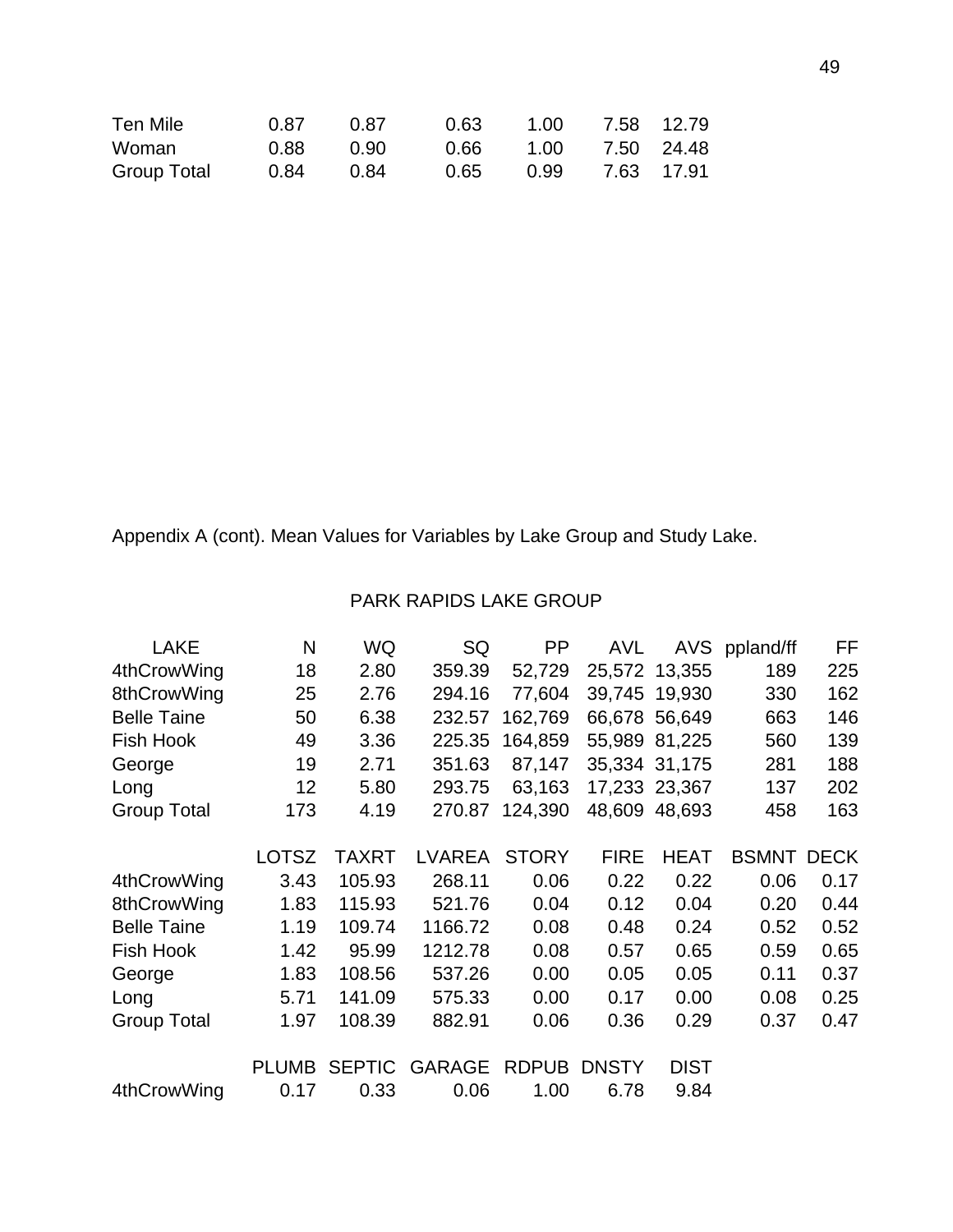|      |                              |                                              |                                              |                              | 13.04                                        |
|------|------------------------------|----------------------------------------------|----------------------------------------------|------------------------------|----------------------------------------------|
| 0.50 |                              |                                              |                                              |                              | 8.19                                         |
|      |                              |                                              | 1.00                                         |                              | 2.37                                         |
|      |                              |                                              |                                              |                              | 19.19                                        |
| 0.50 |                              |                                              | 1.00                                         |                              | 26.61                                        |
|      |                              |                                              |                                              |                              | 9.90                                         |
|      | 0.04<br>0.59<br>0.21<br>0.39 | 0.60<br>0.90<br>0.84<br>0.37<br>0.50<br>0.69 | 0.32<br>0.80<br>0.78<br>0.32<br>0.25<br>0.55 | 0.96<br>1.00<br>0.95<br>0.99 | 6.68<br>7.80<br>8.76<br>7.21<br>5.00<br>7.54 |

# BEMIDJI LAKE GROUP

| LAKE               | N            | WQ            | SQ            | PP           | <b>AVL</b>   |             | AVS ppland/ff | FF          |
|--------------------|--------------|---------------|---------------|--------------|--------------|-------------|---------------|-------------|
| Bemidji            | 44           | 2.85          | 224.02        | 181,172      | 63,964       | 64,993      | 1,156         | 97          |
| Cass               | 12           | 4.02          | 320.50        | 110,850      | 42,867       | 32,592      | 315           | 197         |
| Irving             | 16           | 1.51          | 220.20        | 135,847      | 25,694       | 87,806      | 377           | 89          |
| Marquette          | 6            | 3.01          | 214.40        | 178,967      | 33,617       | 105,750     | 329           | 141         |
| <b>Big Turtle</b>  | 38           | 3.00          | 312.32        | 114,267      | 41,618       | 52,432      | 308           | 194         |
| <b>Big Wolf</b>    | 5            | 3.13          | 285.00        | 78,200       | 27,020       | 32,320      | 239           | 165         |
| <b>Group Total</b> | 121          | 2.85          | 263.55        | 142,829      | 46,762       | 61,522      | 624           | 141         |
|                    |              |               |               |              |              |             |               |             |
|                    | <b>LOTSZ</b> | <b>TAXRT</b>  | <b>LVAREA</b> | <b>STORY</b> | <b>FIRE</b>  | <b>HEAT</b> | <b>BSMNT</b>  | <b>DECK</b> |
| Bemidji            | 0.65         | 144.56        | 1345.83       | 0.29         | 0.43         | 0.64        | 0.19          | 0.48        |
| Cass               | 1.86         | 131.02        | 329.00        | 0.00         | 0.00         | 0.10        | 0.00          | 0.20        |
| Irving             | 0.44         | 161.63        | 1257.00       | 0.94         | 0.50         | 0.88        | 0.50          | 0.56        |
| Marquette          | 0.87         | 139.86        | 1381.17       | 0.67         | 0.50         | 1.00        | 0.50          | 0.67        |
| <b>Big Turtle</b>  | 1.56         | 146.59        | 905.61        | 0.19         | 0.42         | 0.56        | 0.47          | 0.44        |
| <b>Big Wolf</b>    | 1.13         | 162.83        | 1171.20       | 0.00         | 0.20         | 0.00        | 0.40          | 0.20        |
| <b>Group Total</b> | 1.06         | 146.63        | 1101.50       | 0.33         | 0.39         | 0.59        | 0.33          | 0.45        |
|                    | <b>PLUMB</b> | <b>SEPTIC</b> | <b>GARAGE</b> | <b>RDPUB</b> | <b>DNSTY</b> | <b>DIST</b> |               |             |
| Bemidji            | 0.76         | 0.76          | 0.81          | 1.00         | 10.64        | 4.50        |               |             |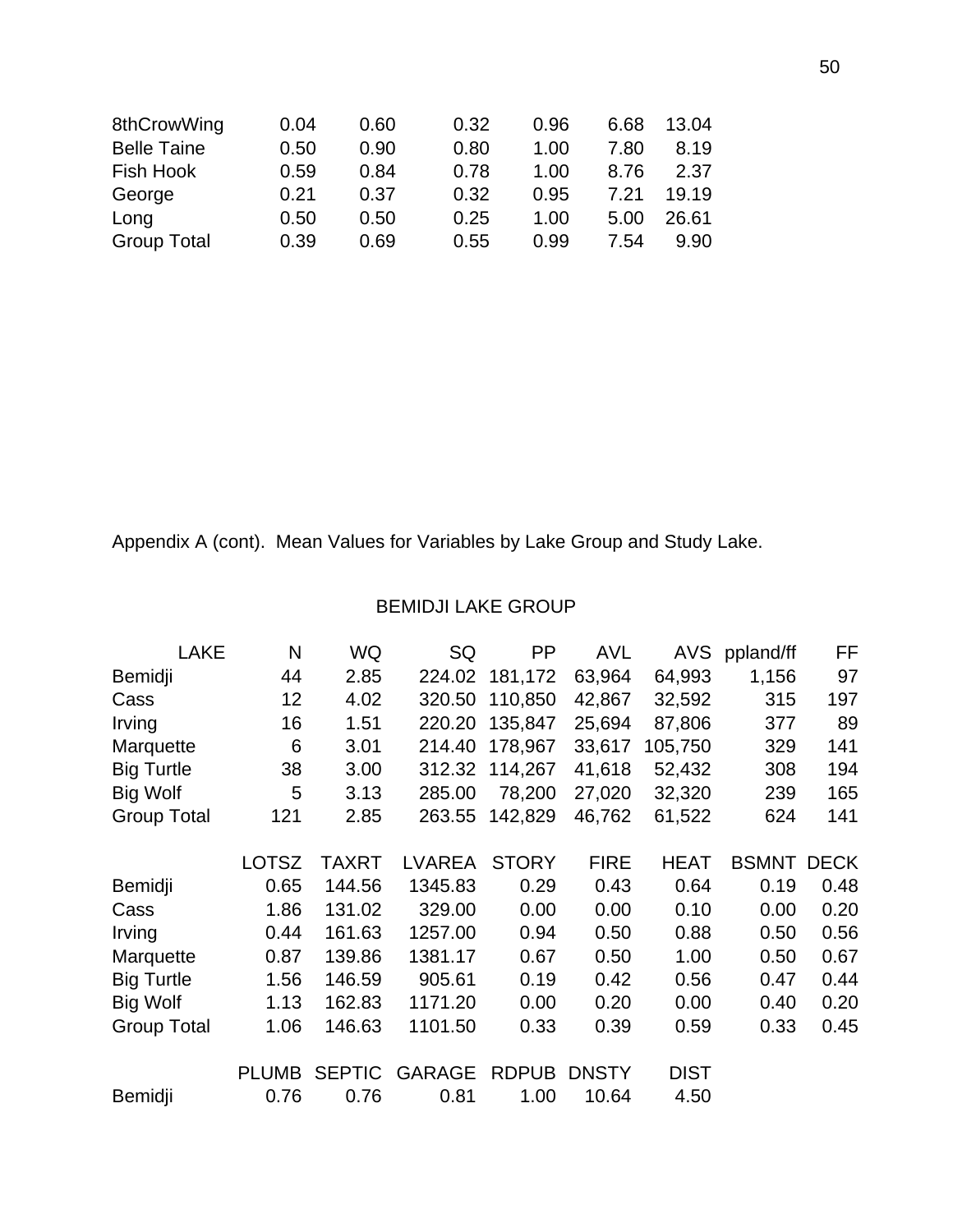| 0.36 | 0.36 | 0.09 | 0.92 | 5.33  | 17.97 |
|------|------|------|------|-------|-------|
| 0.94 | 0.87 | 0.94 | 1.00 | 10.44 | 2.08  |
| 1.00 | 1.00 | 1.00 | 1.00 | 8.33  | 5.65  |
| 0.61 | 0.61 | 0.58 | 0.98 | 6.66  | 11.01 |
| 0.20 | 0.20 | 0.80 | 1.00 | 5.60  | 11.84 |
| 0.69 | 0.68 | 0.70 | 0.99 | 8.51  | 7.92  |
|      |      |      |      |       |       |

Appendix B. Estimated Hedonic Coefficients Obtained Following the Boyle et al Model.

# LAKE GROUP

|            | Aitkin      | <b>Brainerd</b> | <b>Grand Rapids</b> | Walker                    | Park Rapids |
|------------|-------------|-----------------|---------------------|---------------------------|-------------|
| intercept  | -17805.70   | 210441.10***    | 6363.65             | $-22281.91$               | 14095.43    |
|            | (17450.91)  | (29040.65)      | (28417.15)          | (40815.95)                | (36588.82)  |
| In(Ivarea) | 8503.51***  | 7575.37**       | 12003.94**          | 10926.32***               | 10920.16*** |
|            | (1630.76)   | (3272.42)       | (6795.93)           | (4271.00)                 | (2189.03)   |
| heat       | 45788.22*** | 11853.95        | 68644.89***         | 25022.71*                 | 12844.98    |
|            | (9328.30)   | (9746.27)       | (19413.80)          | (16153.82)                | (14698.62)  |
| plumb      | 6124.27     | 68961.78***     | -44064.00           | 41475.59**                | 44448.52*** |
|            | (9249.74)   | (19681.07)      | (44869.46)          | (21724.31)                | (13807.53)  |
| ff         | 239.16***   | 403.46***       | 148.38***           | 430.50***                 | 207.95***   |
|            | (44.80)     | (72.21)         | (44.56)             | (87.82)                   | (67.94)     |
| dist       | 742.67**    | $-8407.21***$   | $-913.84$           | $-1250.36**$              | $-1311.49$  |
|            | (354.68)    | (739.37)        | (1014.07)           | (700.62)                  | (1143.91)   |
| dnsty      | $-1115.87$  | $-2062.68**$    | 4554.88**           | 4605.34*                  | $-2728.13$  |
|            | (1258.90)   | (1145.62)       | (2026.98)           | (3377.01)                 | (2631.28)   |
| Leech      |             |                 |                     | -219206.07<br>(189121.25) |             |
| Cass       |             |                 |                     |                           |             |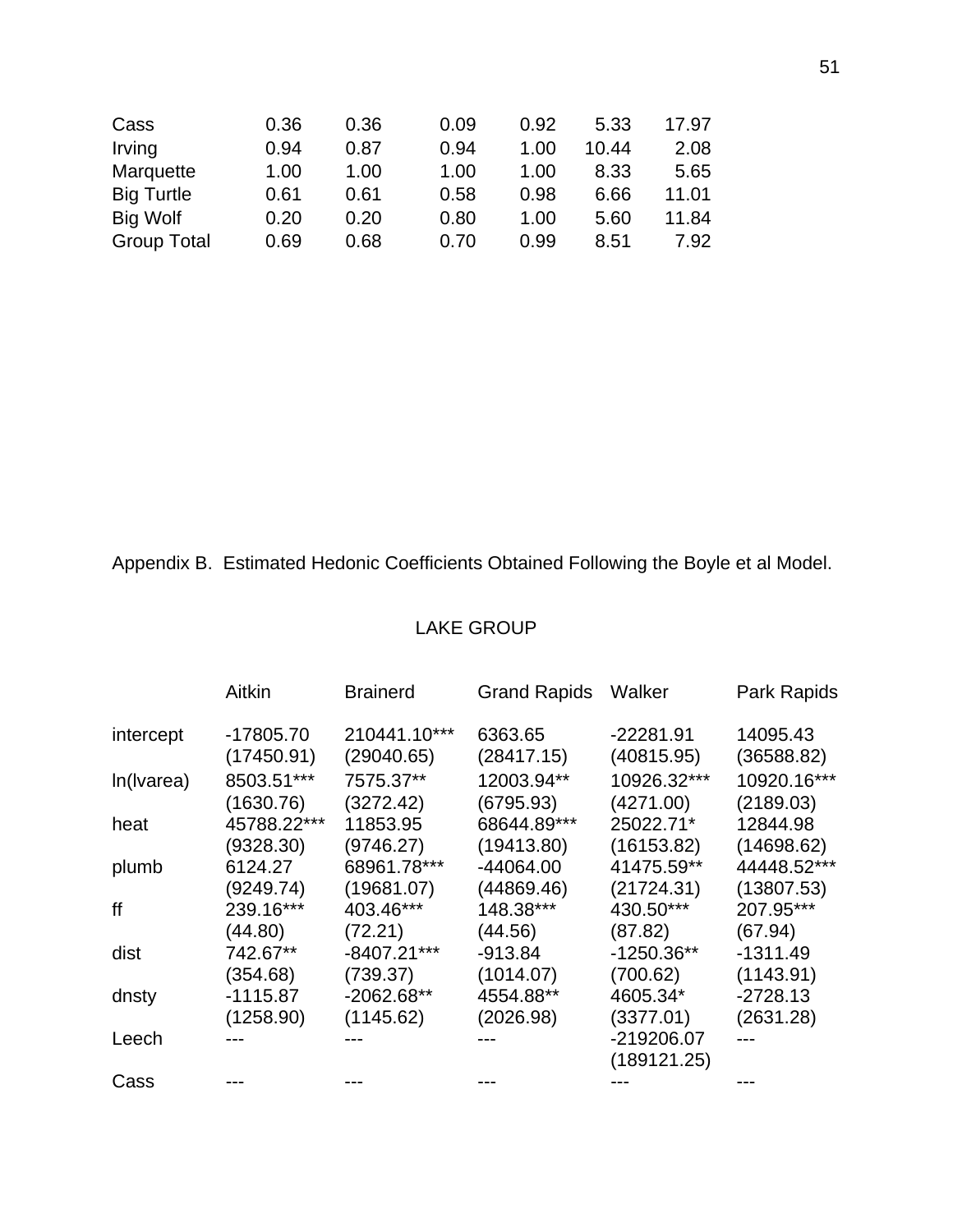| ln(watrq)          | $13.23***$ | $4.72***$ | $1.10*$    | $2.15*$    | $21.75***$ |
|--------------------|------------|-----------|------------|------------|------------|
| *lkarea            | (3.49)     | (.82)     | (.82)      | (1.63)     | (8.24)     |
| R-Square           | .52        | .47       | .40        | .29        | .51        |
| <b>F-Statistic</b> | $25.61***$ | 47.53***  | $11.84***$ | $10.68***$ | 24.76***   |
| d.f.               | 173        | 376       | 133        | 214        | 172        |

Significance levels: \*\*\*= 1%, \*\*= 5%, \*=10%. Standard errors are shown in parentheses.

Appendix C. Estimated Hedonic Coefficients Using the MN Model by Lake Group.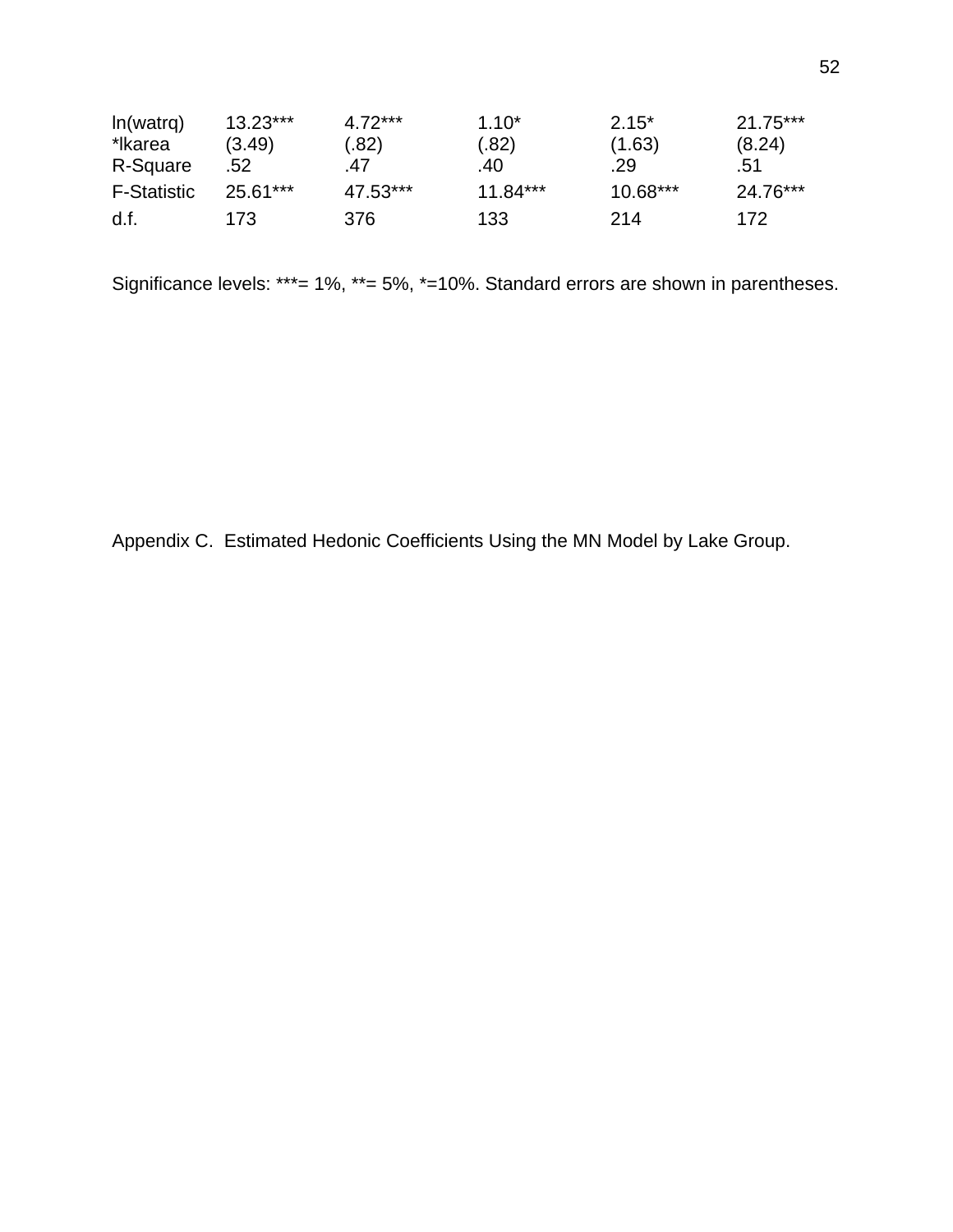|            | Aitkin                                                                            | <b>Brainerd</b> | Grand<br>Rapids | Walker       | Park Rapids  | Bemidji       |
|------------|-----------------------------------------------------------------------------------|-----------------|-----------------|--------------|--------------|---------------|
|            |                                                                                   |                 |                 |              |              |               |
| intercept  | $-116081.55***$                                                                   | 277726.42***    | 175360.99**     | 89827.83*    | -18158.82    | -9307.08      |
|            | (32414.78)                                                                        | (56107.57)      | (84480.04)      | (63055.74)   | (39773.51)   | (67352.50)    |
| Inlvarea   | $-772.84$                                                                         | $-3954.41*$     | $-320.16$       | $-588.59$    | 8772.74***   | $-4919.31*$   |
|            | (1179.99)                                                                         | (2790.25)       | (3861.00)       | (2641.16)    | (2573.05)    | (3214.14)     |
| story      | 4744.45                                                                           | 6300.58         | $-15746.63$     | 6254.47      | $-1644.43$   | $-1380.76$    |
|            | (7141.76)                                                                         | (9145.46)       | (20197.61)      | (11573.49)   | (9595.76)    | (10723.34)    |
| fire       | 1858.54                                                                           | 9150.41         | 11880.85        | 7546.39      | 2555.65      | 3846.22       |
|            | (6059.04)                                                                         | (7554.15)       | (11445.07)      | (8116.01)    | (6213.37)    | (9334.61)     |
| heat       | 10212.07**                                                                        | -19519.52**     | 19477.47**      | 3109.56      | $-1630.57$   | $-30442.83**$ |
|            | (5540.04)                                                                         | (8054.20)       | (11335.93)      | (10048.20)   | (6502.01)    | (14725.99)    |
| bsmnt      | 6932.40                                                                           | -8754.55        | $-16011.77*$    | -8191.00     | $-1906.43$   | -10365.19     |
|            | (5644.31)                                                                         | (8351.59)       | (10893.68)      | (8101.09)    | (6456.23)    | (9997.41)     |
| deck       | 2503.22                                                                           | -4005.63        | 6035.95         | -9625.27     | -3802.47     | 7805.03       |
|            | (5375.39)                                                                         | (8335.36)       | (10575.96)      | (8559.83)    | (5894.04)    | (9344.14)     |
| fullbath   | 5137.57                                                                           | 39087.93        | $-22561.95$     | $-3402.37$   | $-9038.31*$  | 13054.10      |
|            | (9692.63)                                                                         | (34822.74)      | (47462.55)      | (49623.70)   | (6749.67)    | (43520.48)    |
| septic     | -3269.96                                                                          | $-12261.90$     | 7494.83         | 5577.83      | -32606.25**  | 24890.76      |
|            | (10584.13)                                                                        | (35881.90)      | (45092.18)      | (50638.55)   | (17316.24)   | (39461.04)    |
| garage     | 11901.01**                                                                        | 22895.21***     | $-5297.35$      | 3817.09      | -5376.87     | 33363.43*     |
|            | (5101.94)                                                                         | (8759.68)       | (11092.77)      | (8242.17)    | (7059.53)    | (21004.45)    |
| rdpub      | $-8133.28$                                                                        | $-14725.64$     | $-17397.75*$    | 37149.96     | $-27738.75*$ | $-4974.65$    |
|            | (15865.51)                                                                        | (42594.11)      | (11957.54)      | (30943.77)   | (20341.03)   | (30701.33)    |
| dnsty      | $-650.35$                                                                         | $-1523.83**$    | $-401.52$       | 1921.28      | -1067.51     | $-1864.95*$   |
|            | (769.06)                                                                          | (904.81)        | (1132.50)       | (2042.61)    | (1070.07)    | (1408.44)     |
| dist       | -193.74                                                                           | -6974.22***     | 4.34            | $-480.66$    | -959.68*     | 1089.55       |
|            | (247.11)                                                                          | (602.72)        | (616.88)        | (446.11)     | (624.96)     | (1463.02)     |
| lotsz      | 5482.74**                                                                         | 7752.56**       | $-510.03$       | $-4158.03**$ | $-2456.50**$ | $-5115.03$    |
|            | (2646.84)                                                                         | (3424.39)       | (1649.37)       | (2331.93)    | (1258.13)    | (6097.99)     |
| taxrt      | 1178.55***                                                                        | 177.70          | $-973.84*$      | $-461.26$    | 421.33**     | 432.60        |
|            | (302.59)                                                                          | (251.92)        | (709.37)        | (391.06)     | (253.01)     | (361.72)      |
| ff         | $-11.90$                                                                          | 311.38***       | 86.89***        | 420.62***    | 204.87***    | 80.03*        |
|            | (34.87)                                                                           | (62.04)         | (25.92)         | (61.61)      | (34.08)      | (58.53)       |
| leech lk   | ---                                                                               | ---             |                 | -196017.72*  | ---          | -379506.65*** |
| cass lk    |                                                                                   |                 |                 | (126349.88)  |              | (74678.72)    |
| sq         | 76.34**                                                                           | $-264.61***$    | 7.03            | $-228.51***$ | 28.85        | $-80.76*$     |
|            | (44.22)                                                                           | (69.00)         | (77.20)         | (65.66)      | (40.40)      | (63.08)       |
| wq         | $7.31***$                                                                         | $1.94***$       | $1.73***$       | $1.91**$     | 19.95***     | $9.72***$     |
|            | (2.08)                                                                            | (.66)           | (.55)           | (1.09)       | (3.66)       | (1.79)        |
| Rsquare    | .45                                                                               | .53             | .33             | .33          | .53          | .43           |
| Fstatistic | 5.86***                                                                           | 19.00***        | $3.14***$       | $5.14***$    | 9.88***      | 3.82***       |
| d.f.       | 141                                                                               | 307             | 127             | 205          | 168          | 110           |
|            | Significance levels: ***= 1%, **= 5%, *= 10%. Standard errors are in parentheses. |                 |                 |              |              |               |

Appendix D. Equations Used for Calculating Implicit Prices.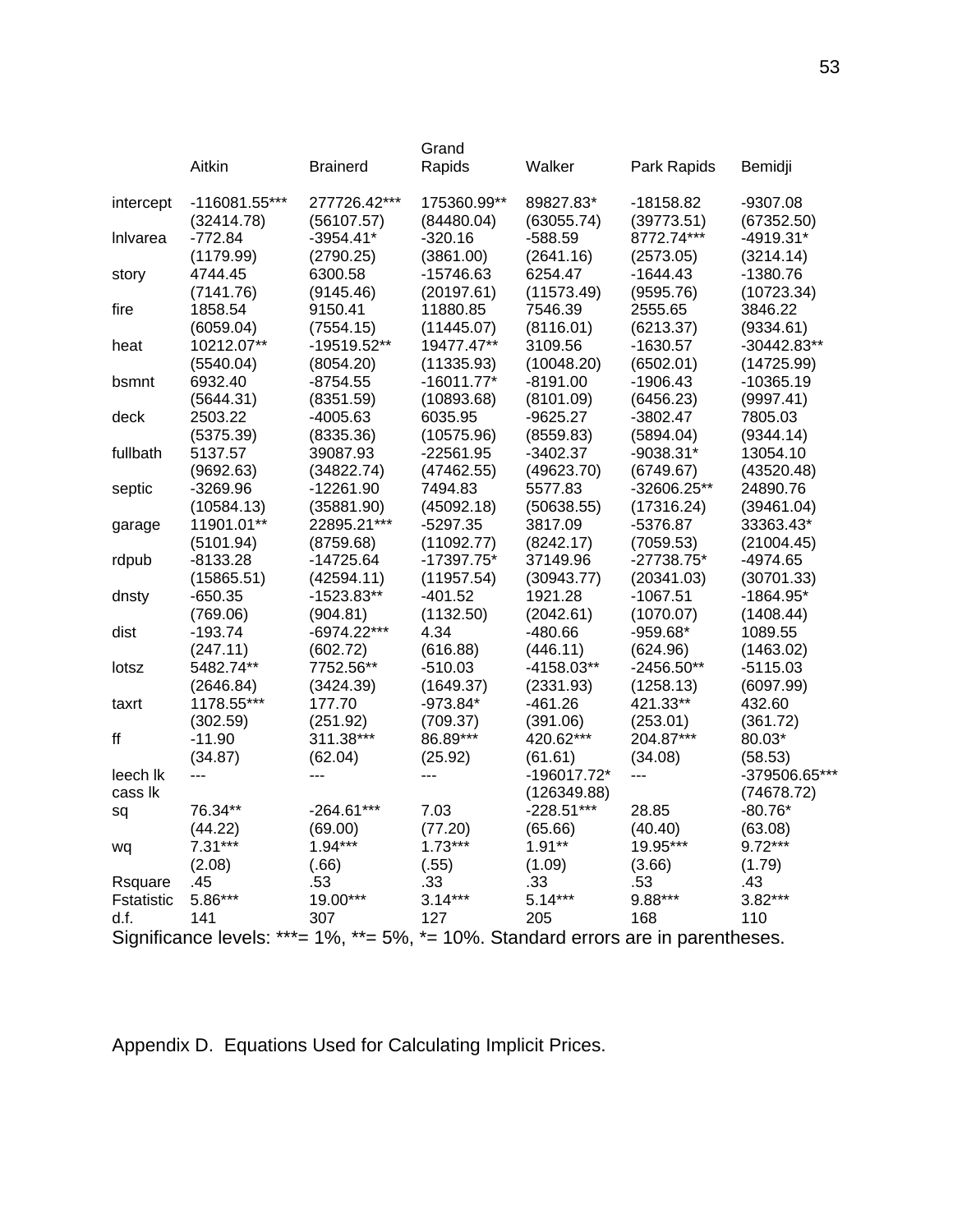| Lake            |                          |            |              | Mean          | Lake Size   | Total           |
|-----------------|--------------------------|------------|--------------|---------------|-------------|-----------------|
| Group           | Lake                     | $\alpha$   | β            | <b>WATERQ</b> | (acres)     | FF/Lake         |
|                 |                          |            |              |               |             |                 |
| Aitkin          | <b>Big Sandy</b><br>Dam  | 56,099     | 7.31<br>7.31 | 1.38<br>3.56  | 6571<br>642 | 324057<br>19196 |
|                 |                          | 53,569     |              |               |             |                 |
|                 | Esquagamah               | 33,708     | 7.31         | 1.39          | 835         | 28313           |
|                 | Farm Island              | 52,124     | 7.31         | 4.22          | 2054        | 63660           |
|                 | Ross                     | 20,055     | 7.31         | 1.43          | 495         | 26575           |
|                 | Spirit                   | 43,451     | 7.31         | 4.28          | 530         | 24390           |
| <b>Brainerd</b> | Alexander                | 73,511     | 1.94         | 4.89          | 2990        | 78055           |
|                 | Bay                      | 130,640    | 1.94         | 4.14          | 2392        | 106969          |
|                 | Fish Trap                | 46,545     | 1.94         | 3.74          | 1303        | 57319           |
|                 | Gull                     | 159,614    | 1.94         | 3.42          | 9541        | 185179          |
|                 | Norway                   | 36,570     | 1.94         | 2.83          | 505         | 19433           |
|                 | Pelican                  | 97,668     | 1.94         | 4.95          | 8253        | 115165          |
|                 | Platte                   | 113,902    | 1.94         | 2.01          | 1673        | 57652           |
|                 | Roosevelt                | 32,694     | 1.94         | 3.88          | 14915       | 82052           |
|                 | Shamineau                | 49,096     | 1.94         | 5.11          | 1681        | 49413           |
|                 | <b>Upper Hay</b>         | 77,804     | 1.94         | 2.62          | 581         | 18232           |
| G. Rapids       | <b>Balsam</b>            | 49,436     | 1.73         | 3.60          | 654         | 36500           |
|                 | Pokegama                 | 51,769     | 1.73         | 4.90          | 15900       | 184460          |
|                 | Prairie                  | 51,382     | 1.73         | 1.79          | 991         | 64774           |
|                 | Wabana                   | 64,997     | 1.73         | 4.70          | 2133        | 104751          |
| Walker          | Ada                      | 68,196     | 1.91         | 4.34          | 983         | 28117           |
|                 | Kabekona                 | 83,275     | 1.91         | 3.86          | 2252        | 48238           |
|                 | Leech                    | $-122,023$ | 1.91         | 3.04          | 109175      | 882248          |
|                 | <b>Ten Mile</b>          | 88,446     | 1.91         | 6.61          | 4640        | 108720          |
|                 | Woman                    | 83,404     | 1.91         | 4.12          | 4782        | 144781          |
| P. Rapids       | 4 <sup>th</sup> CrowWing | 65,857     | 19.95        | 2.80          | 585         | 20725           |
|                 | 8 <sup>th</sup> CrowWing | 53,082     | 19.95        | 2.76          | 492         | 23900           |
|                 | <b>Belle Taine</b>       | 39,341     | 19.95        | 6.38          | 1453        | 108594          |
|                 | <b>Fish Hook</b>         | 36,445     | 19.95        | 3.36          | 1632        | 34282           |
|                 | George                   | 57,131     | 19.95        | 2.71          | 798         | 26550           |
|                 | Long                     | 51,430     | 19.95        | 5.80          | 144         | 14979           |
| Bemidji         | Bemidji                  | 23,670     | 9.72         | 2.85          | 6420        | 69399           |
|                 | Cass                     | $-360,060$ | 9.72         | 4.02          | 29775       | 195395          |
|                 | Irving                   | 28,673     | 9.72         | 1.51          | 613         | 21966           |
|                 | Marquette                | 32,719     | 9.72         | 3.01          | 504         | 21384           |
|                 | <b>Big Turtle</b>        | 23,007     | 9.72         | 3.00          | 1436        | 53394           |
|                 | <b>Big Wolf</b>          | 40,719     | 9.72         | 3.13          | 1051        | 35511           |

Appendix E. Description of Method on Site Quality Index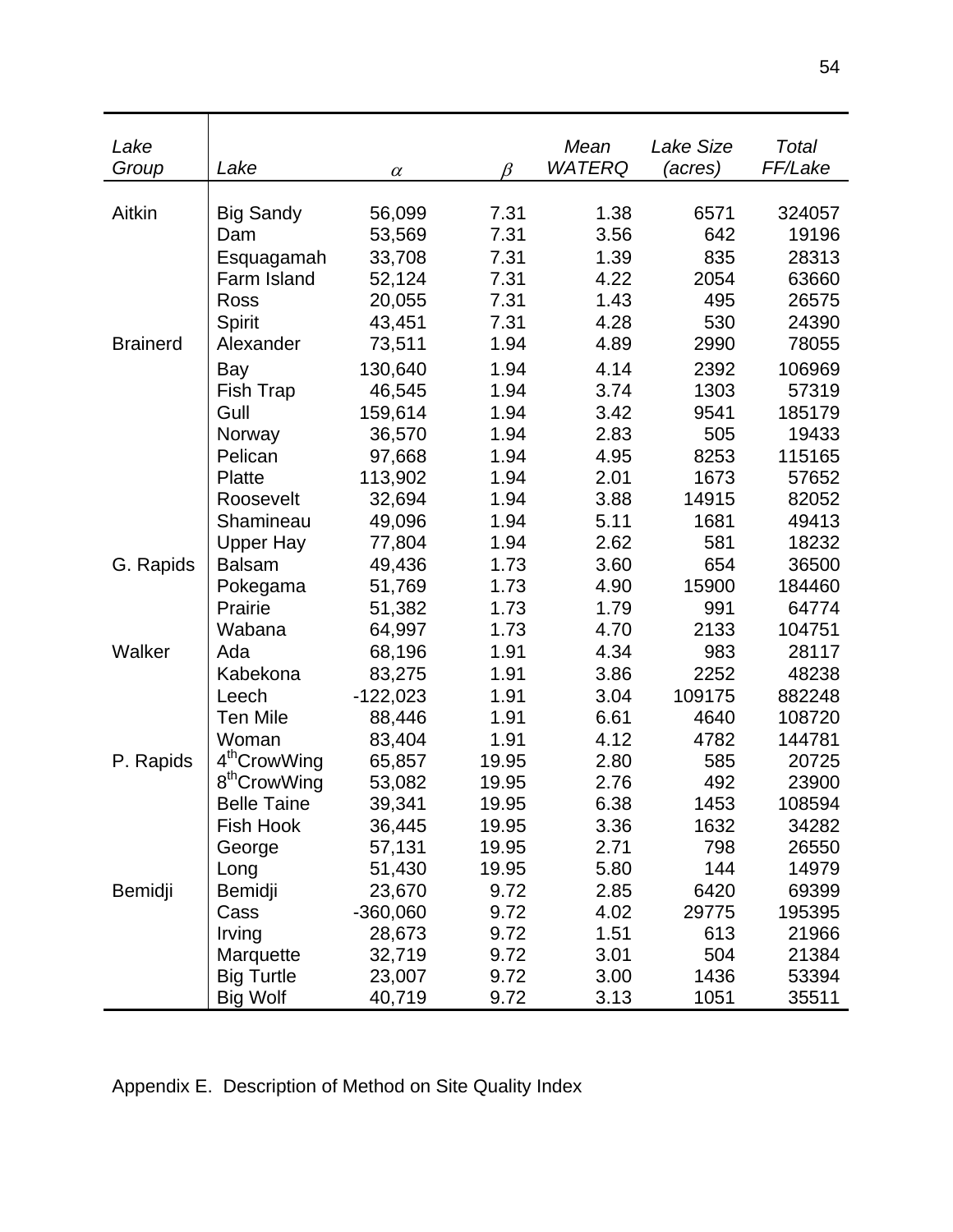# Shoreland Parcel Site Visitation

In order to verify our data and to collect additional information that might also impact shoreline values, we determined to visit up to seventy parcels on each lake. If the number was under seventy, we wanted to visit all of them and if the number on a given lake was greater than that, we would select a stratified sample of at least fifty parcels.

Locating the parcels with assurance from the water was made possible in most cases by recent advances in parcel mapping at the county level. The counties that had such mapping done or in progress were willing to share their parcel data by simply removing the personal data. Other counties had challenges for us to find the precise point on the lakeshore. In Clearwater County, we had to rectify an assessor's map to fit the lakeshore. Fortunately there was only one lake in that county and it had a sufficiently distinct shoreline that we could feel confident in our positions. In Beltrami, our lakes outside Bemidji were all parcel mapped, however within the city, the parcel data had been lost, so again we had to work from an assessor's map. In Morrison County, only E911 locations were available. In most cases, we were confident that the point, which was on the parcel's driveway, was perpendicular to the shore and when we were at our minimum distance from the point, we were in front of the parcel. On a few peninsulas, it was difficult to be sure which parcel matched the point and we asked residents when we could, to verify which parcel had been sold recently.

Of perhaps 30 cases where someone was present on shore when we pulled up to do our assessment, only one time were we on the wrong lot, and that one was very narrow. We are quite confident, therefore, that our site visits are very nearly precisely on the correct parcel in every case. The GPS equipment that we used generally gave us locations to within less than ten feet using the newly installed beacon at Pine River for our Differential Corrections. All parcels and locations were plotted into Universal Transverse Mercator Coordinates using North American Datum 1983. In a few cases this required us to convert from Minnesota County Coordinates.

# Shoreland Quality Indicators

To arrive at data on shoreland management in a timely manner, we created a data set which could be completed quickly during our site visit to each parcel while on the boat. The following attributes were assessed, each with an ordinal value that we connected with better or poorer shoreland management in terms of impacts on lake water quality. View (Pristine 3, Some Development 2, Heavily Developed 1)

Shore Landscaping (Deep Indigenous Buffer 4,Deep Buffer>15' 3, Thin Buffer 2, Mowed to Water 1)

Texture of Riparian Bank (Naturally Rocky 4, Sand 3, Mud 2, RipRap 1) Vegetation in Riparian Zone (Wooded 5, Emergent 4, Submergent 3, Nothing 2, Artificially Cleared 1) Parcel Ground Cover (Brush 3, Grassland 2, Mowed Lawn 1)

Tree Cover (Coniferous 4, Deciduous 3, Mixed 2, Nothing 1)

Tree Frequency (Many 3, Several 2, Few 1)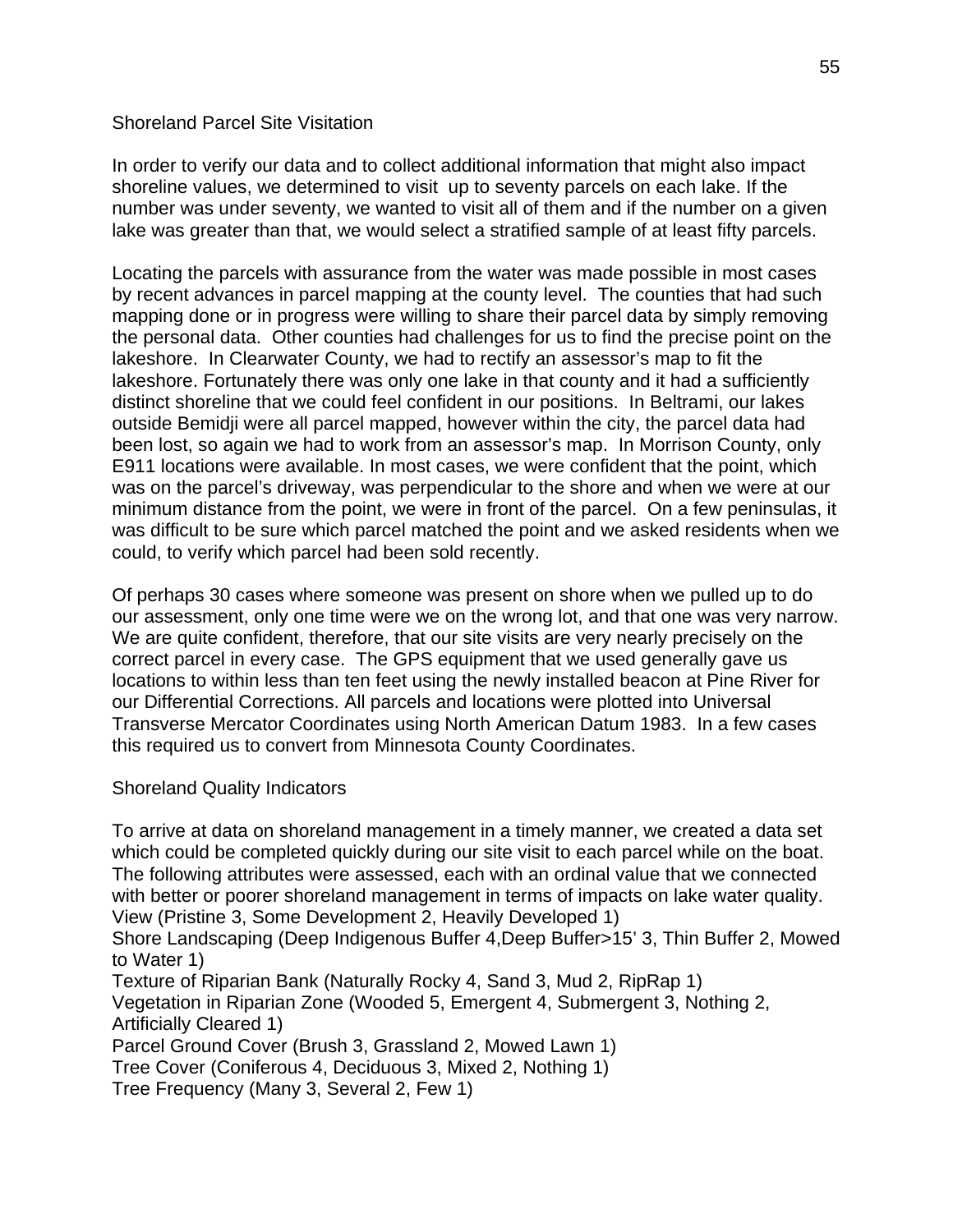Built Shore Structures (None 4, Dock 3, Boat Lift(s) 2, Boat House etc. 1)

- Admittedly, these are crude measures, but overall they tend to reflect whether a parcel is likely to impact a lake, with the "view" variable giving a sense of the lake overall. We adjusted the ordinal values so that each measure had the potential to score sixty points. Adding them together gave us an index with values ranging from 420 to 117. We arbitrarily grouped the lakes based on the score thusly:
- 117-218 poor
- 219-320 medium 219-252 low medium

 253-286 medium 287-320 high medium

- 321-420 best

As examples, Big Sandy came in at 261,

We summarized them for each lake and combined them for each county and combined them all for an overall average.

Appendix F. Summary Results on River Properties.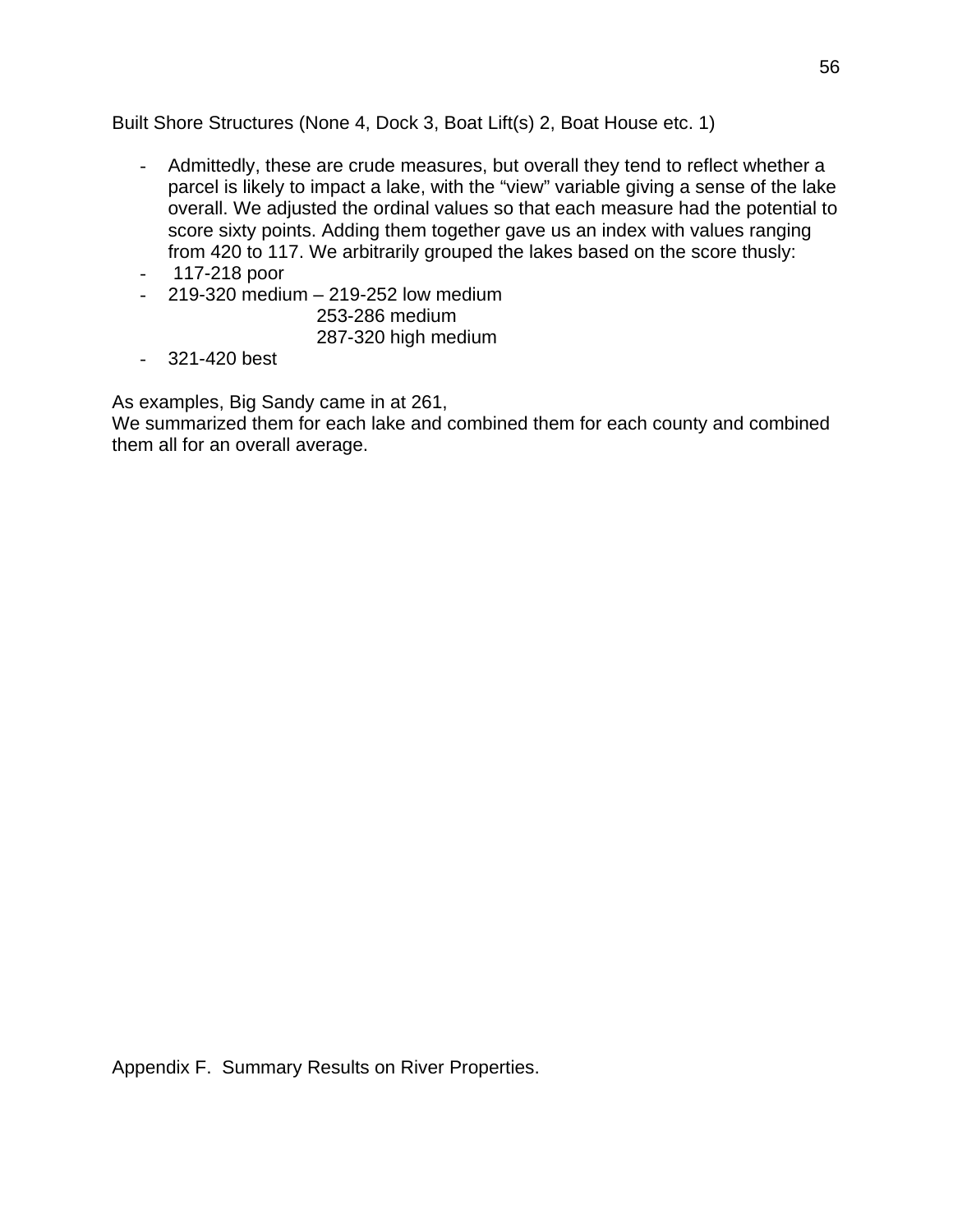Data were collected for riparian property sales on 155 properties during the study period, 1996-2001. Preliminary data analysis indicated that these data were far less suitable for application of the hedonic pricing technique. Mean values for selected variables are shown below in Table E on the five counties that were included before the evidence was sufficient to determine that no further analysis on riparian property sales was warranted for this study.

Table E. Mean Values for Variables from Riparian Properties in Five Counties

| <b>AREA</b>     | N   | PP.        | AVL    |        | AVS pplandff | FF. |
|-----------------|-----|------------|--------|--------|--------------|-----|
| Aitkin          | 46  | 45,983     | 10,161 | 15,589 | 67           | 521 |
| <b>Beltrami</b> | 33  | 44.173     | 32,222 | 6.940  | 284          | 212 |
| Cass            | 6   | 97.267     | 35,350 | 39,083 | 207          | 669 |
| Itasca          | 17  | 64.878     | 16,971 | 48,788 | 33           | 696 |
| Morrison        |     | 53 119,142 | 30,121 | 67,762 | 235          | 207 |
| 5 County Total  | 155 | 74,670     | 23,405 | 36,520 | 171          | 373 |

## RIPARIAN PROPERTIES

#### BIBLIOGRAPHY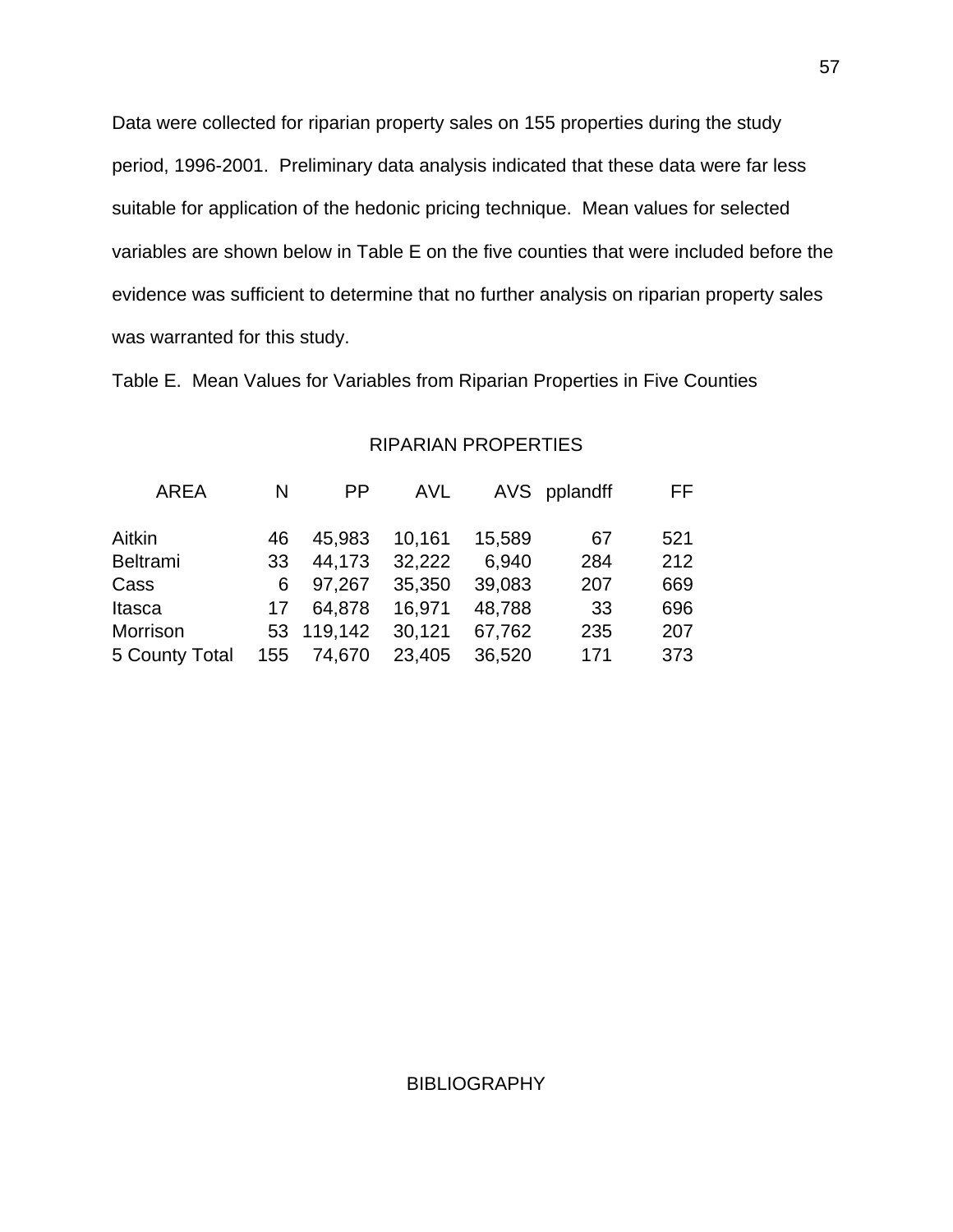- Benson, Earl D., et al. "Pricing Residential Amenities: The Value of a View." Journal of Real Estate Finance and Economics 16.1 (1998): 55-73.
- Bolitzer, B. and N. R. Netusil. "The Impact of Open Spaces on Property Values in Portland, Oregon." Journal of Environmental Management 59 (2000): 185-193.
- Boyle, Kevin J., Steven R. Lawson, Holly J. Michael, and Roy Bouchard. "Lakefront Property Owners' Economic Demand for Water Clarity in Maine Lakes." Maine Agriculture and Forest Experiment Station Miscellaneous Report 410. University of Maine, (1998).
- Braden, John B. and Charles D. Kolstad, eds. Measuring the Demand for Environmental Quality. North-Holland: Elsevier, (1991): 323-355.
- Braden, John B. and Charles D. Kolstad, and David Miltz. "Introduction." Measuring the Demand for Environmental Quality. John B. Braden & Charles D. Kolstad, eds. North-Holland: Elsevier, (1991): 3-15.
- Brashares, Edith Nevins. "Estimating the Instream Value of Lake Water Quality in Southeast Michigan." Diss. University of Michigan, (1985).
- David, Elizabeth L. "Lakeshore Property Values: A Guide to Public Investment in Recreation." Water Resources Research 4.4 (1968): 697-707.
- Leggett, Christopher G. and Nancy E. Bookstael. "Evidence of the Effects of Water Quality on Residential Land Prices." Journal of Environmental Economics and Management. 39 (2000): 121-144.
- Michael, Holly J., Kevin J. Boyle, and Roy Bouchard. "Water Quality Affects Property Prices: A Case Study of Selected Maine Lakes." Maine Agriculture and Forest Experiment Station Miscellaneous Report 398. University of Maine, 1996.
- Michael, Holly J., Kevin J. Boyle, and Roy Bouchard. "Does the Measurement of Environmental Quality Affect Implicit Prices Estimated from Hedonic Models?" Land Economics 76.2 (2000): 283-298.
- Minnesota DNR. DNR Waters Guide to Shoreline Management. (1998). Online. 23 December 2001. Internet: www.dnr.state.mn.us/waters/shoreline mangement/
- Minnesota Planning. Media Release: Most Minnesotans Use Lakes, Rivers; Many See Declining Water Quality, Survey Shows. (2001). Online. 23 December 2001. Internet: www.mnplan.state.mn.us/MediaRelease.html?Id=1252
- Minnesota PCA. Minnesota Environment 2000. (2000). Online. 23 December 23 2001. Internet: www.pca.state.mn.us/about/pubs/mnereport/full